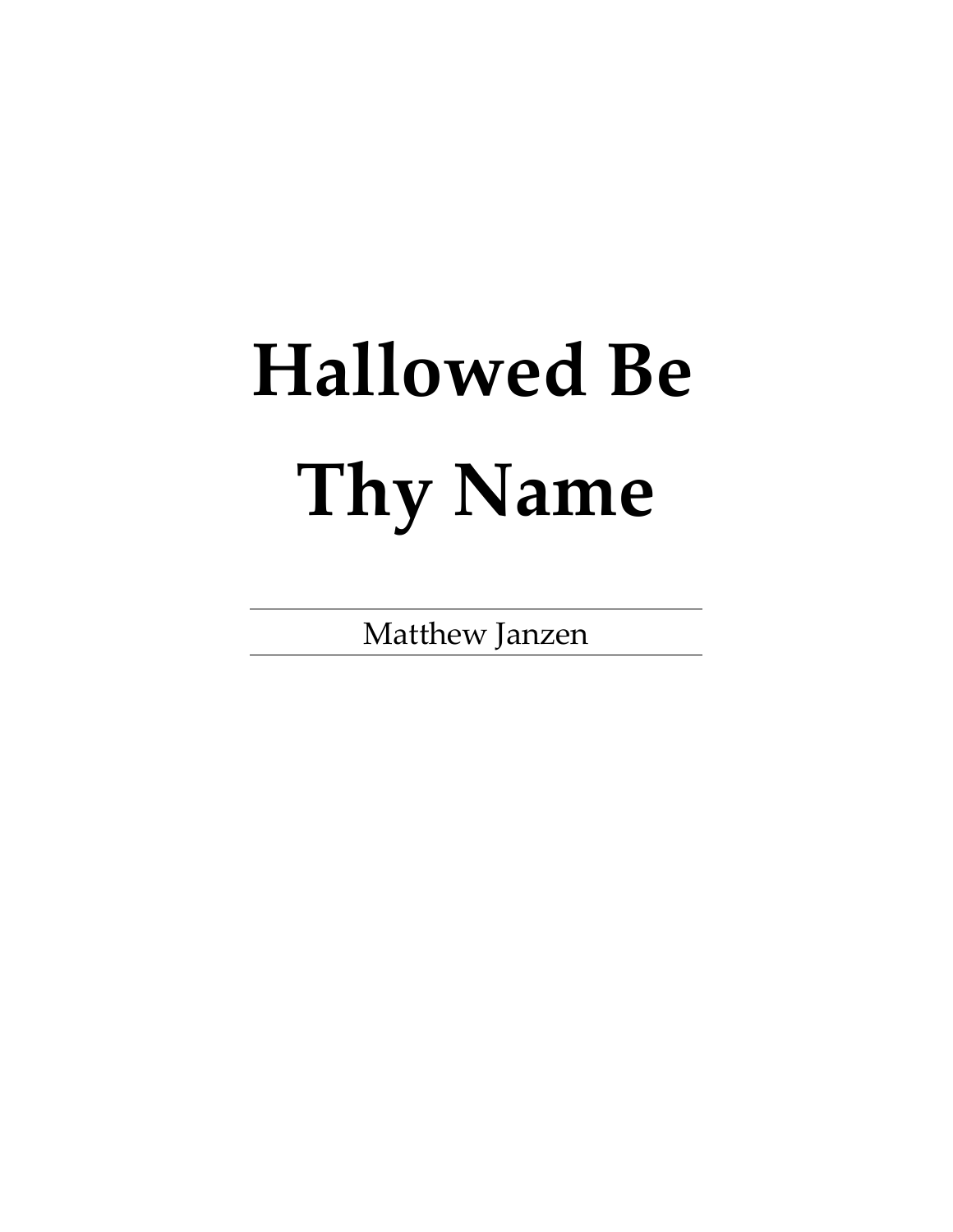### Hallowed Be Thy Name

Doctrines of Restoration – Volume I First Printing – 2006 Second Printing – June 2007 Matthew Janzen

Unless otherwise noted, Scripture quotations are taken from the New King James Version of the Bible.

SEC, used as an acronym for Strong's Exhaustive Concordance to the Bible.

> Printed by Ministers of the New Covenant 4101 Haralson Mill Rd. Conyers, Georgia 30012 770.860.0705 www.ministersnewcovenant.org emjanzen@ministersnewcovenant.org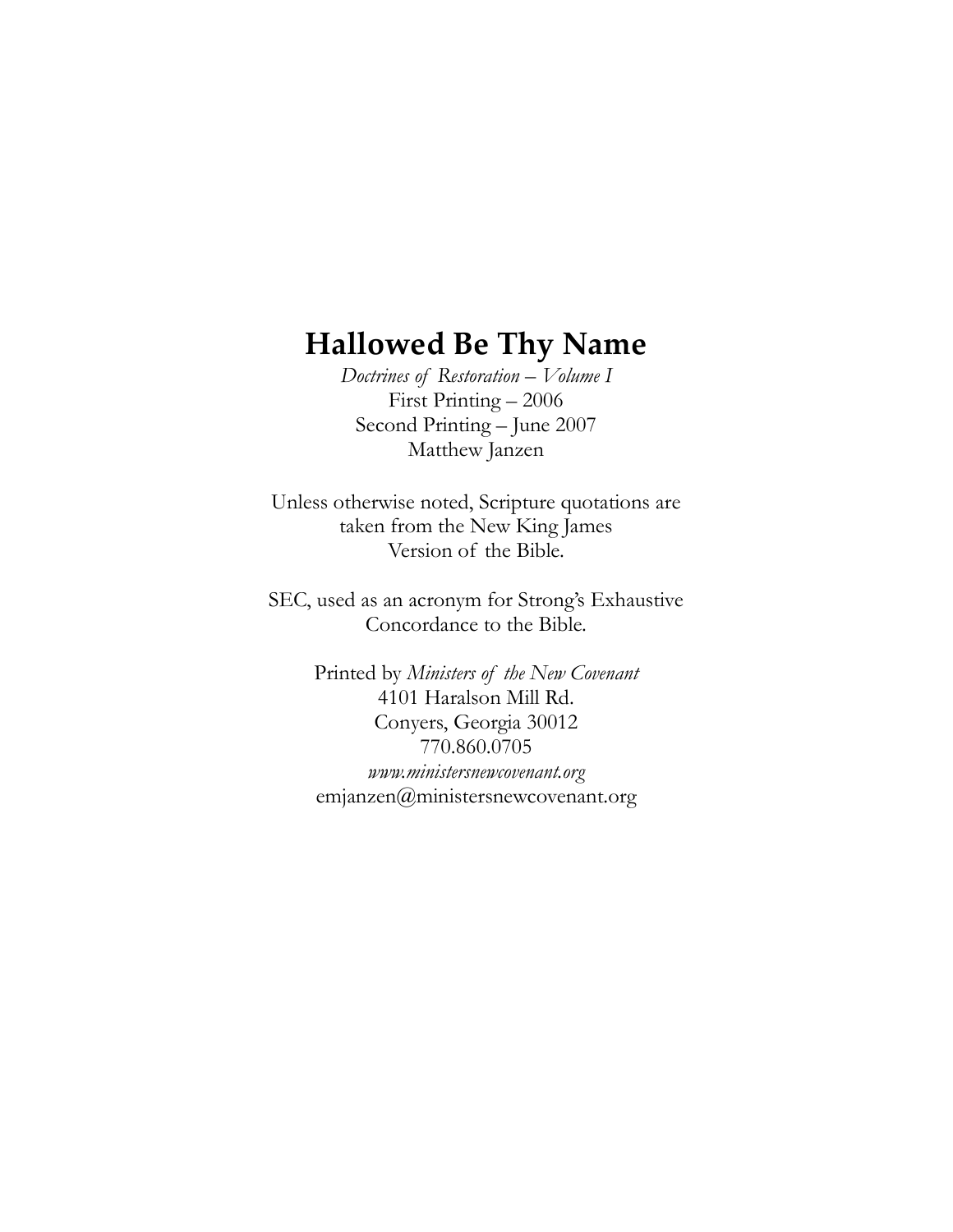### **CONTENTS**

| TWO: The Origin of Forgetting Yahweh29     |
|--------------------------------------------|
| THREE: The Tetragrammaton in the Greek New |
| FOUR: Answering Objections 59              |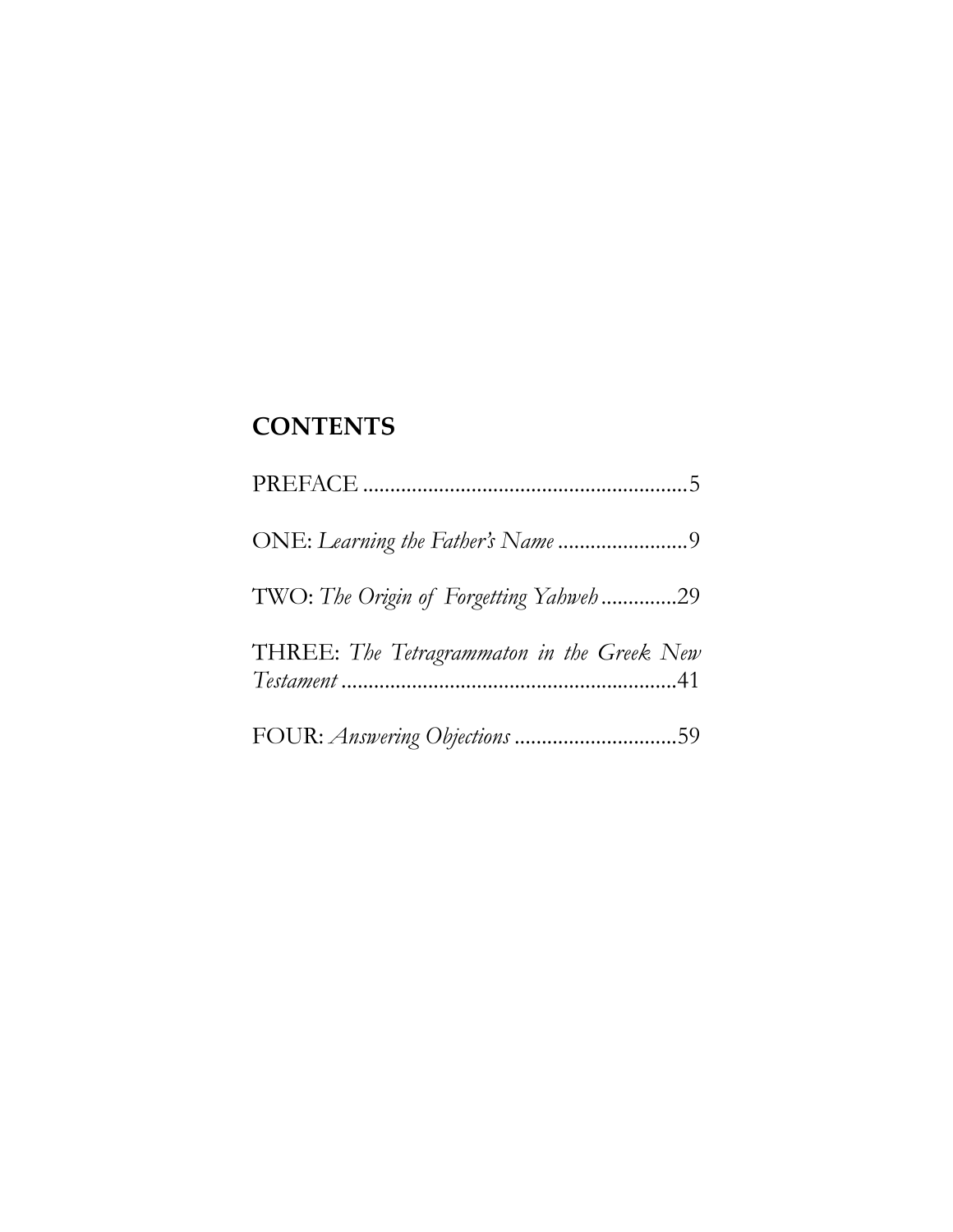I would like to thank my heavenly Father, Yahweh, and His Son, Yeshua, for giving me the ability to write this booklet. Thanks also go to my beloved wife and four children that make my life all the more worth living. A special appreciation goes to my dear friend, Brother Arnold Bowen, for initially showing me that my Creator has a name, and that His name is important.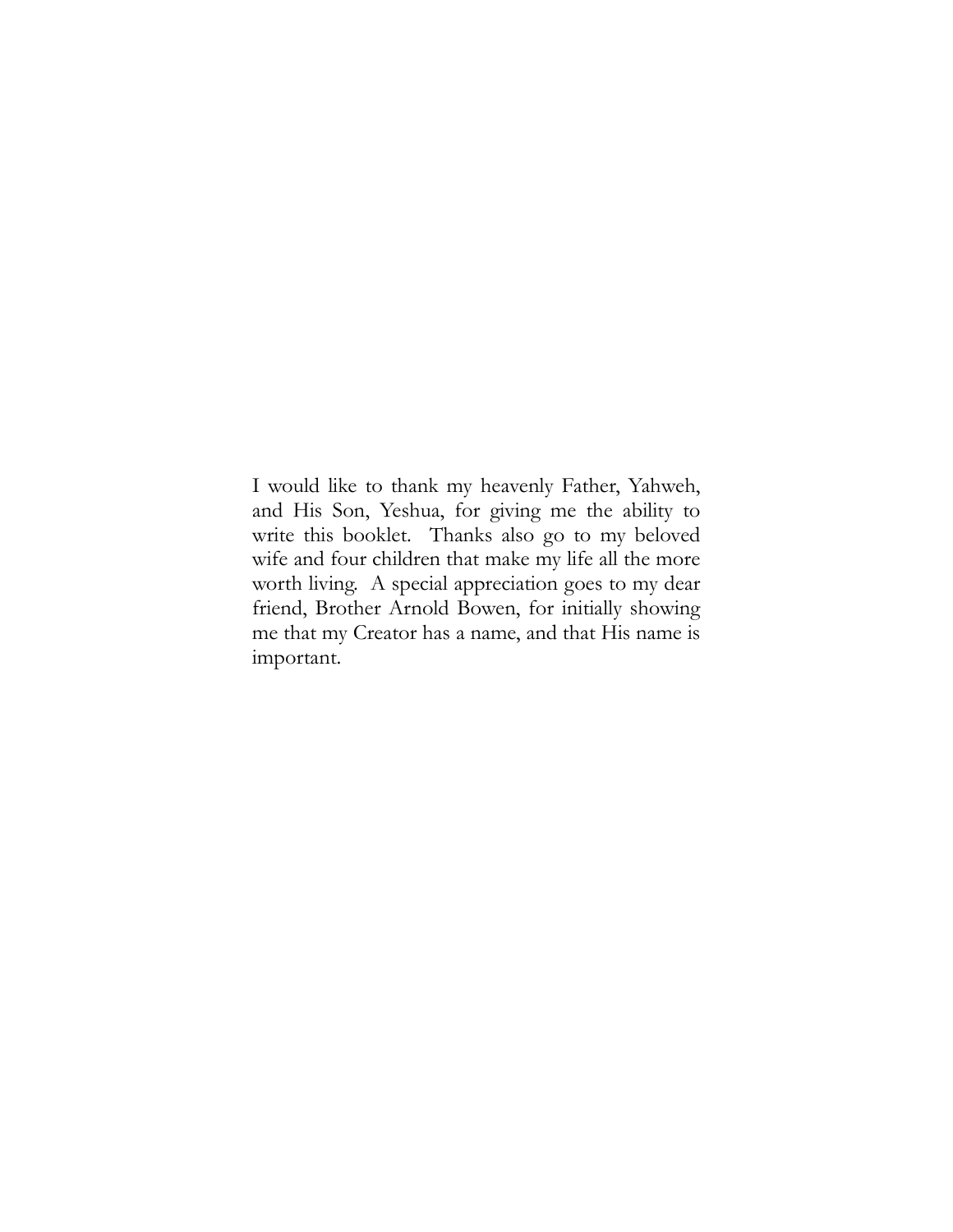### Introduction & Explanation

 am very thankful that you have decided to take time out to read and study this small book. "Why read a book like this?" people in society today would ask. I am very thankful that you have decided to take time<br>out to read and study this small book. "Why read a<br>book like this?" people in society today would ask.<br>The morality of the nation of America today has declined so drastically that even a large portion of the adult population does not even consider the sanctity of human life, much less the sanctity of our heavenly Father's true, original name. If we choose to let the Bible be our guideline for morality, we have no choice but to accept what its pages declare, and let me assure you, the pages of Scripture have much to say in regards to the proper name of the Creator.

If you're anything like me, you began by wanting to take a closer look at the Bible, a look which maybe a particular Church organization wanted to ignore or pass off as immaterial and irrelevant. You had a desire to be a Berean (Acts 17:11), a person who not only received the word of the Master with great eagerness, but also examined the Scriptures daily to see if the spiritual messages you were hearing were genuine. When coming to the Scriptures we can choose to remain "at ease in Zion" (Amos 6:1) or we can decide to do what most in the religious world calls, "stepping out on a limb". The Bible calls this studying, learning, and yearning for what is true in lieu of what is false. My prayer is that the knowledge from the Scriptures given herein will produce fruit in the life of the believer. It is one thing to acknowledge that something is accurate, but it is another to decide to allow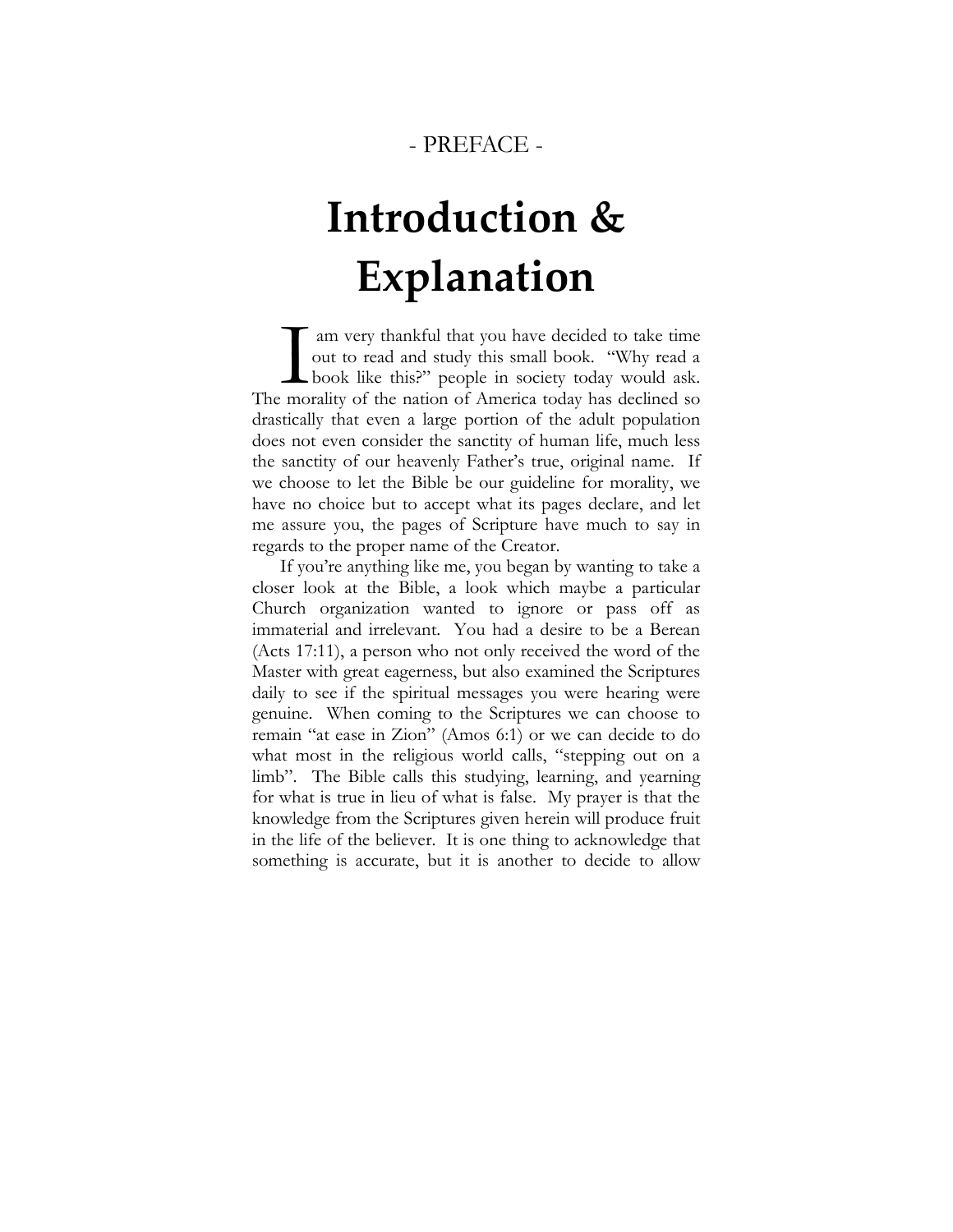$\overline{a}$ 

such knowledge to change one's manner of life.

Before getting into the "meat" of this book, I need to very briefly address an issue that has been and is being undermined in the majority of churches across the world today. This issue is the realization that Yahweh's commandments, statutes, and judgments have *not* been abolished, nailed to the tree of the Messiah, or done away under the New Covenant. Quite the contrary is the case, seeing that the Scripture blatantly defines the New Covenant for us in Hebrews 8:8-10, and Hebrews 10:16-18. In reading just these two passages one finds that at the *heart* of this covenant lies the fact that the law of Yahweh is now written on physical<sup>1</sup> Israel's *heart* and mind. If there were not a code of Biblical law to adhere to in the time we are living, why would the Mighty One place such a code within a person's heart or mind?

While the issue of Yahweh's law and the New Covenant<sup>2</sup> is not what will be addressed in this book, I must direct your attention to one specific law. This is a command that most who read their Bibles will agree is to be obeyed, but the majority will not understand one of its true applications. This law is found in many places in Scripture, the first of which is Exodus 20:7.

> You shall not take the name of the Lord your God in vain, for the Lord will not hold him guiltless who takes His name in vain.

<sup>&</sup>lt;sup>1</sup> Anyone desiring to further study the identity of physical Israel today should consult the book God's Covenant People: Yesterday, Today, and Forever, by Evangelist Ted R. Weiland at www.missiontoisrael.org, or at Mission to Israel Ministries, P.O. Box 248, Scottsbluff, Nebraska 69363.

<sup>&</sup>lt;sup>2</sup> Please contact us for the 9 part CD series entitled Standing at the Crossroad, and our 4 part CD series entitled Yahweh's Law and the New Covenant.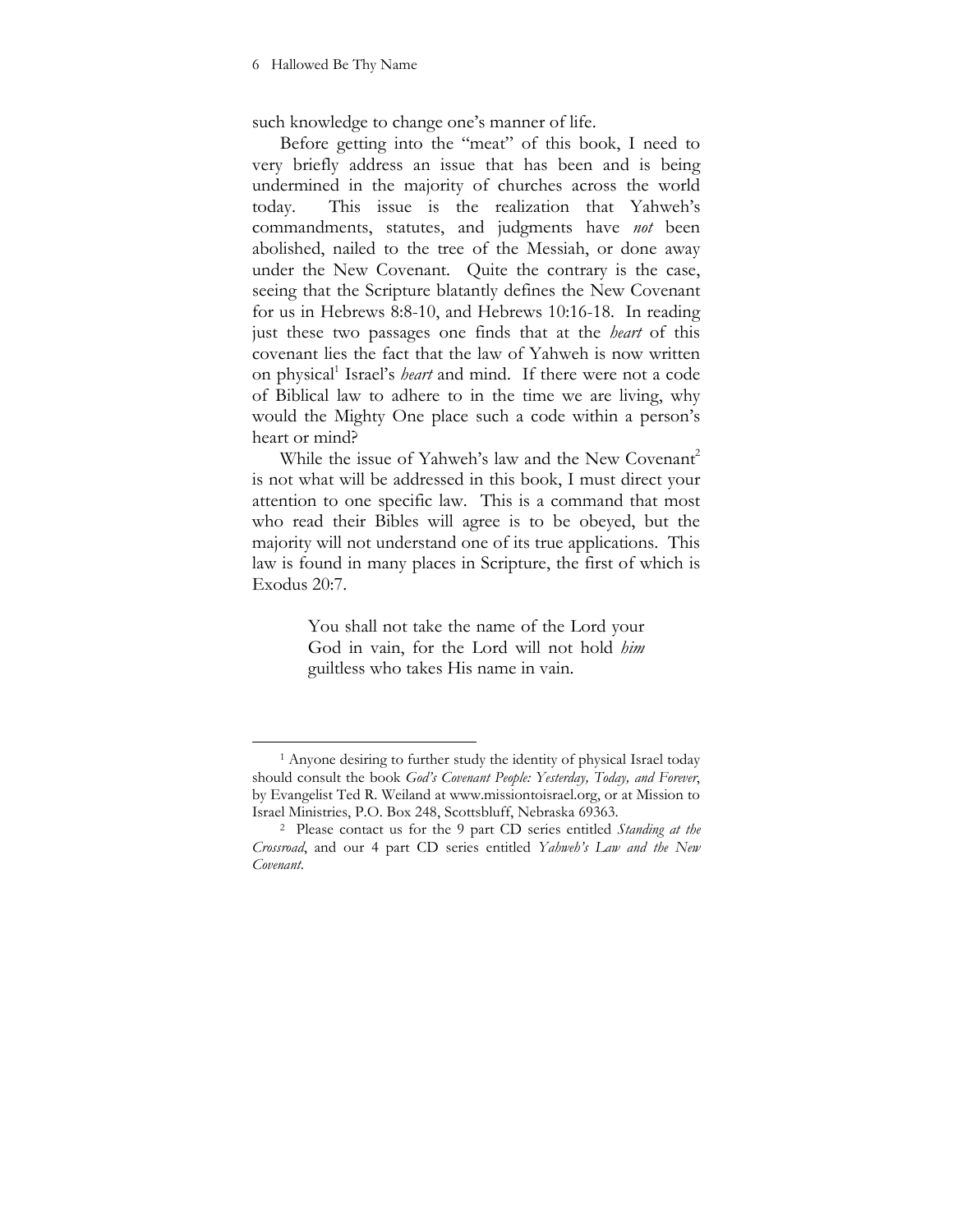This is the basic reading of most English versions of the Bible that exist today. However, this reading is not the third commandment. The third commandment is properly rendered,

> You shall not take the name of YHWH your Mighty One in vain, for YHWH will not hold him guiltless who takes His name in vain.

When this commandment was first given on external tablets of stone, the name YHWH, or Yahweh, was understood as the name of the Israel's Mighty One. Along with this commandment came several statutes. The statutes of any particular law showed the Israelites just how many ways it was possible to violate each injunction. For example, a person could curse Yahweh and thus violate the third commandment, or perhaps a person might have cursed a ruler among the people of Israel. This too would have been desecrating the codified law.

One such way to disregard this commandment includes understanding the personal name of the heavenly Father. This statute forbids us bringing Yahweh's name to naught. SEC defines the word vain as follows:

> H7723 shav' shav shawv, shav -From the same as H7722 in the sense of desolating; evil (as destructive), literally (ruin) or morally (especially *guile*); figuratively *idolatry* (as false, subjectively), *uselessness* (as deceptive, objectively; also adverbially in vain):—false ( ly), lie, lying, vain, vanity.

 Bringing Yahweh's name to naught can be accomplished by not using the name Yahweh in our prayers, thanksgivings, worship services, and Scriptural readings. Therefore one must not merely be willing to verbally or mentally accept that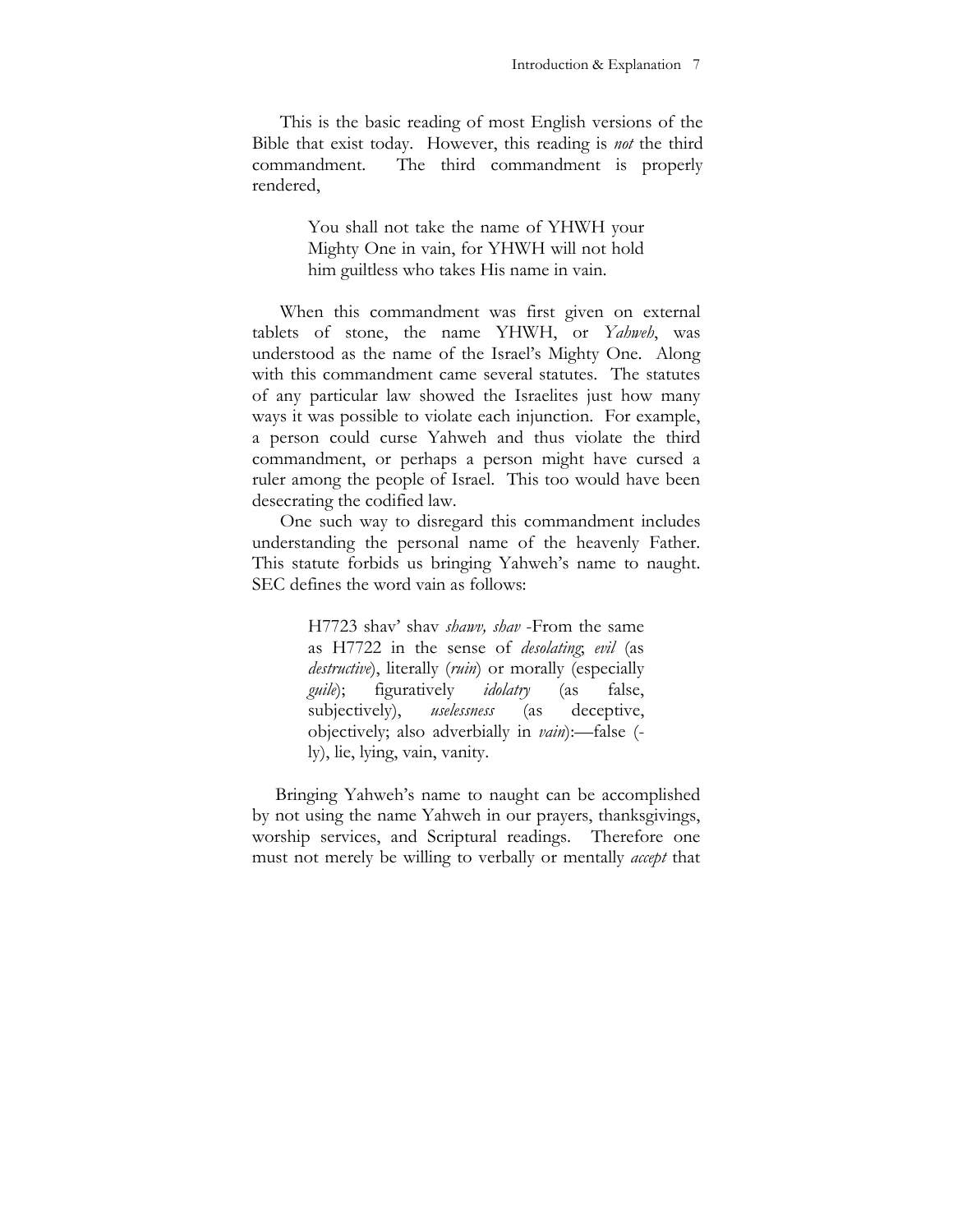Yahweh's name is authentic, that person must in turn be willing to correct the error that has been promulgated in the Christian Church for quite literally over fifteen hundred years.

 As you read this booklet please keep this commandment in mind. As our society today is an extremely fast paced one, people tend to engrain knowledge within their mind in the easiest and quickest way possible. What then happens is that the comprehension of a "quick read" amounts to what is usually comprehended in the "cram study" of a high school student. This issue is much too important for us to pass off as just another crazy doctrine that someone in the fringe world of Christianity has concocted. What is important is for us as believers to lay aside our biases, prejudices, and even schedules, to examine our heavenly Father's true, authentic, and hallowed name. As our beloved brother Stephen said (Acts 7:51), do not let your hearts and ears remain uncircumcised. Allow the Scripture to penetrate your heart, and accept the Scriptures for what they clearly say.

 Once again, you are to be commended for wanting to study about this very important subject. This is not because myself or any other human being believes it to be important, but because Yahweh himself underlines the importance of His name in His holy Word. He ties His name into such things as deliverance, healing, providing, peace, righteousness, and yes, even salvation.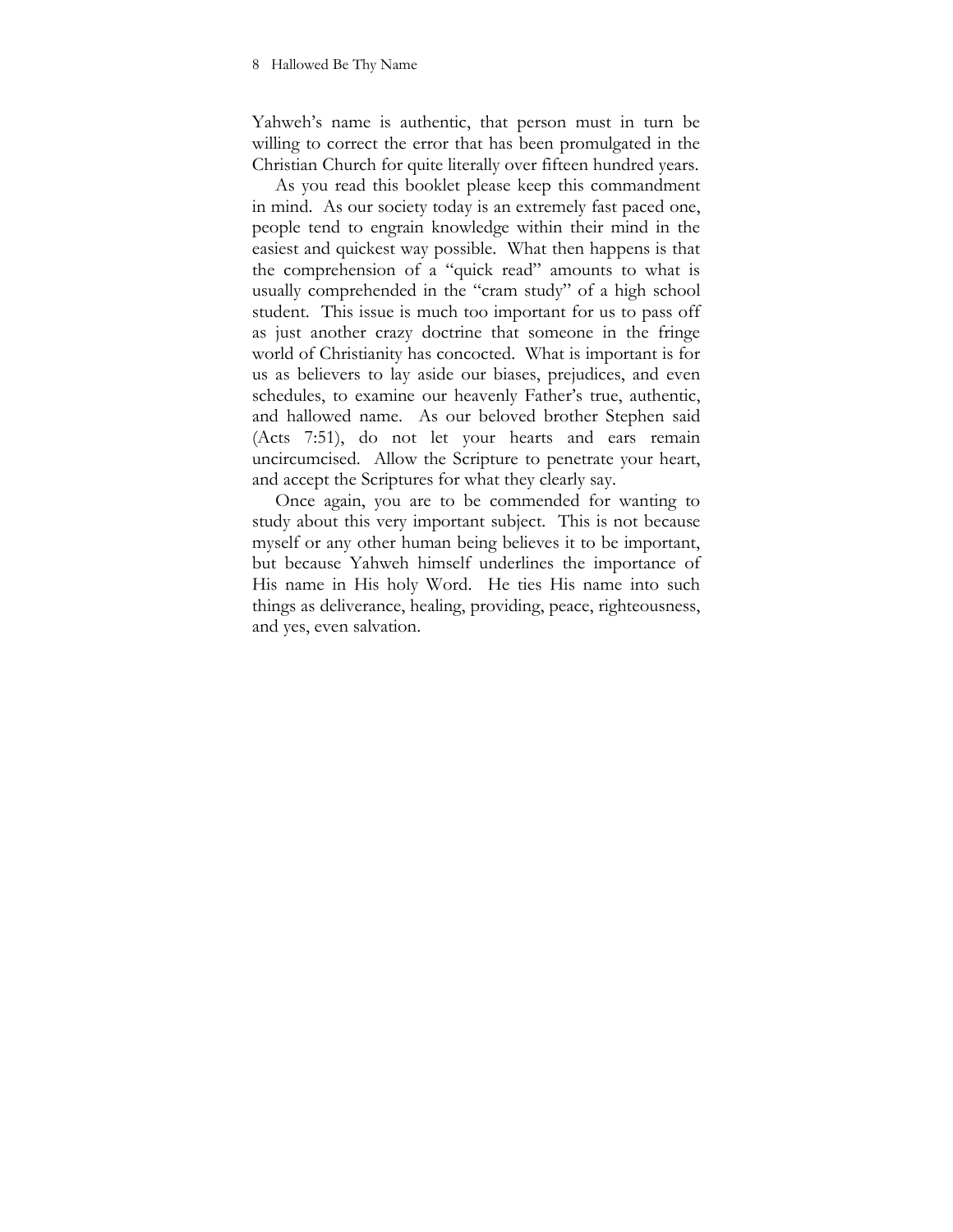# Learning the Father's Name

Who hath established all the ends of the earth? What is His name? [Proverbs 30:4]

ur Father who art in heaven, hallowed be Thy name (Matthew 6:9). This was the beginning of the model prayer taught by Yeshua<sup>1</sup> of Nazareth Our Father who art in heaven, hallowed be Thy<br>name (Matthew 6:9). This was the beginning of<br>the model prayer taught by Yeshua<sup>1</sup> of Nazareth<br>to his disciples. They were told to pray hallowed be Thy name, in reference to the heavenly Father. The word hallowed has the meaning of something sacred, set-apart, special, unique, etc. It was the name of the Father that they were calling sacred, but what was this name they were praying about? Most people today are ignorant of the fact that the author of the Bible does indeed have a proper name. He has a name that transcends time itself, a name in fact He gave to Himself in eternity past. If we are to pray, even today, in accordance with this model prayer, then we should know what name we are praying to and declaring to be sacred.

Not only did Yeshua Messiah teach the sacredness of the Father's name, but so did the Father Himself. It was vital information to Moses as he was commissioned to go into the land of Egypt and deliver the people of Israel from their

l

<sup>1</sup> Yeshua is the original, personal, proper name of the Son of Almighty Yahweh, and is preferred by the author. We have an article available for study on the issue of the Messiah's name at www.ministersnewcovenant.org media gallery.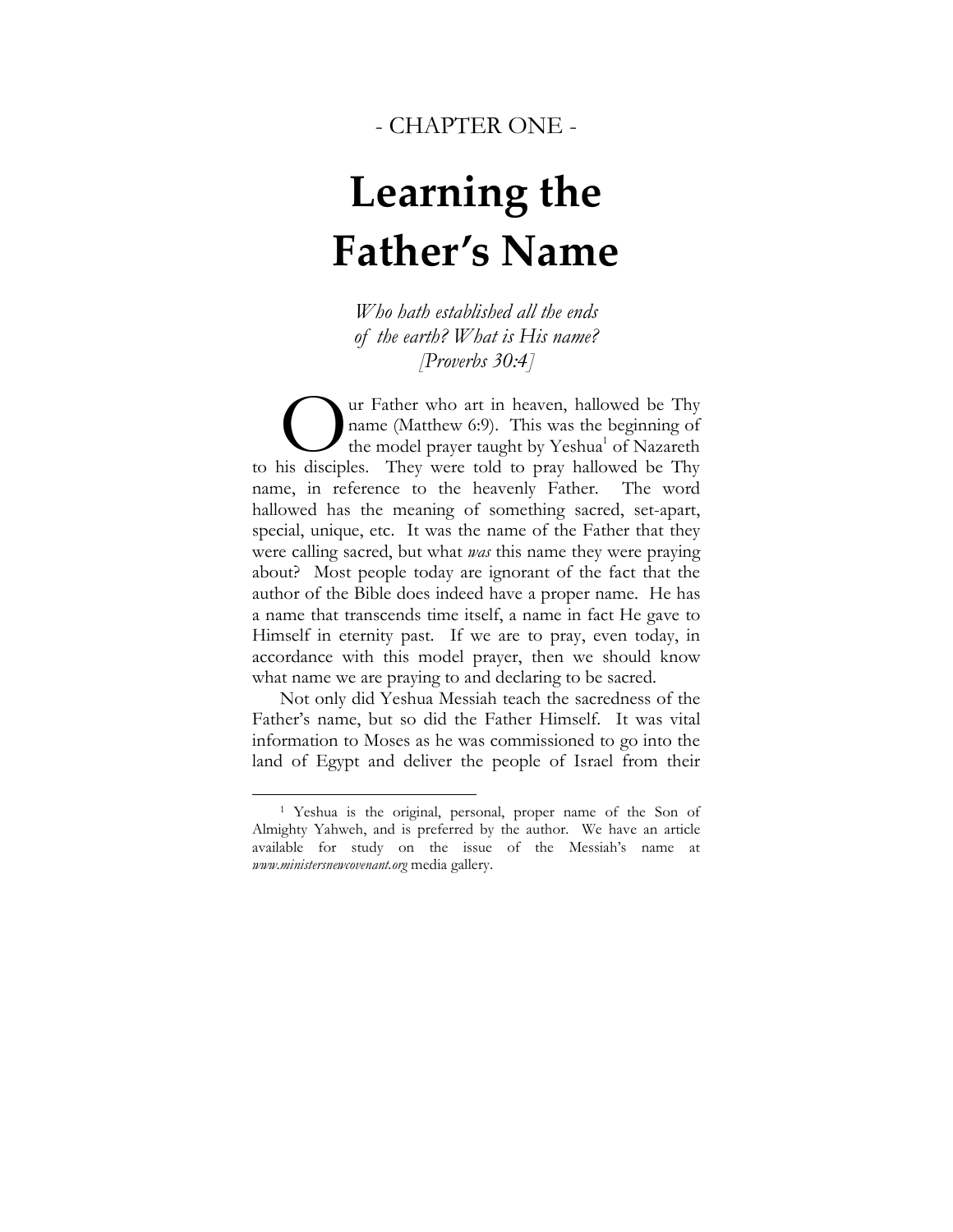harsh slavery that had been dealt to them since the time of the king who knew not Joseph. Moses had seen a bush upon a mountain that burned, but did not become consumed with the fire. It was on this mountain that the Mighty One of Abraham, Isaac, and Jacob spoke to Moses through His angel,<sup>2</sup> and commissioned him to be the leader and savior, in this great and mighty plan. Upon hearing the heavenly words, Moses told the Almighty that when he went down into Egypt to declare unto the people of Israel that he had come to deliver them by the hand of this Mighty One, they would ask Moses what the name of this Mighty One was. Moses, seeing the importance of this, asked the voice what he should tell them. Exodus 3:15 has this to offer as a response.

> Moreover (the) Mighty One said to Moses, Thus you shall say to the children of Israel: 'Yahweh (the) Mighty One of your fathers, (the) Mighty One of Abraham, (the) Mighty One of Isaac, and (the) Mighty One of Jacob, has sent me to you. This is My name forever, and this *is* My memorial to all generations.

The Almighty made it very clear to Moses that he desired to be known by the name Yahweh, the name which means the self existent one that causes all things to be. This is His memorial name according to His very words. In the word memorial we find the root word memo, a more common term to those in the  $21<sup>st</sup>$  century. We are often jotting things down in a memo pad, sticking a memo on the refrigerator, or we may have little "sticky" papers stuck on our work desk in every place possible. Each of these serve as a reminder to us during the course of the day, and often play the part of a minor schedule, if you will, of what we need to accomplish. In Exodus 3 we find that Yahweh has left us a "memo" in

<sup>2</sup> Exodus 3:1-2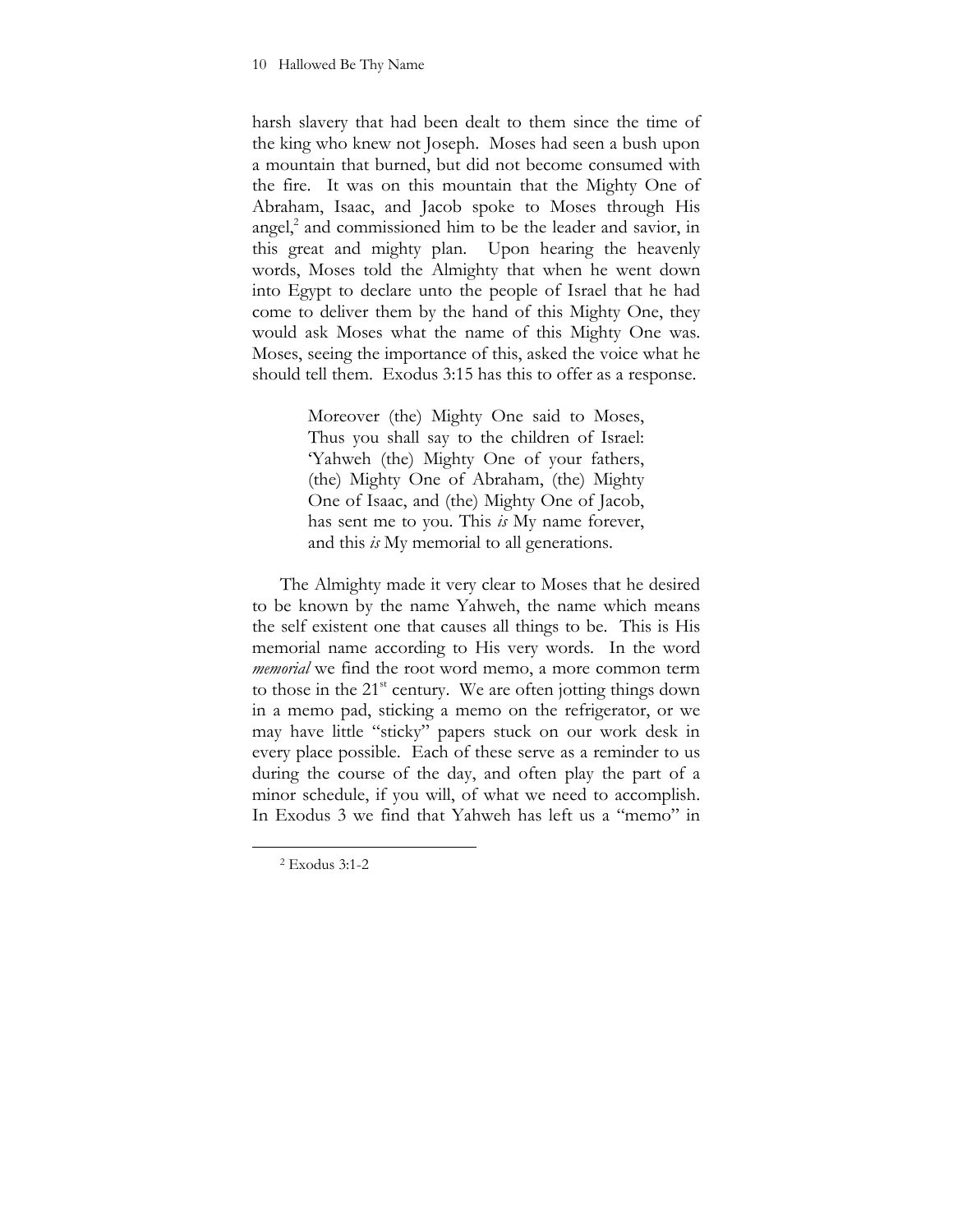His name, and this memo (memorial) is to be for all generations. I say with sadness that in the generation today of the 21st century, Yahweh is not His memorial. People have either discarded or misplaced this reminder. His name is in fact hardly ever memorialized because tradition has overtaken Holy Spirit inspiration, and most follow the traditionally excepted practice of not worrying about how we address our heavenly Father. It is amazing that out of all the subjects or topics that people spend time thinking about today, their heavenly Father's name is not one of them. My desire is to try and communicate to the reader the importance of knowing, as well as using, the set-apart name of the Mighty One of the Scriptures, thus bringing the honor and esteem to Him, that He alone, and His name alone, deserves. The heavenly Father has given us his memorial or his remembrance, it would do us good to remember Him in the way He chooses us to, rather than in the way which we think would be more beneficial to us or more practical to society and modern day Christianity. Please note further verification from Scripture concerning the memorial name.

- Thy name O Yahweh endureth for ever; and thy memorial, O Yahweh, throughout all generations. [Psalms 135:13]
- Even Yahweh [the] Mighty One of hosts; Yahweh is His memorial. [Hosea 12:5]
- But thou O Yahweh shall endure forever; and thy remembrance unto all generations. [Psalms 102:12]

#### Translation verses Transliteration

The Bible speaks of the names of many false mighty ones. A few examples are as follows: Succoth-benoth, Nergal, Ashima, Nibhaz, Tartak, Adrammelech, Anammelech, Dagon, and Baal.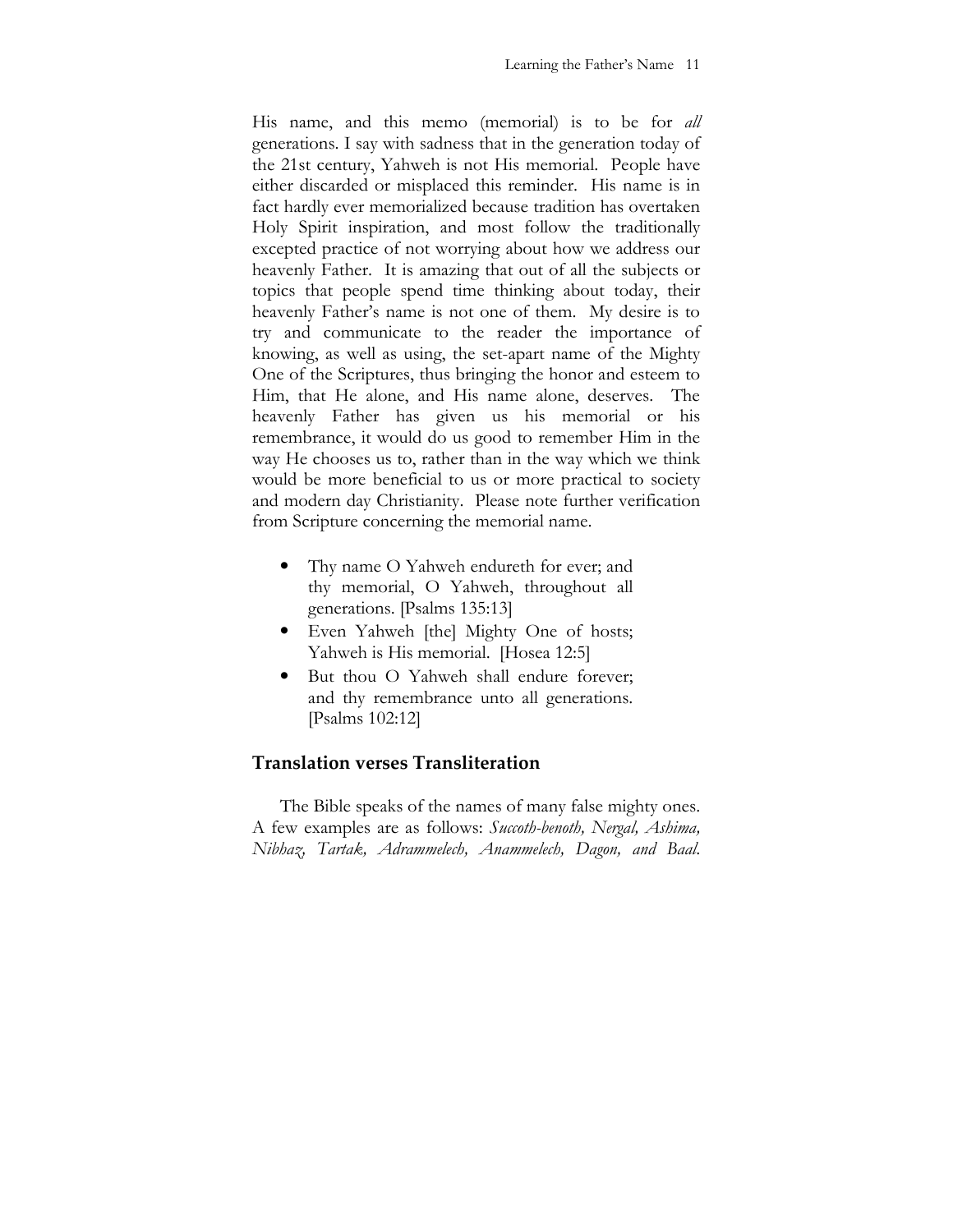Interestingly enough, the English translators did what they were hired to do by the authority of their day, and that is to transliterate these names. The process of transliteration is done by carrying down the letters of a proper noun from one language into the corresponding letters of another language. We will say more on this in a moment.

In 2 Kings 17, the place where the aforementioned names can be found, the king of Assyria had not brought anyone to Samaria that could teach others how to fear Yahweh. When he finally acquired a priest to go and do so, the men in the area still continued to fear their false mighty ones. The primary meaning will not be discussed entirely here, but quoting the passage will be sufficient to effectively show the difference between *correct* transliteration and *improper* translation or transliteration.

> However every nation continued to make gods of its own, and put *them* in the shrines on the high places which the Samaritans had made, every nation in the cities where they dwelt. The men of Babylon made Succoth Benoth, the men of Cuth made Nergal, the men of Hamath made Ashima, and the Avites made Nibhaz and Tartak; and the Sepharvites burned their children in fire to Adrammelech and Anammelech, the gods of Sepharvaim. So they feared the LORD, and from every class they appointed for themselves priests of the high places, who sacrificed for them in the shrines of the high places. [2 Kings 17:29-32]

Even in the time frame of this passage, Yahweh had become just a mighty one, on equal footing and not more than the other so called mighty ones. In our English translations the problem magnifies. Not only do we have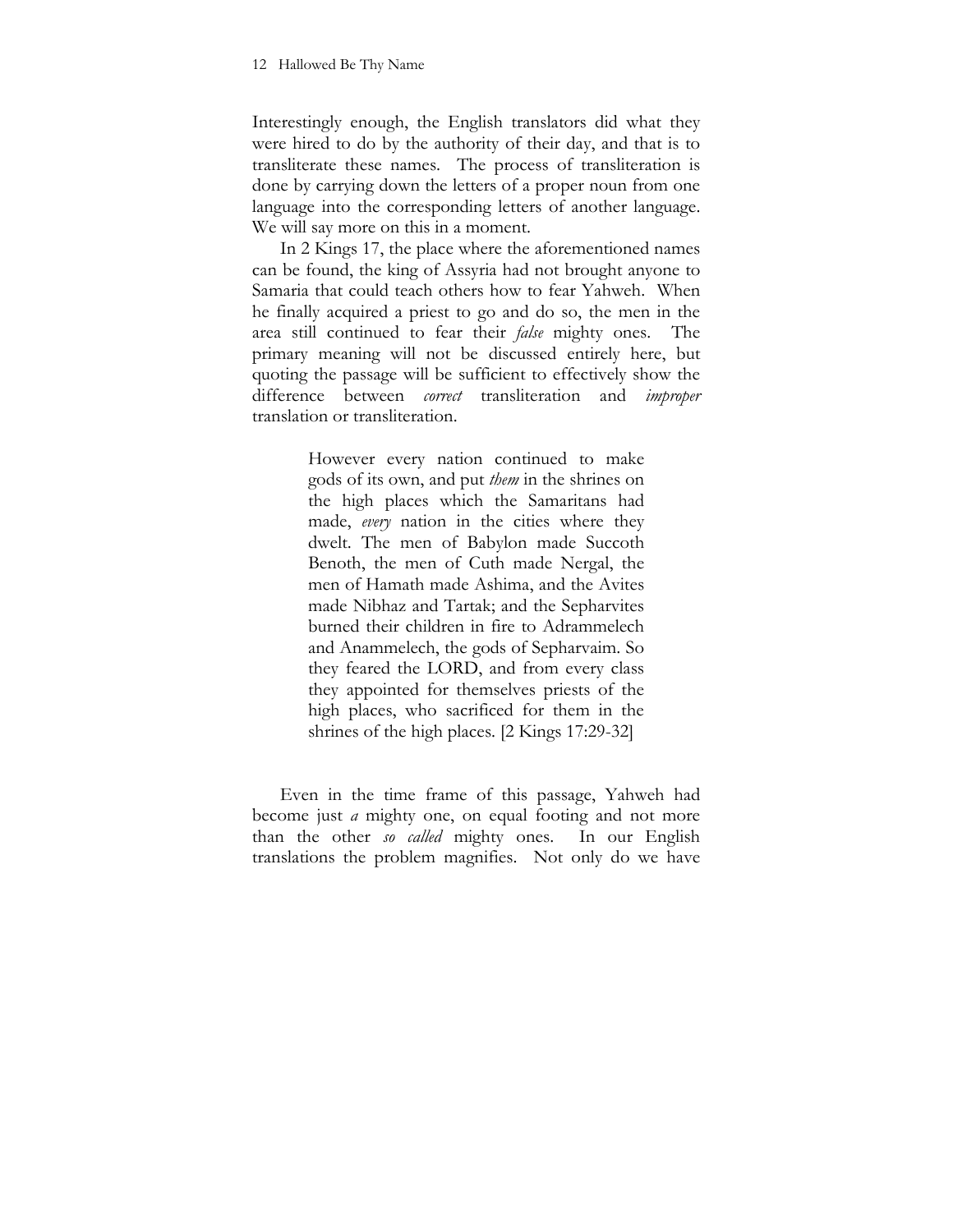Yahweh becoming just *another* mighty one amidst the false, pagan mighty ones of the heathen, but we have all the other mighty ones names being properly transliterated, and thus memorialized, while the name of the one, true Mighty One stands behind a mere title, LORD. This would not be the case if the translators had properly transliterated the name of the one, true Mighty One of Scripture. They instead chose to use a substitute word, LORD (not even a translation) in place of a proper transliteration. Each of the above false gods could be termed as "the lord" of certain individuals, peoples, or nations at that present time. For example, Dagon was the "lord" of the Philistines, and so on. So to place the word "lord" as the name for the Mighty One of Israel is not only incorrect, but presents no distinction or uniqueness for the Mighty One of Israel.

The word *transliterate* is defined by one dictionary as, "...to represent or spell (words, letters, or characters of one language) in the letters or characters of another language or alphabet...<sup>3</sup>" Recall that this was done with the names of the false gods in the 2 Kings passage, while the name of the true Mighty One was not transliterated, nor even translated.

Most people today have knowledge that words or common nouns are almost always translated,<sup>4</sup> while proper nouns (names of people, cities, etc.) are almost always transliterated. An example is that my name is Matthew. From language to language, people will call me Matthew or some slight variation of that name. The sound may change because of the limited alphabet of certain languages and because of accents, but my name will be similarly said in every language. People do not go around calling me by the translation of my name, which is gift of Yah. With common nouns or everyday words it is different. We English speaking

l

<sup>&</sup>lt;sup>3</sup> Webster's Third New International Dictionary, Springfield, Massachusetts, 1981.

<sup>4</sup> Two examples of this can be found in John 1:41-42.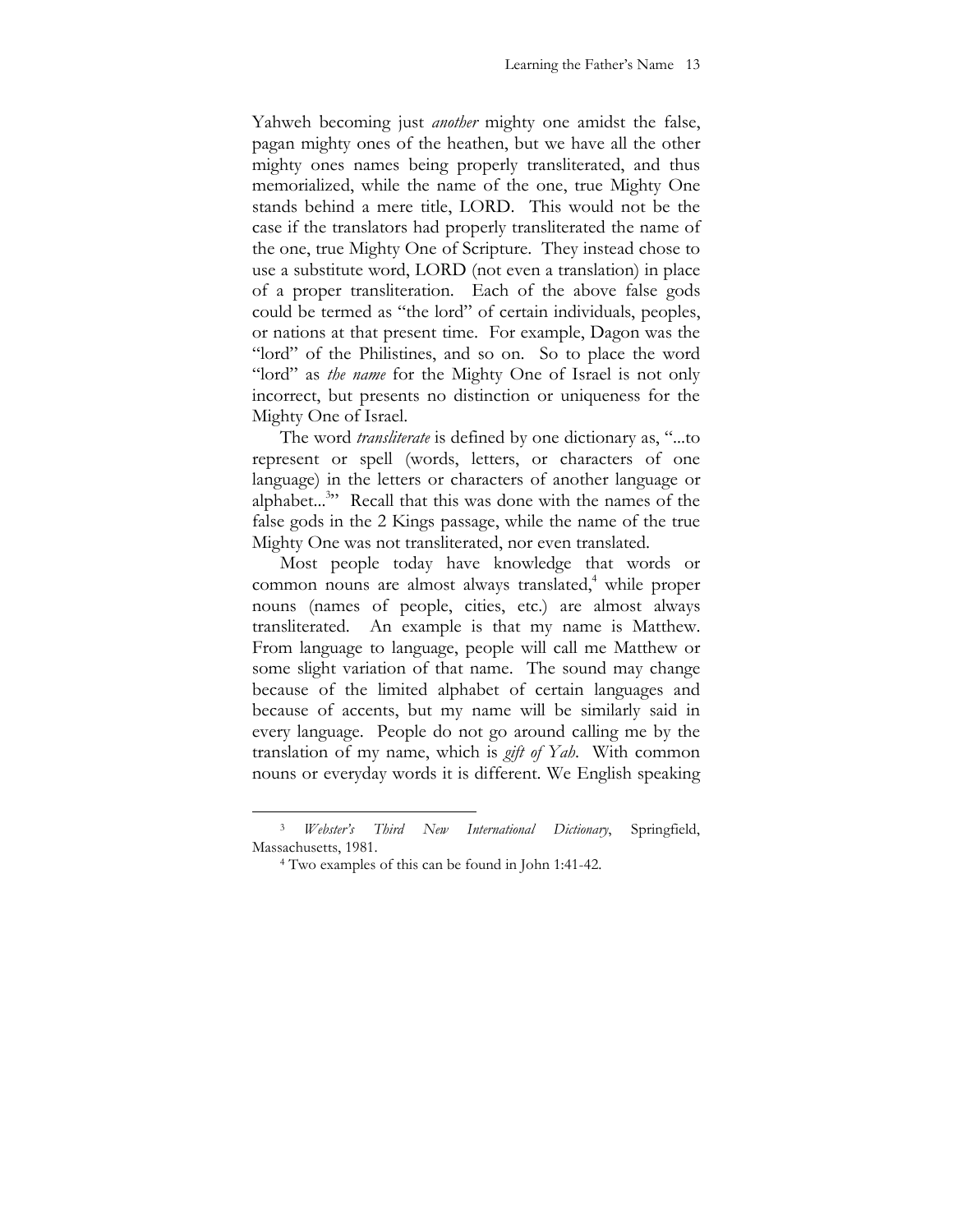people do not all say the Spanish word porfavore, every time we vocalize the word please. We rather use the English translation of the Spanish word. A translation of a word rarely sounds like it's counterpart in the language it is being translated from.

 The practice of transliteration was accomplished many times in Scripture, as shown by the example of the names of the false mighty ones mentioned earlier. The names of these mighty ones have all been transliterated. I want you to strongly realize this point. It would stand to reason that if the false, pagan mighty ones mentioned in this Scripture have personal proper names, then the true, one and only Mighty One of Scripture would also have a personal, proper name. This name would properly distinguish Him from the false mighty ones. It is quite odd when we find that this is not the case at all in this Scripture, or the majority of Scripture. While the names of the other mighty ones are transliterated, the name of the true Mighty One remains obscure, not even behind a translation, but rather behind uninspired substitute titles and names.

#### The English titles for the Heavenly Father

 $\overline{a}$ 

The English words Mighty One<sup>5</sup> (God) and Master (Lord) are what we would call titles of Yahweh, but not His personal name. These words are similar to doctor, lawyer, teacher, pastor, etc. They describe positions of someone, but do not make obvious the particular person we are referring to. A good example would be Deuteronomy 10:17, "For Yahweh your Mighty One is the Mighty One of mighty ones, and

<sup>5</sup> I have chosen to use the title Mighty One when in reference to Yahweh, instead of the title God. Anyone wishing for detailed information should read the booklet, Do We Honor Yahweh by Referring to Him as our God? by Larry and June Acheson. You may contact them at 1416 Faifield Drive, Plano, TX 75074-6010.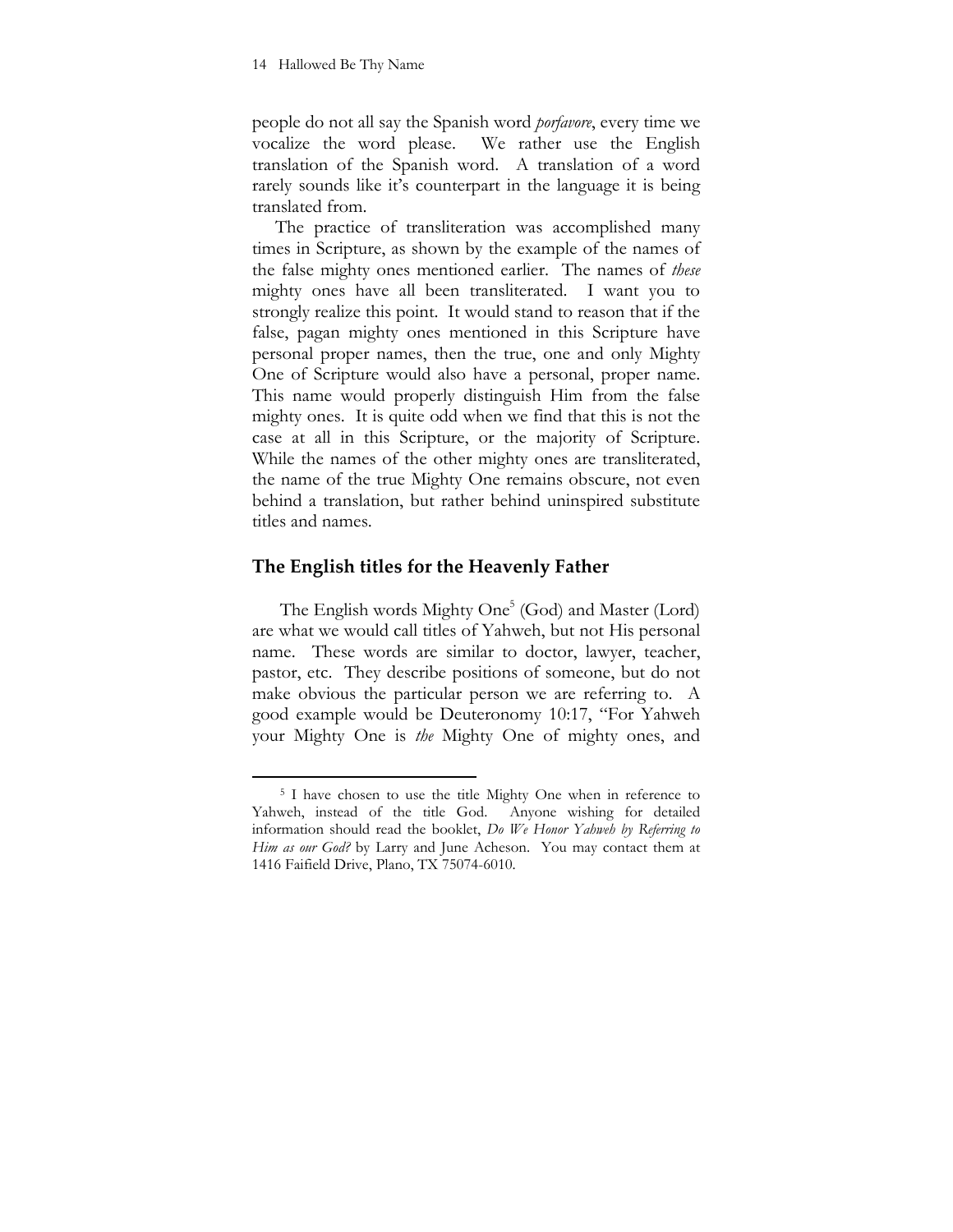Master of masters...<sup>6</sup>" In this passage the Hebrew words elohim and *adonaim* are used to refer to other mighty ones. elohim (#430 SEC) being translated as mighty ones (gods), and adonaim (plural of adon or adonai #113, #136 SEC) being translated as masters (lords). Thus the Scriptures use the terms elohim (gods) and adonaim (lords) for other mighty ones<sup>7</sup>. We can assuredly conclude that neither elohim or adonaim are the personal, proper name for the only true Mighty One of Scripture, seeing they can refer to any particular "god", pagan or not. The same stands true for other titles such as eloah (#433 SEC) and el (#410 SEC). Eloah is used in 2 Chronicles 32:15 thusly:

> Now therefore, do not let Hezekiah deceive you or persuade you like this, and do not believe him; for no mighty one *(eloah)* of any nation or kingdom was able to deliver his people from my hand or the hand of my fathers. How much less will your Mighty One deliver you from my hand?

We can see here that the word *eloah* (SEC #433), is used of other deities. You may also look up the term el in Deuteronomy 32:12 and Psalms 81:9 and you will see that it too, does not pass the test. Thus el, eloah, elohim, adon, adonai, and *adonaim* are not the personal, proper name of the true Mighty One of the Bible, seeing they are not exclusively used in reference to Him. He must have an exclusive name to

<sup>&</sup>lt;sup>6</sup> I have translated the Hebrew word *elohim* as both Mighty One and mighty ones in this passage. Both translations are accurate. The difference in the English translation is based upon how the word is particularly used in a scripture verse.

<sup>&</sup>lt;sup>7</sup> While *elohim* and *adonaim* (and variations of the two) are used in the Bible as titles for other mighty ones, the name of Yahweh is never, not in a single instance, used of any false god in Scripture. It is exclusively His name.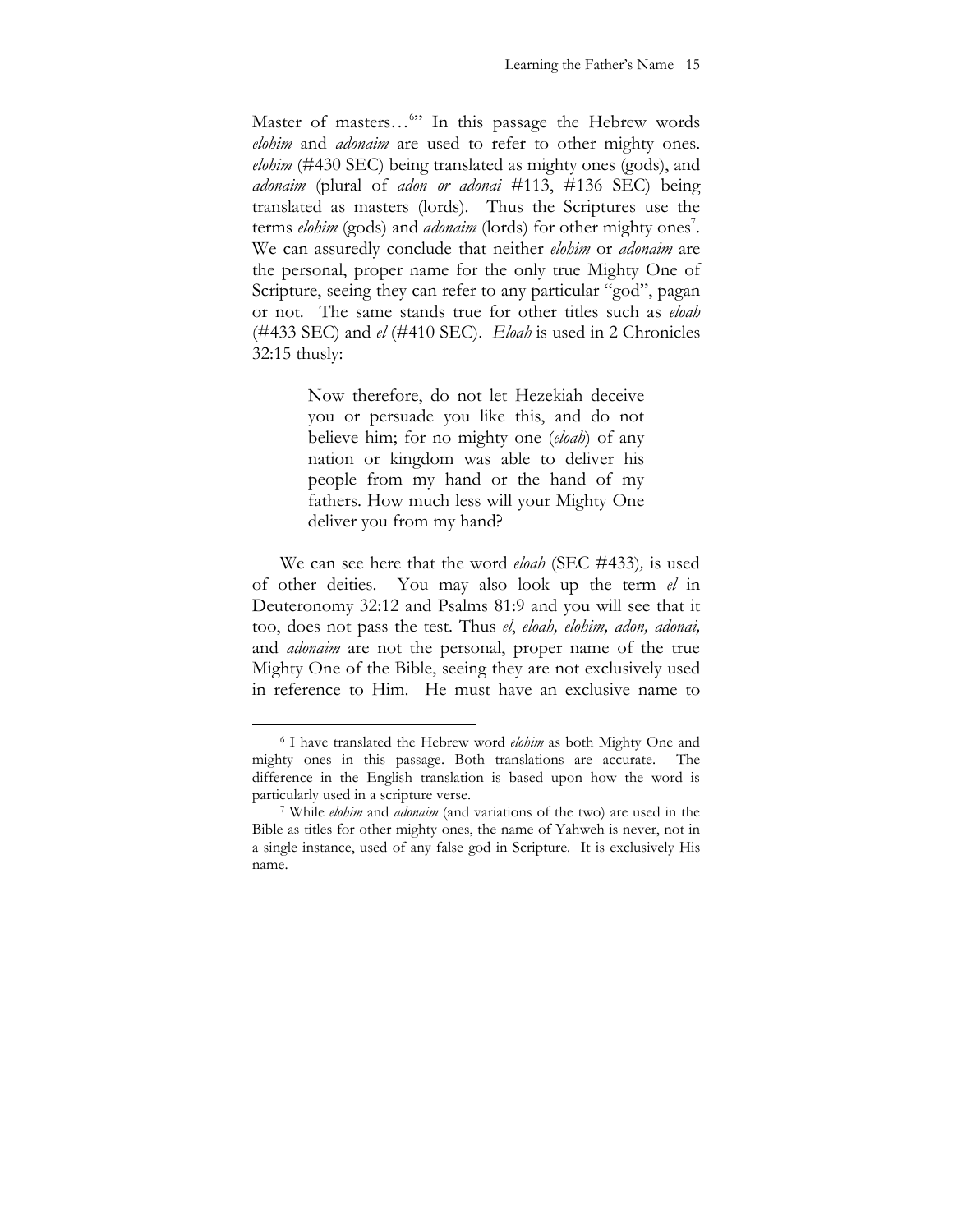distinguish him from the other mighty ones mentioned in Scripture, so that we may give Him the honor He deserves. While this is true, this is *not* the case in most English versions of Scripture.

#### Confusion

Confusion is caused if we limit our use to the King James Version<sup>8</sup> of Scripture. Take for instance Isaiah 42:8 which says, "I *am* the LORD, that *is* My name; And My glory I will not give to another, nor My praise to graven images." Reading this passage from Isaiah, we begin to think that His name is the LORD, but that cannot be because the title *lord*, no matter how it looks (LORD, Lord, lord), is shared by the other mighty ones. Notice then Psalms 83:18: "...that men may know that thou whose name alone is JEHOVAH art the most high over all the earth…" Here we have a direct contradiction to Isaiah 42:8. This passage says his name (singular) is JEHOVAH, but Isaiah said his name (singular) is the LORD. I could give other numerous contradictions, but instead let me show you a great harmony with the above two scriptures when we consult the Hebrew text of both passages.

#### Yahweh is His Name

l

Both of these passages in the Hebrew<sup>9</sup> use the four letters YHWH (Yahweh) when they read in English, the LORD or

<sup>8</sup> In specifically mentioning the King James Version, I am not placing it on a lower status than the other versions. I believe all versions which do not use the name Yahweh are in direct violation of the third commandment.

<sup>9</sup> The portion of the Bible commonly called the Old Testament was originally written in the Hebrew language.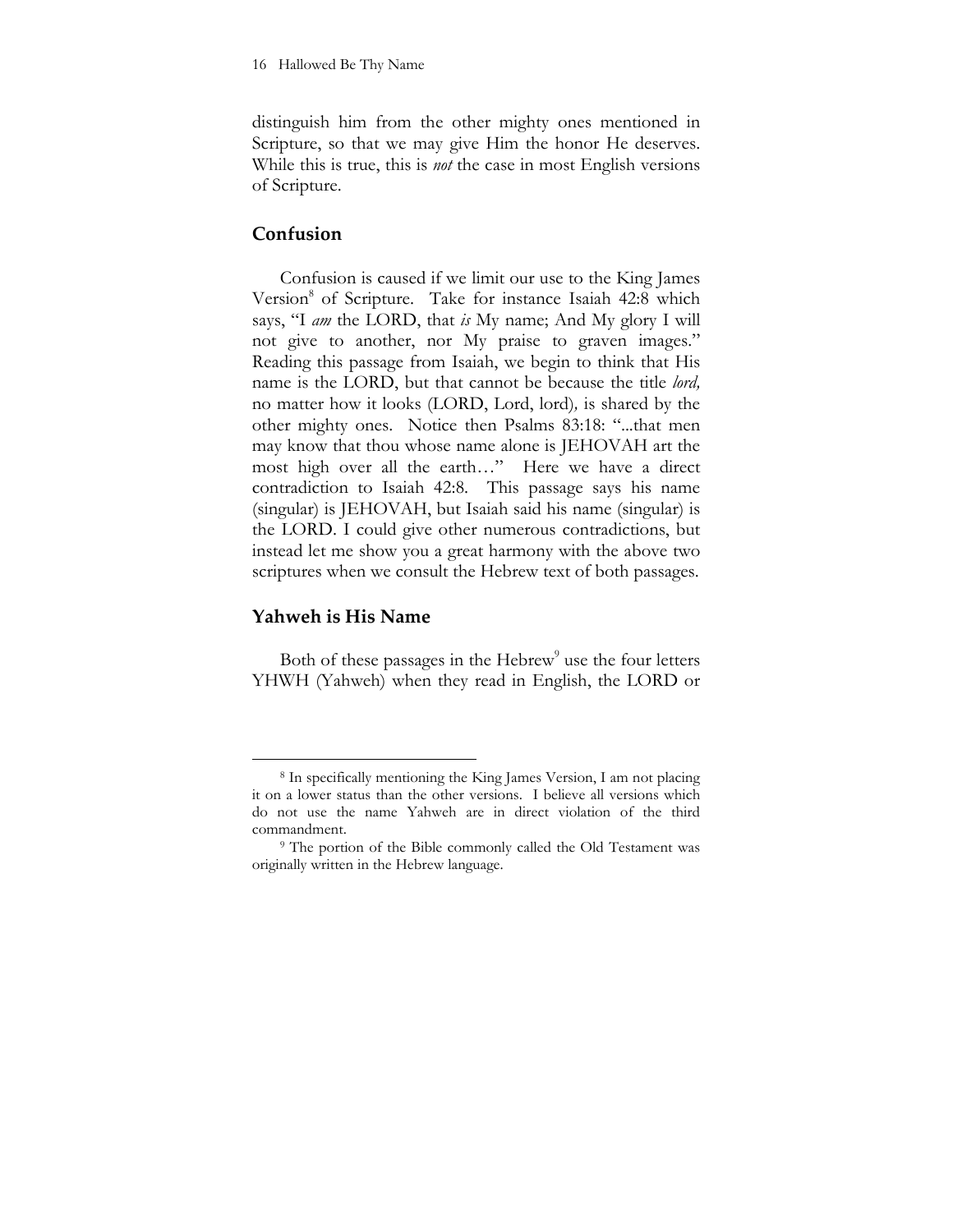$JEHOVAH<sup>10</sup>$ . Thus we can enjoy the harmony of both verses agreeing on the one name of the Father, Yahweh. What the English versions in regards to Yahweh's name have done is broken the third commandment. Why they chose to properly transliterate the names of the other deities and not the name of the true Mighty One, finds its roots not from Scriptural precedent, but from the traditions and teachings of uninspired men.

#### The English Versions of the Bible

The only versions that do not contain Yahweh's name are the English versions of the Bible. All of the Old Testament Hebrew texts do contain the name, as well as the earliest copies of the Septuagint.<sup>11</sup> The modern versions give us the reason, point blank, for not using Yahweh's name in their specific version or translation.

NEW AMERICAN STANDARD BIBLE: Preface, Page IX There is yet another name which is particularly assigned to God as his special or proper name, that is, the four letters YHWH. This name has not been pronounced by the Jews because of the great sacredness of the Divine Name. Therefore it was consistently pronounced and translated LORD. ...It is known that for many years YHWH has been translated as Yahweh. No complete certainty attaches to this pronunciation. However, it is felt by many who are in touch with the laity of our churches that this name conveys no religious or spiritual overtones. It is strange, uncommon, and without sufficient religious and devotional background.

<sup>10</sup> The word God when written as "GOD" is also an uninspired substitute for the name Yahweh.

<sup>11</sup> The Greek Septuagint is the Old Testament translated into the Greek language. This translation began to take place around the 3rd century B.C.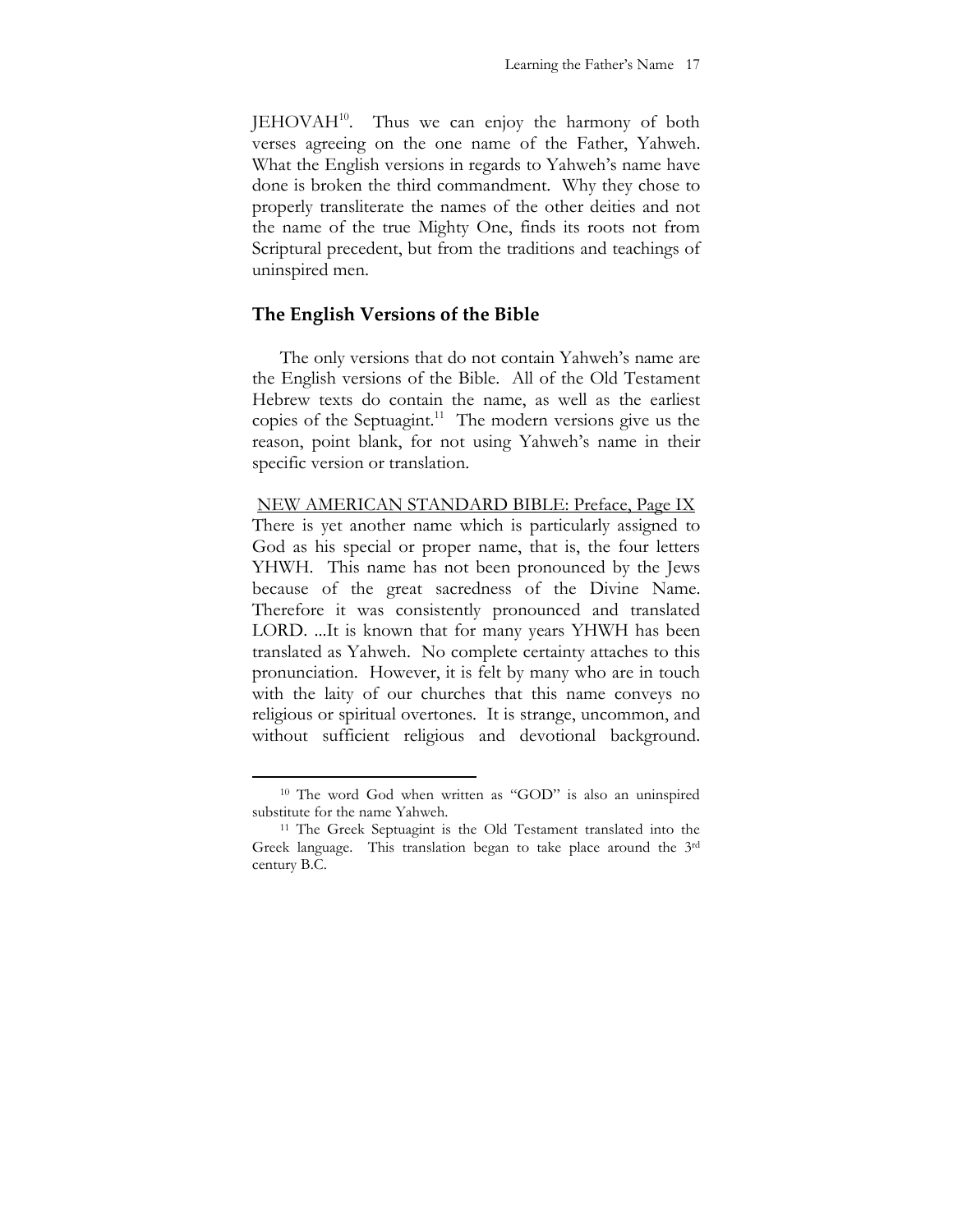Hence it was decided to avoid the use of this name in translation proper.

THE REVISED STANDARD VERSION: Preface, Page V While it is almost if not quite certain that the Name was originally pronounced Yahweh, this pronunciation was not indicated when the Masoretes added vowel signs to the consonantal Hebrew text. To the four consonants YHWH of the Name which had come to be regarded as too sacred to be pronounced, they attached vowel signs indicating that in its place should be read the Hebrew word Adonai meaning Lord (or Mighty One meaning God). Ancient Greek translators employed the word Kyrios (Lord) for the Name. The Vulgate likewise used the Latin word Dominus (Lord). The form Jehovah is of late medieval origin; it is a combination of the consonants of the Divine Name and the vowels ... belonging to an entirely different word. For two reasons the Committees that produced the RSV and the NRSV returned to the more familiar usage of the King James Version. (1) The word "Jehovah" does not accurately represent any form of the Name ever used in Hebrew. (2) The use of any proper name for the one and only God, as though there were other gods from whom the true God had to be distinguished, began to be discontinued in Judaism before the Christian era and is inappropriate for the universal faith of the Christian Church.

THE MOFFAT TRANSLATION: Introduction, Page XVI

Strictly speaking, this ought to be rendered Yahweh, which is familiar to the modern readers in the erroneous form Jehovah.

NEW AMERICAN BIBLE: Introduction to the OT, page XI I am who I am: apparently this utterance is the source of the word Yahweh, the proper personal name of the God of Israel. Out of reverence for this name, the term Adonai, 'My Lord' was later used as a substitute. The word LORD in the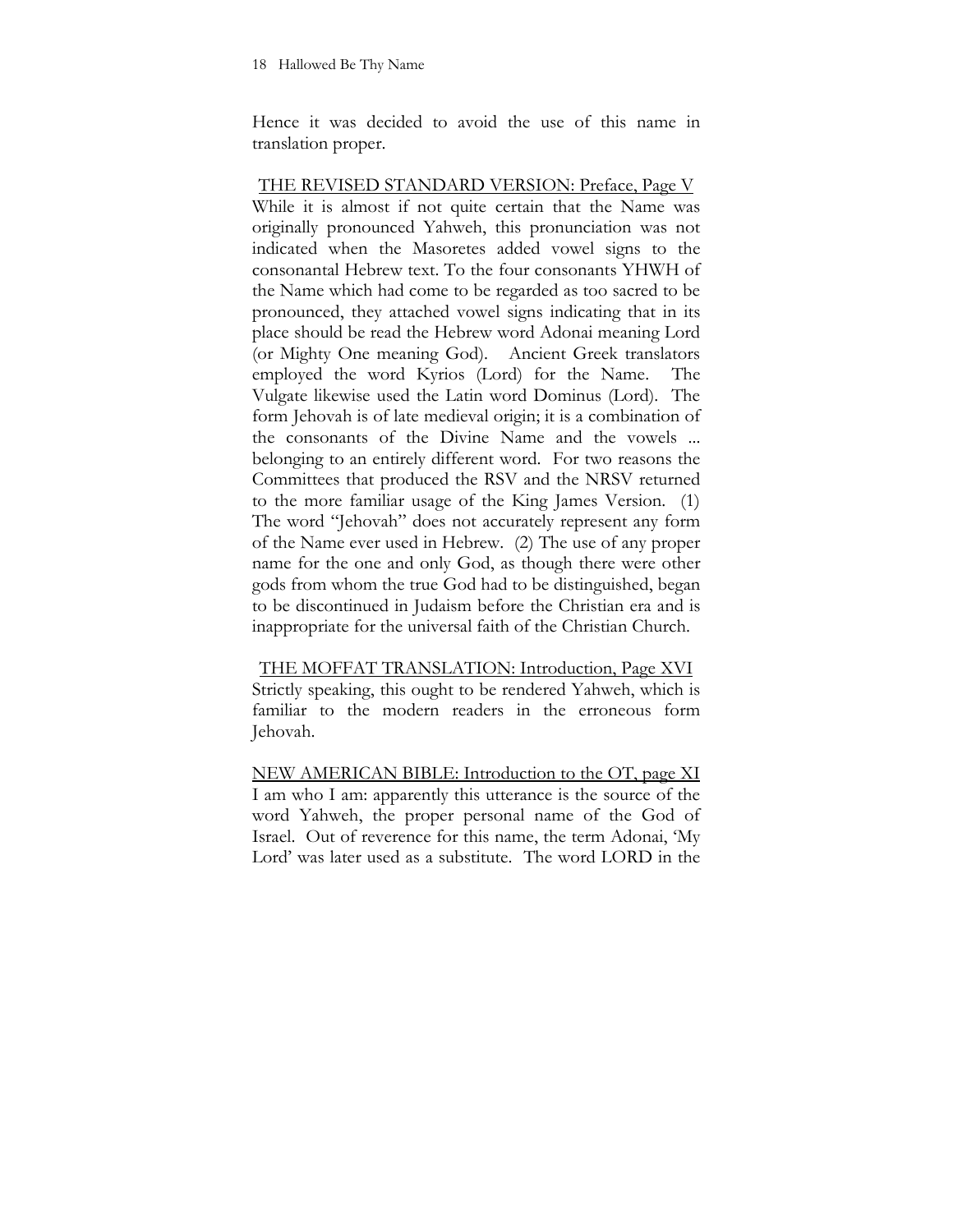present version represents the traditional usage. The word Jehovah arose from a false reading of this name...

#### THE COMPLETE BIBLE: Preface, page 15

As nearly as we can now tell, the Hebrews called their Deity by the name Yahweh... In course of time they came to regard this name too sacred for utterance. They therefore substituted for it the Hebrew word LORD. When vowels were added to the text, the consonants of Yahweh were given to the vowels of LORD. Somewhere in the 14th century A.D., Christian scholars... took the vowels and consonants exactly as they were written and produced the artificial name Jehovah which has persisted...

#### NEW INTERNATIONAL VERSION: Preface, page IX

In regard to the divine name YHWH... the translators adopted the device used in most English versions of rendering that name as LORD in capitol letters...

All of the above translations admit that they have substituted an uninspired name or title in place of the name Yahweh, while some advance to say that the name Jehovah has no authenticity, a point we will later briefly consider.<sup>12</sup> How can we as mere creations of Yahweh, take out of his word what He has inspired to put in it?

Interestingly enough, there are some versions of Scripture that have retained Yahweh's name in the Old Testament. A couple of these are the Jerusalem Bible and the Emphasized Bible by J.B. Rotherham. Mr. Rotherham makes a wise statement on page twenty-six of his version in the introduction section. This statement is agreeable to what we have thus far covered.

> Men's names are throughout the Scriptures fraught with significance, enshrining historical

l

<sup>&</sup>lt;sup>12</sup> See Chapter Four under the section entitled *The Lost Pronunciation*.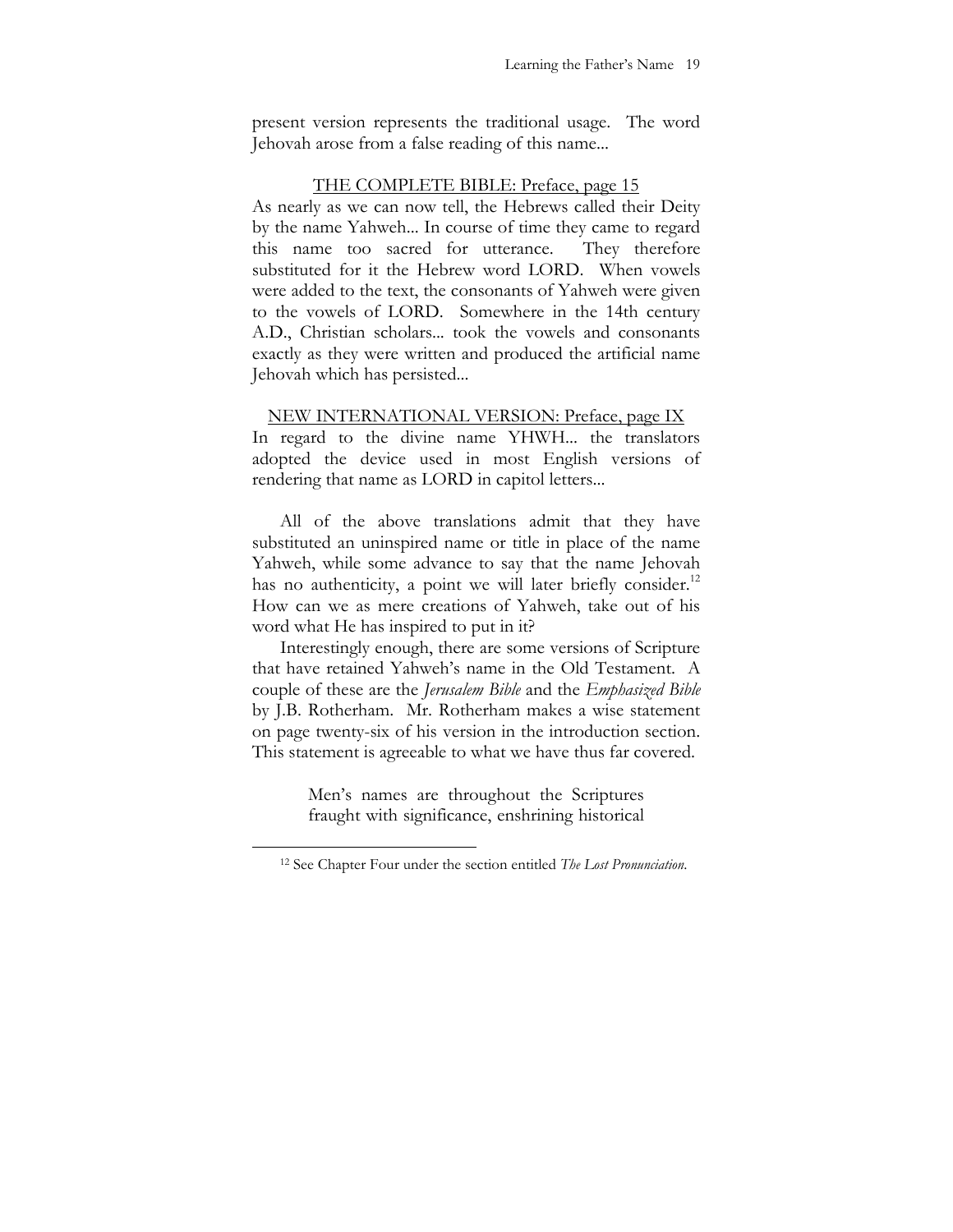$\overline{a}$ 

incidents, biographical reminiscences, and so forth; and why should the Name of the Ever-Blessed be an exception to this rule?<sup>13</sup>

Of course the name of the Ever-Blessed should not be an exception to the rule. We should accept and use the name of Yahweh, and concur with other agreeable evidence in one particular Bible encyclopedia that writes:

> The title "God" [or Lord, Father, any other title] is neither personal nor distinctive (one can even make a god of his belly; Philippians 3:19). In the Hebrew Scriptures the same word ('Elo-him') is applied to Jehovah, the true God, and also to false gods, such as the Philistine god Dagon (Judges 16:23, 24; I Samuel 5:7) and the Assyrian god Nisroch. (2 Kings 19:37) For a Hebrew to tell a Philistine or an Assyrian that he worshiped "God"…would obviously not have sufficed to identify the Person to whom his worship went. $14$

Dear reader, why not place the name Yahweh back into the Scriptures? Why not read the Scriptures how Yahweh intended them to be read? Why not break the tradition? Are you willing to love the Creator more than your own feelings and desires, or rather continue to refer to him with titles and generic names that can be and are applied to any and all socalled mighty ones? Please, think about this.

<sup>13</sup> The Emphasized Bible, by Joseph Bryant Rotherham, in the Introduction entitled "The Incommunicable Name" Cincinnati, OH. The Standard Publishing Company, 1897, pg. 26.

<sup>&</sup>lt;sup>14</sup> Aid to Bible Understanding, Watchtower Bible and Tract Society of New York, Inc. 1969, 1971, pg. 885.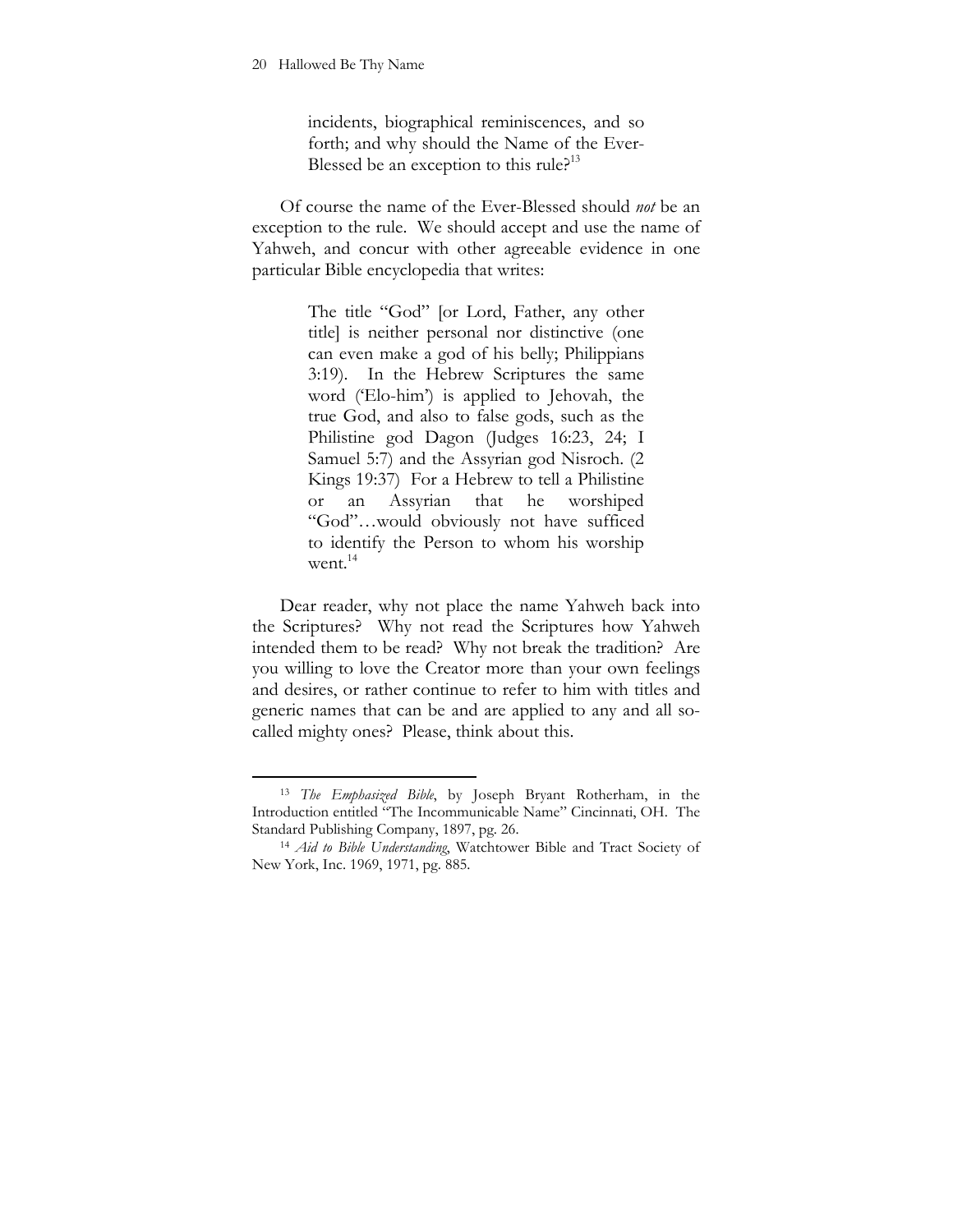Oh, give thanks unto Yahweh! Call upon His name; Make known His deeds among the peoples! [Psalms 105:1]

#### Does Name Only Mean Authority?

The easiest possible way to understand the importance of a name is to first understand the importance of identification. Identity is very important and even vital in many cases. If you had to undergo a major surgery, and before it began were given a strong anesthetic, I'm sure you would hope that the proper anesthetic was given to you instead of some other treatment which didn't do the job. It could be very painful if a mistake was made, and all because of mistaken identity in the field of medicine.

We can be assured that if we use the name of one of our children while they are in the midst of a large crowd of people, that we will get immediate response from that child. It is true that a child can respond to certain tones of voice or more indirectly by referring to them as son or by a nickname that has been given to them throughout their life, but the surest way to receive their response is by using their given name, and more specifically their full name. People will always use the argument that they can receive responses by calling out son, daughter, or any other generic title their child is used to, but the fact is the response is *more likely* to come if a proper name is used. Oddly enough, people who use this argument would not even dream of not giving their child a name when he or she is born. This is because names are important. Names allow us to identify people and show authority and power while doing so. Let us look at a portion of the Zondervans Pictorial Bible Dictionary that capitalizes this point.

> NAME (Heb. shem; Gr. onoma). In Bible times the notion of "name" had a significance it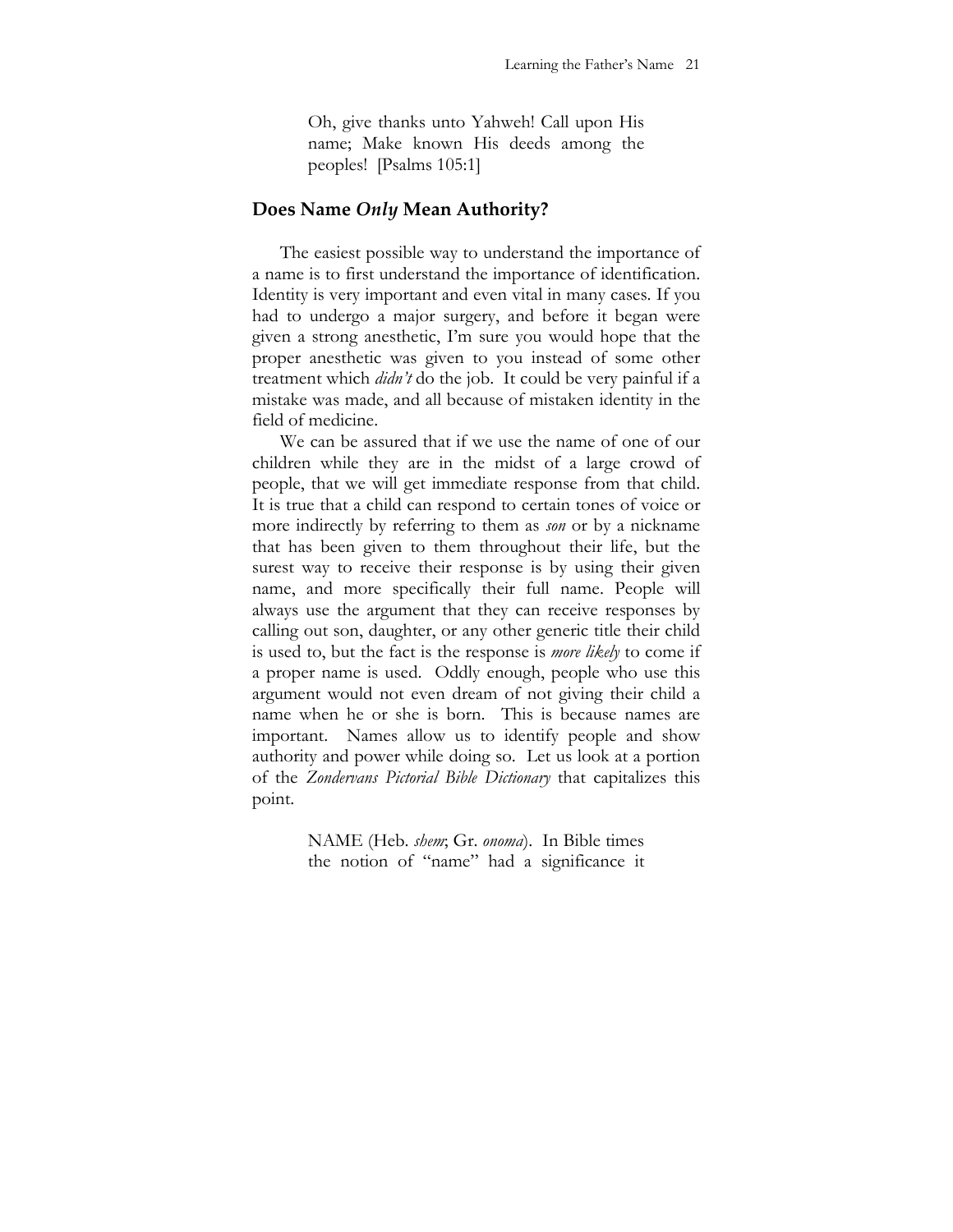does not have today, when it is usually an unmeaning personal label. A name was given only by a person in a position of authority (Genesis 2:19; 2 Kings 23:34), and signified that the person named was appointed to a particular position, function, or relationship (Genesis 35:18; 2 Samuel 12:25)... In the Scriptures there is the closest possible relationship between a person and his name, the two being practically equivalent, so that to remove the name is to extinguish the person (Numbers 27:4; Deuteronomy 7:24). To forget God's name is to depart from Him (Jeremiah 23:27)...<sup>15</sup>

There has been much debate over whether name means name, or whether name solely means authority. Many people when presented with the subject of the Heavenly Fathers name rebuttal with the argument which says, "Well, that just means His authority." as if to say that the hundreds, literally thousands of passages identifying the Mighty One as Yahweh are immaterial and irrelevant. Is this an acceptance of Scripture or a leaning to our own understanding?

While authority is definitely found in His name, it is cheating us from clear Scriptural evidence to do away with Yahweh's name on the basis of this authority argument. Yahweh's authority is only found in his name. For instance, if I attempt to accomplish something for someone whose name is Bob, and I venture to the place he has told me to go, then try to receive a package for Bob, but tell the people I have come in the name of Tom, I will not be able to receive the package. Authority was in the name, but only when the

<sup>&</sup>lt;sup>15</sup> Zondervans Pictorial Bible Dictionary, general editor Merril C. Tenney. I only have a photocopy of this page of the dictionary, if anyone is interested I will be more than glad to send it to you.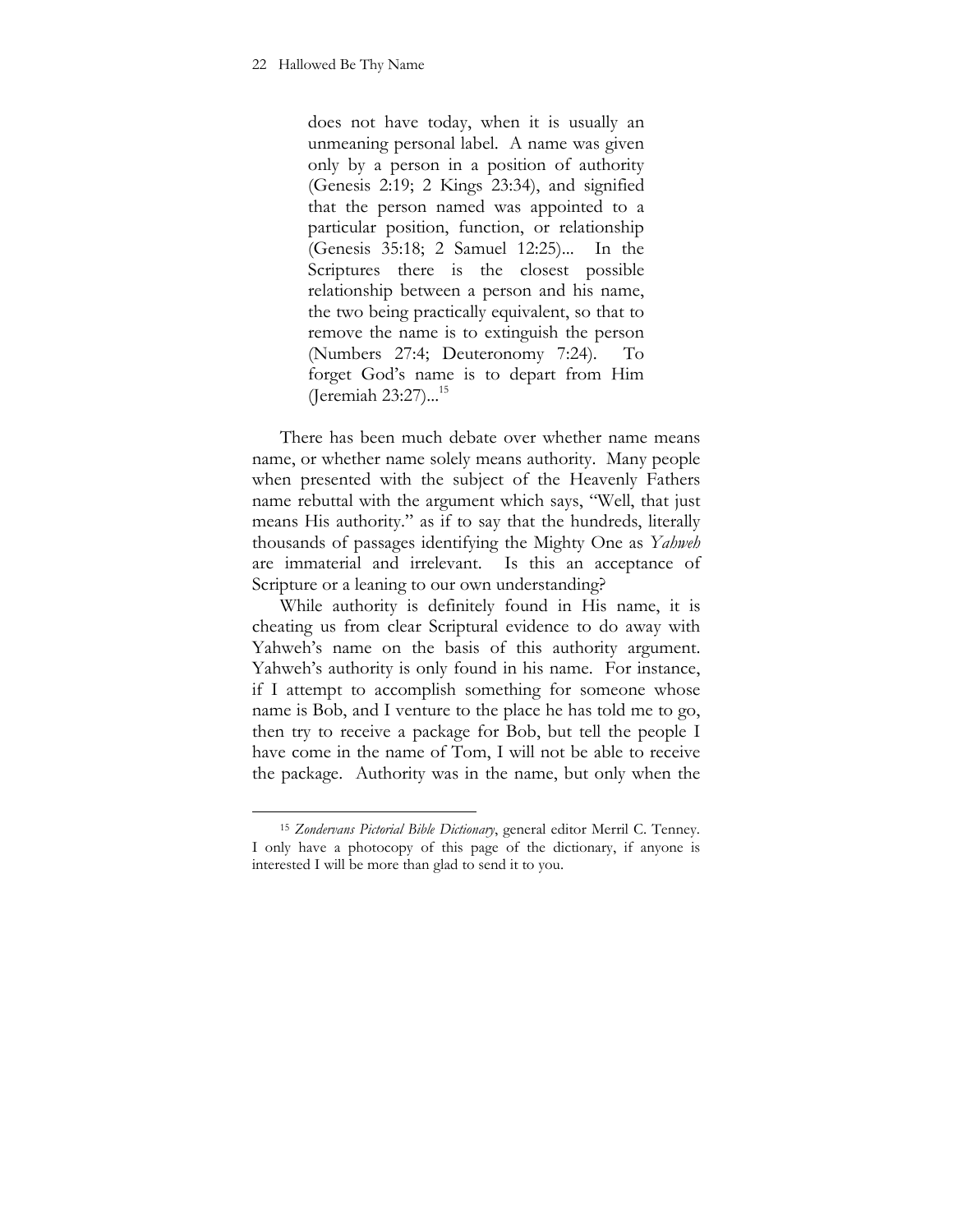name was used. We need also to notice both the Hebrew and Greek words that are translated name throughout our Bible. SEC defines the Hebrew word for name as follows:

> H8034 / shem / shame -A primitive word (perhaps rather from H7760 through the idea of definite and conspicuous *position*; compare H8064); an *appellation*, as a mark or memorial of individuality; by implication honor, authority,  $character:$  + base, [in-] fame [-ous], name (d), renown, report.

This Hebrew lexicon confirms what we established first, by stating that even the Hebrew word for name is used as a, "…mark or memorial of individuality…" This word shem is translated several times in Scripture by using the English word name. In the book of Genesis it is often used in the stating that someone *named* someone else a personal, proper name. This is the primary use of the Hebrew word shem. There are times when the translators of certain Bibles chose to translate the Hebrew word shem by using other English words such as renown or even report, for example:

> And they rose up before Moses with some of the children of Israel, two hundred and fifty leaders of the congregation, representatives of the congregation, men of renown. [Numbers 16:2]

Here we see that when these men's names were spoken, they were held in high respect among the other people. The name signified authority, but only when the name was used. This is the only rational way to understand the *authority verses* name issue. It is also interesting to note that of all the times the word shem is used in Hebrew Scripture, it is never, not one entire time, translated authority in the King James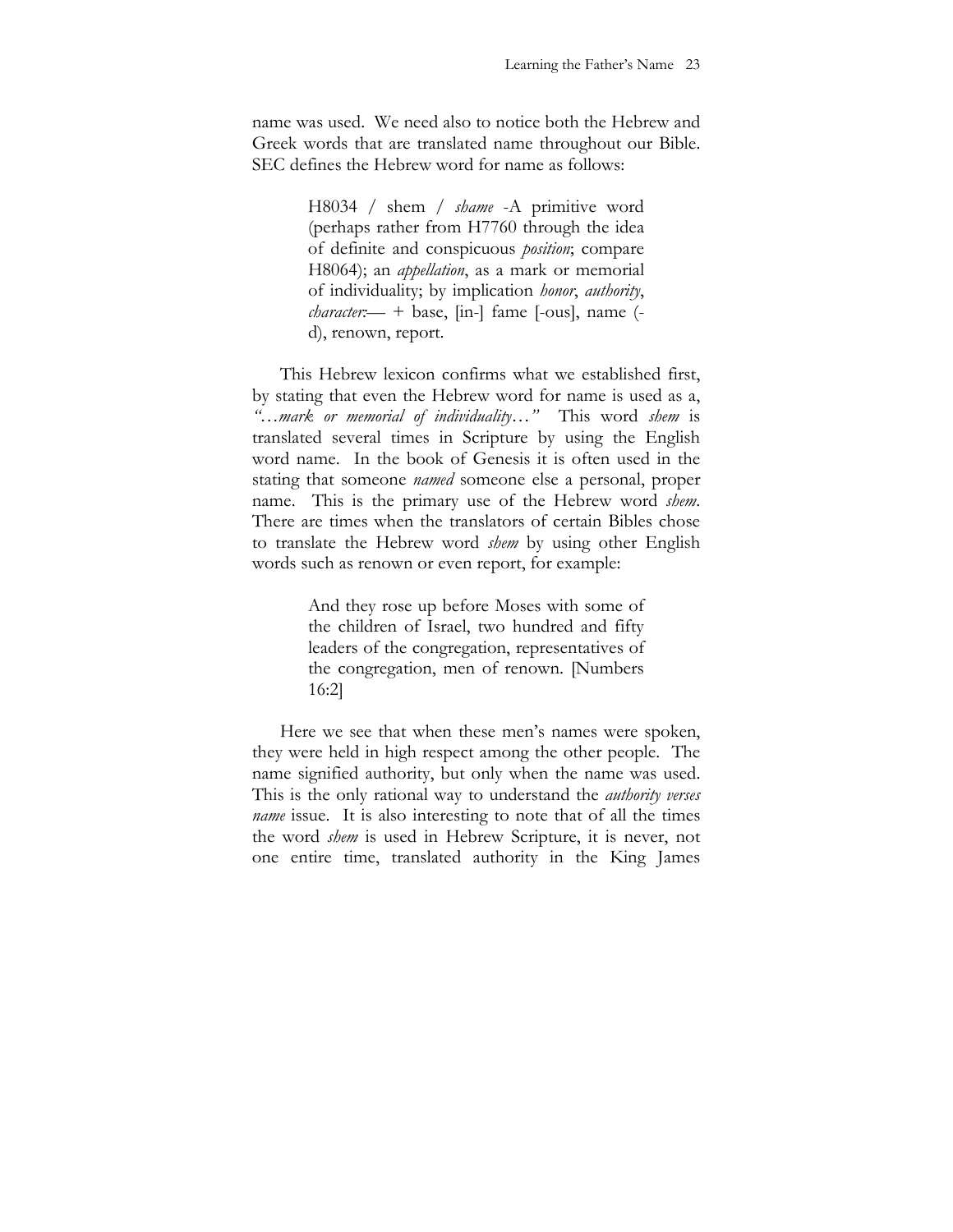Version. Obviously the translators understood that the word shem, although containing the meaning of authority, could not be properly translated as such. The same stands true in the New Testament writings regarding the Greek word for name. Consider the following:

> G3686 / onoma / on'-om-ah -From a presumed derivative of the base of G1097 (compare G3685); a "name" (literally or figuratively), (authority, character):—called, (+ sur-) name (d).

A careful study of the word onoma reveals that it is used in the same way as the Hebrew word shem, to designate proper names, as well as their importance. While the word onoma does have the meaning of authority or character, it is also never translated authority in the entire New Testament of the King James Version. We will know look at a passage in the book of Acts will help us understand the relationship between authority and name.

> And it came to pass, on the next day, that their rulers, elders, and scribes, as well as Annas the high priest, Caiaphas, John, and Alexander, and as many as were of the family of the high priest, were gathered together at Jerusalem. And when they had set them in the midst, they asked, "By what power or by what name have you done this?" [Acts 4:5-7]

If you continue to read on you will find that Apostle Peter answered the question by using a proper name. Peter did not answer saying, "Oh, it is actually authority that matters and we have done it by the authority!" This would not even make any sense. Had Peter said this, the next words to come out of the high priests mouth would have been, "By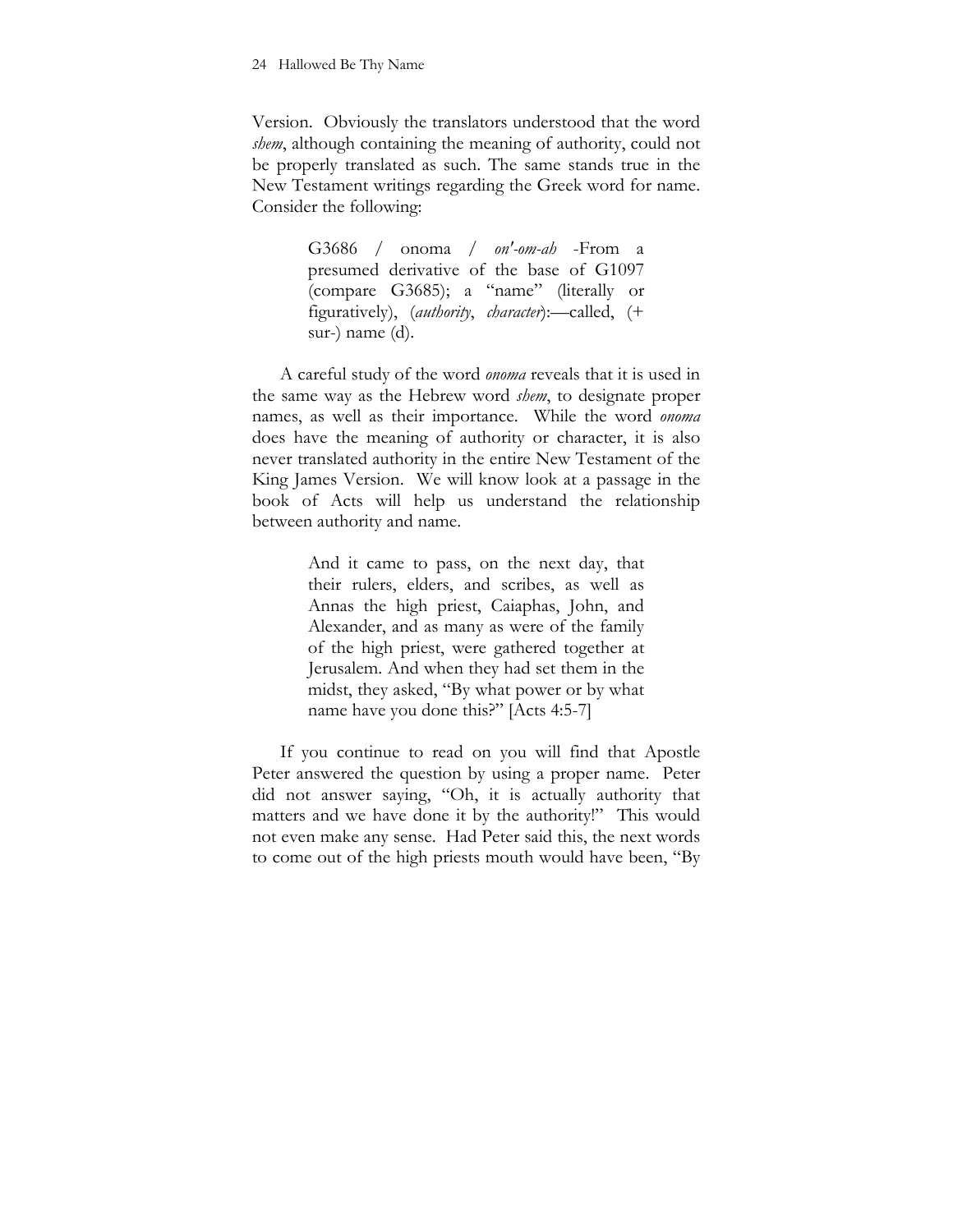whose authority Peter!" The question asked shows that power (authority) and name are synonymous, but without an actual proper name you do not have an origin of the authority.

This is not to say that a person, who simply uses the name Yahweh, has the authority of Yahweh behind them. We see in Scriptures that there were prophets who prophesied lies in the name Yahweh (Deuteronomy 18:20; Jeremiah 14:14-15; 23:25-26; 27:15; 29:9, 21, 23). Prophesying a lie, most assuredly does not contain Yahweh's authority, so we can conclude that for someone to merely vocalize the name Yahweh or any other name, does not necessarily mean that Yahweh's authority is behind them. This can also be true the other way around. We can do something in a person's name without having to vocalize the name of the person. We can do things in the name of Yahweh, on His behalf, promoting His cause<sup>16</sup>, without verbalizing His name after every move we make. However, none of the above does away with the actual name Yahweh. Yahweh's name still stands in the text of Scripture numerous times, and no argument of authority *only* stands the test of Biblical scrutiny.

The word *name* throughout Scripture is clearly used in referring to the names of various individuals, as well as to the name of the heavenly Father. To say that it is not is a defiance of clear evidence. Knowing the importance of names in general, causes us to arrive at the knowledge of knowing the importance of the Creators name. We merely need to give Scripture references to prove this point. The Bible is repetitive when dealing with the importance of our heavenly Father's name.

l

<sup>&</sup>lt;sup>16</sup> One definition of *name* given by Henry Joseph Thayer, in his Greek-English lexicon is as follows: "To do a thing by one's command and authority, acting on his behalf, promoting his cause." (1977, pg. 447, by Baker Books)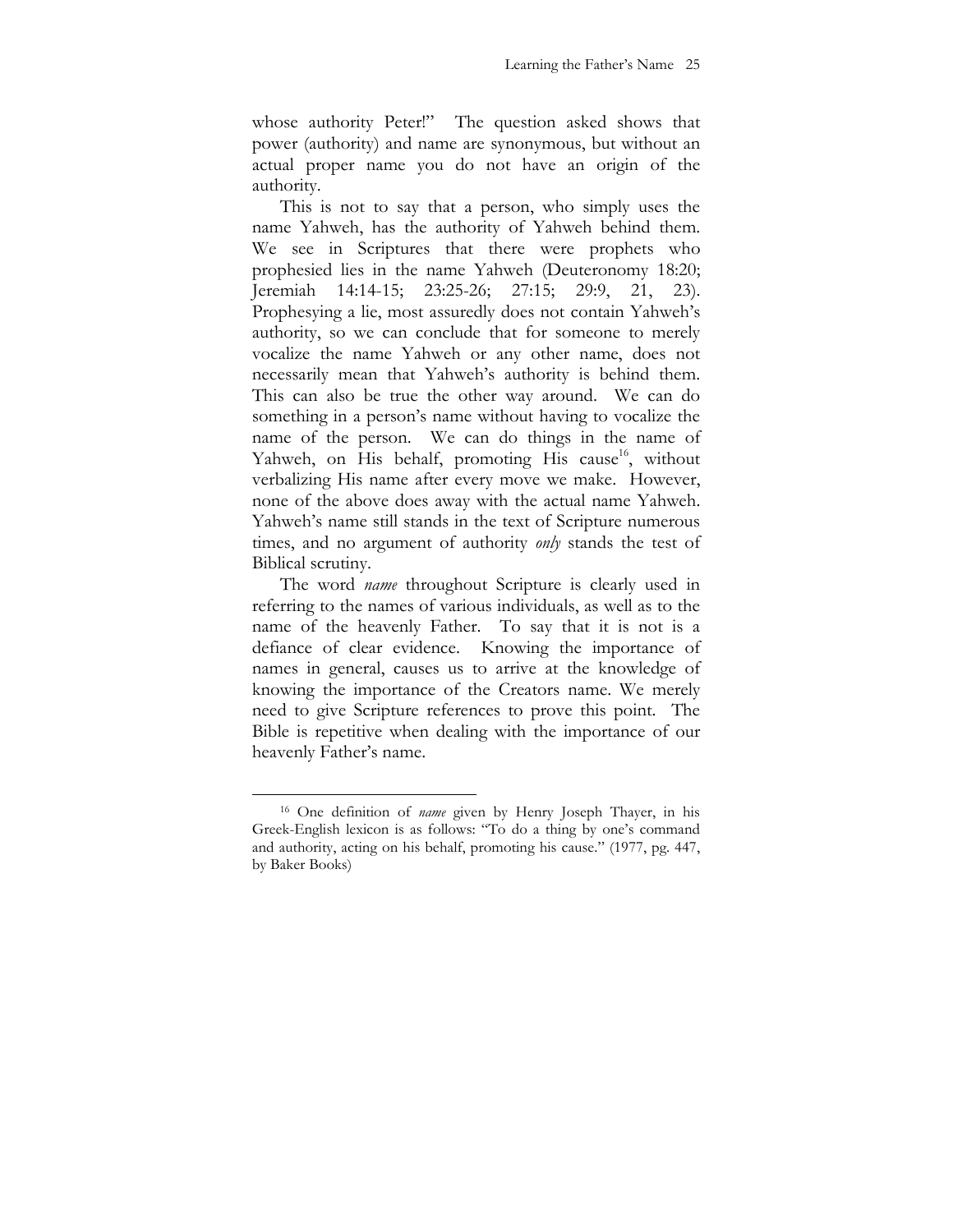l

- Yahweh is a man of war: Yahweh is His name. [Exodus 15:3]
- ...I will make all my goodness pass before thee, and I will proclaim the name Yahweh before thee; and will be gracious to whom I will be gracious… [Exodus 33:19]
- For thou shalt worship no other mighty one: for Yahweh, whose name is Jealous, is a jealous Mighty one. [Exodus 34:14]
- And he that blasphemeth the name Yahweh he shall surely be put to death... [Leviticus 24:16]
- ...that thou mayest fear this glorious and fearful name Yahweh thy Mighty One... [Deuteronomy 28:58]
- And they said unto him From a very far country thy servants are come because of the name Yahweh thy Mighty One: for we have heard the fame of Him and all that He did in Egypt. [Joshua  $9:9$ ]<sup>17</sup>
- For Yahweh will not forget His people for His great name's sake… [1 Samuel 12:22]
- And let thy name be magnified for ever, saying, Yahweh of hosts is the Mighty One of Israel. [2 Samuel 7:26]
- ...Stand up and bless Yahweh your Mighty One for ever and ever: and blessed be thy glorious name, which is exalted above all

<sup>17</sup> Notice in this passage that people had heard of the fame of Yahweh, that is, they knew who to identify with this fame because of the name Yahweh. Just imagine if someone attempted to tell them about Yahweh, but only said, "Have you not heard of His fame?" The people would respond "Whose fame?" Would they then respond, "You know the fame, the fame, the fame, the fame, etc?" Of course not; Yahweh actually raised Pharaoh of Egypt up to magnify His name (Exodus 9:16).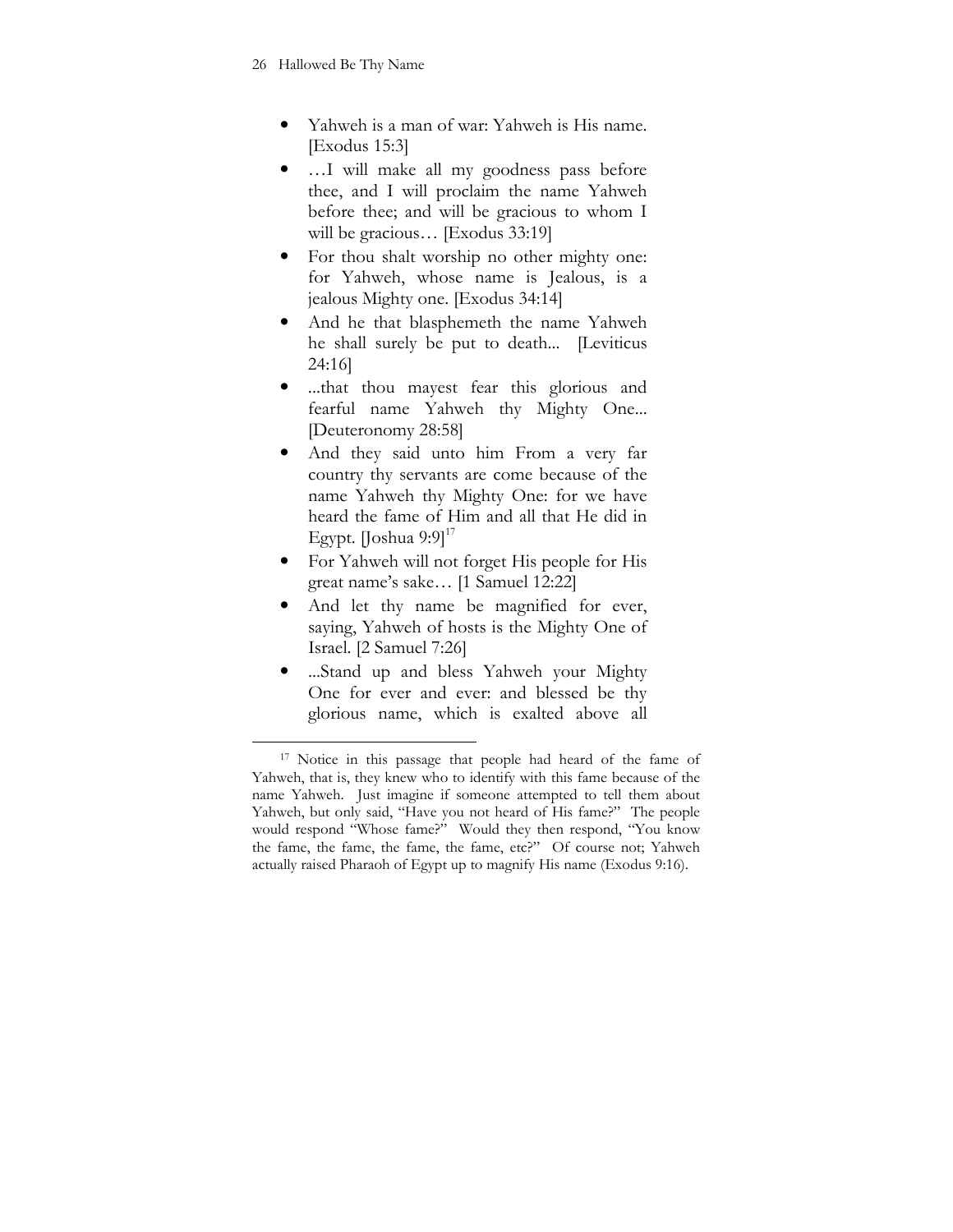blessing and praise. [Nehemiah 9:5]

- Yahweh our Master, how excellent is thy name in all the earth! [Psalm 8:1]
- Some trust in chariots, and some in horses: but we will remember the name of Yahweh our Mighty One. [Psalm 20:7]
- Teach me thy way O Yahweh; I will walk in thy truth: unite my heart to fear thy name. [Psalm 86:11]
- Blessed be the name of Yahweh from this time forth and for ever more. [Psalm 113:2]
- Not unto us, O Yahweh, not unto us, but unto thy name give glory... [Psalm 115:1]
- I will take the cup of salvation, and call upon the name Yahweh. [Psalm 115:13]

These few Scriptures are very clear in showing that the name of the heavenly Father is important, even for salvation. Yahweh has placed a great emphasis on His name in His Word, and we or no other man on any part of this earth have the right to take away from that emphasis. I prefer not to follow the lead of the English translators of our Bibles, and rather follow the lead of Yahweh Himself. Yahweh's name is very important, especially when we find it tied into our Salvation.

> And it shall come to pass that whosoever shall call upon the name Yahweh shall be delivered (saved)... [Joel 2:32]

Peter, Paul, and Ananias in part, quoted this very Scripture in the New Testament writings in reference to salvation.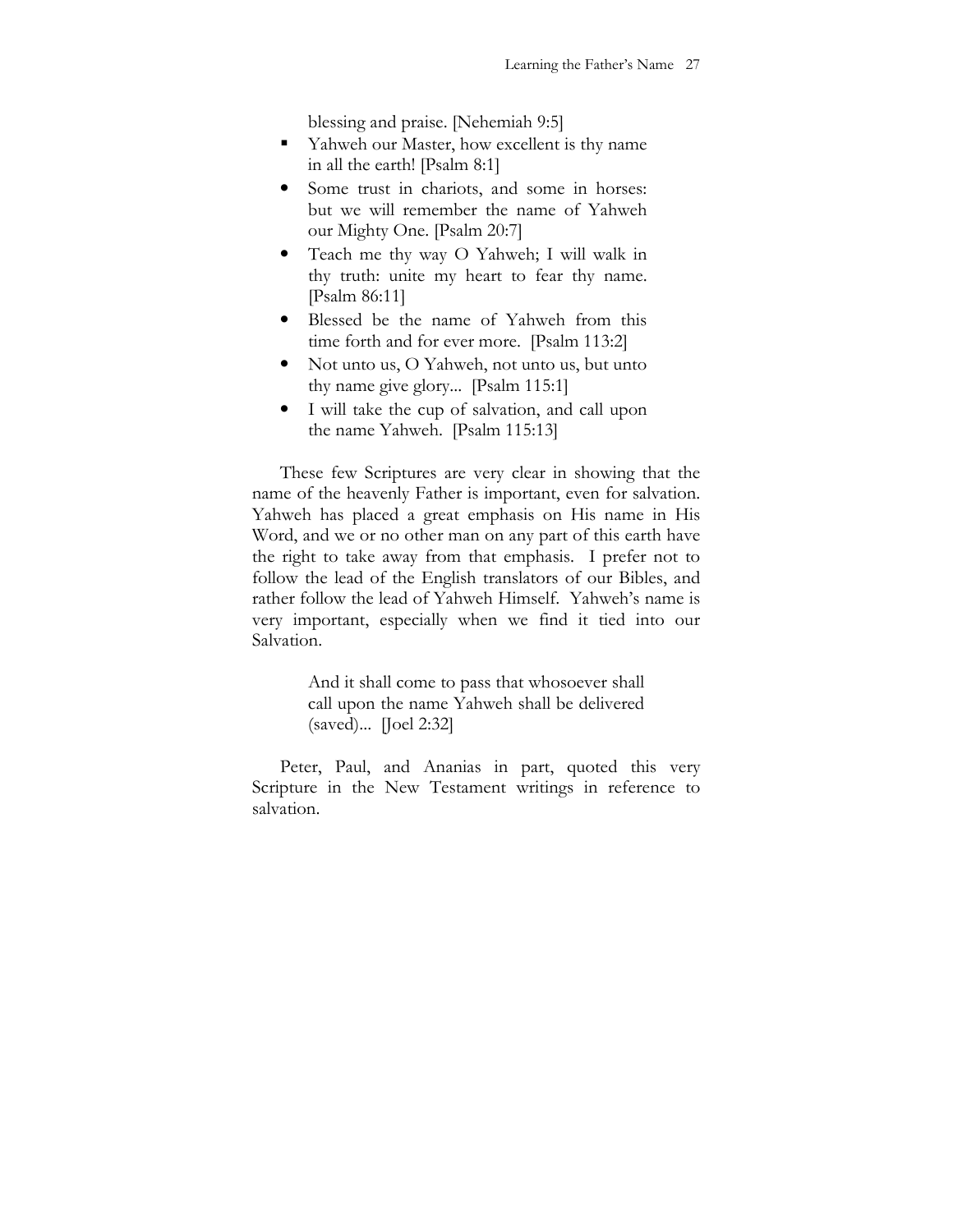- And it shall come to pass that whosoever shall call upon the name Yahweh shall be saved. [Acts 2:21]
- For whosoever shall call upon the name Yahweh shall be saved. [Romans 10:13]
- And now why tarriest thou? Arise, and be baptized (immersed), and wash away thy sins, calling on the name Yahweh. [Acts 22:16]

Do you think that these men followed the lead of Yahweh?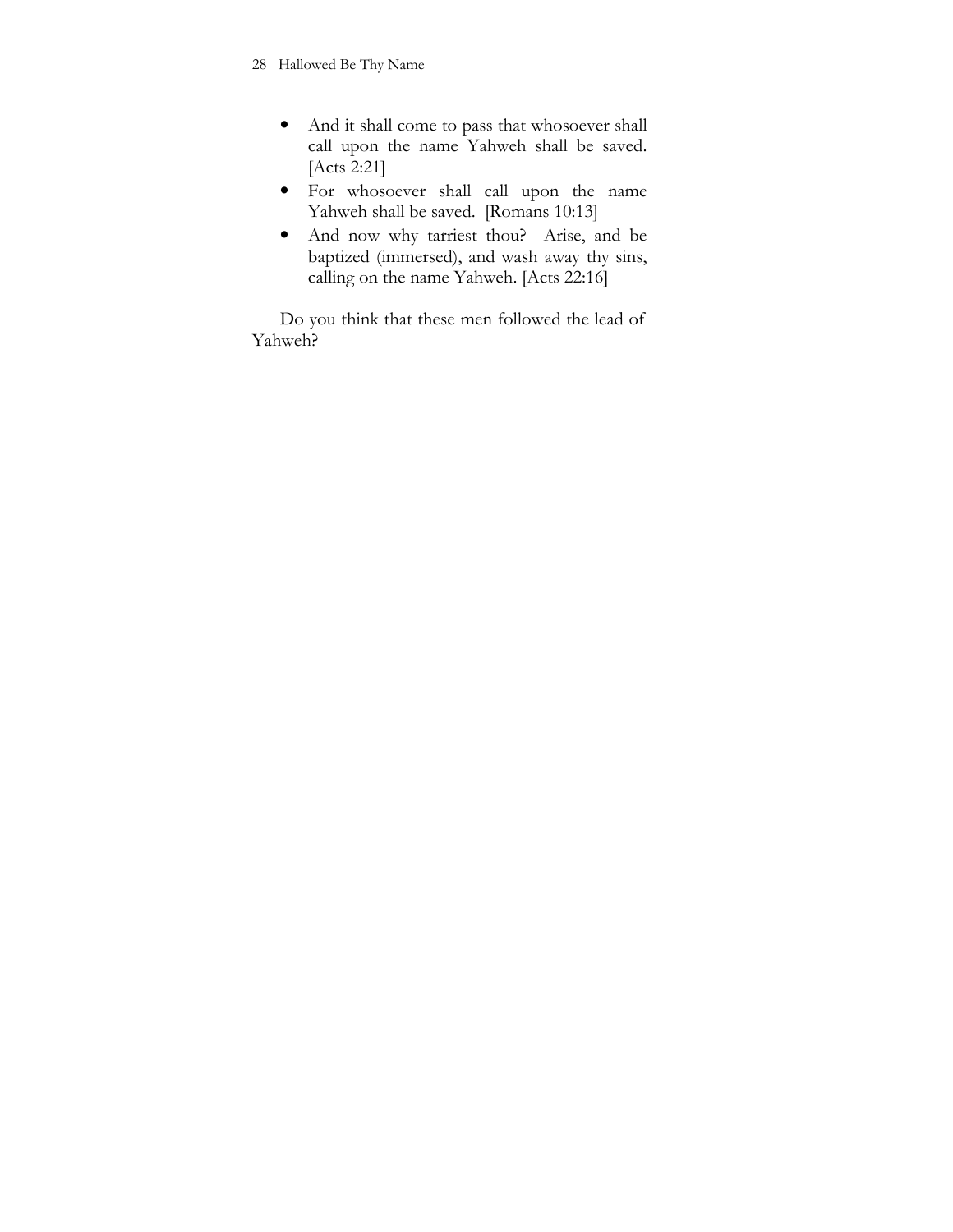# The Origin of Forgetting Yahweh

…the prophets who prophesy lies… cause my people to forget my name... [Jeremiah 23:26-27]

Te should now ask ourselves the question, when did the name Yahweh cease from everyday use? We know for certain that many times Israel of We should now ask ourselves the question, when<br>
We did the name Yahweh cease from everyday use?<br>
old strayed away from the commandments of Yahweh. Scripture informs us that the Israelites of antiquity forgot Yahweh's name because of the false mighty one Baal, and false dreams and visions.<sup>1</sup> Time and time again Yahweh's holy prophets had to reprimand Israel because of their apostasy. Even up to the time of the prophet Malachi, Yahweh rebukes His own priests for their dishonor of His name.

> A son honors his father, and a servant his master. If then I am the Father, where is My honor? And if I am a Master, where is My reverence? Says Yahweh of hosts to you priests who despise My name. Yet you say, 'In what way have we despised Your name? … For from the rising of the sun, even to its going down, My name shall be great among the

<sup>1</sup> Judges 2:11; 3:7; Jeremiah 23:26-27.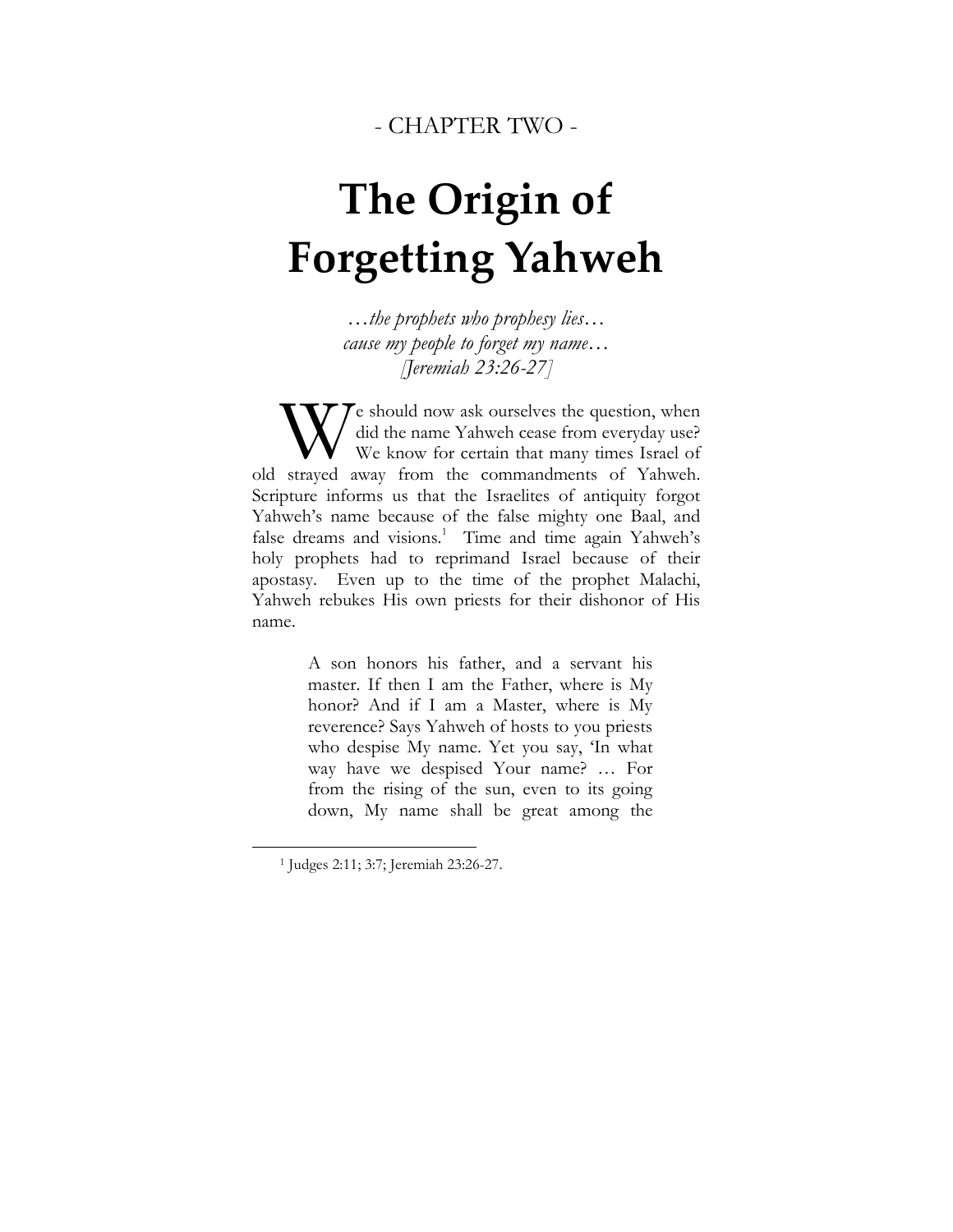Gentiles; In every place incense shall be offered to My name, and a pure offering; For My name shall be great among the nations," Says Yahweh of hosts… And now, O priests, this commandment is for you. If you will not hear, and if you will not take it to heart, To give glory to My name," Says Yahweh of hosts, "I will send a curse upon you, and I will curse your blessings. Yes, I have cursed them already, because you do not take it to heart… [Malachi 1:6, 11; 2:1-2]

The King James Study Bible, by Thomas Nelson Publishers tells us that "The prophecy [of Malachi] was probably written sometime between 433 and 425 B.C.<sup>32</sup> This places approximately 400 years between this prophecy and the first advent of the Messiah. We know beyond any shadow of doubt that the name Yahweh was used and upheld at the time Malachi was inspired to give his prophecy to Israel. Therefore what happened during this period of 400 years to digress from what was such a solid affirmation by all previous prophetic utterances in Scripture? The beginnings of the practice of refraining from using the sacred name can be traced to a time period between 175 – 164 B.C. It was in this time period that a very unrighteous king by the name of Antiochus of Epiphanes made drastic attempts to Hellenize, or bring pagan influence, upon the regions of Judaea and Galilee. At this time, certain Judahite (Jewish) peoples which favored a Hellenistic (Greco-Roman) way of life placed one man, Jason, into the office of the high priest. This was done by promising king Antiochus a very large sum of money. In Jason's day much wickedness took place: "A gymnasium was built in Jerusalem, Greek names became common place, and Hebrew

<sup>2</sup> 1988 edition, by Liberty University, pg. 1375.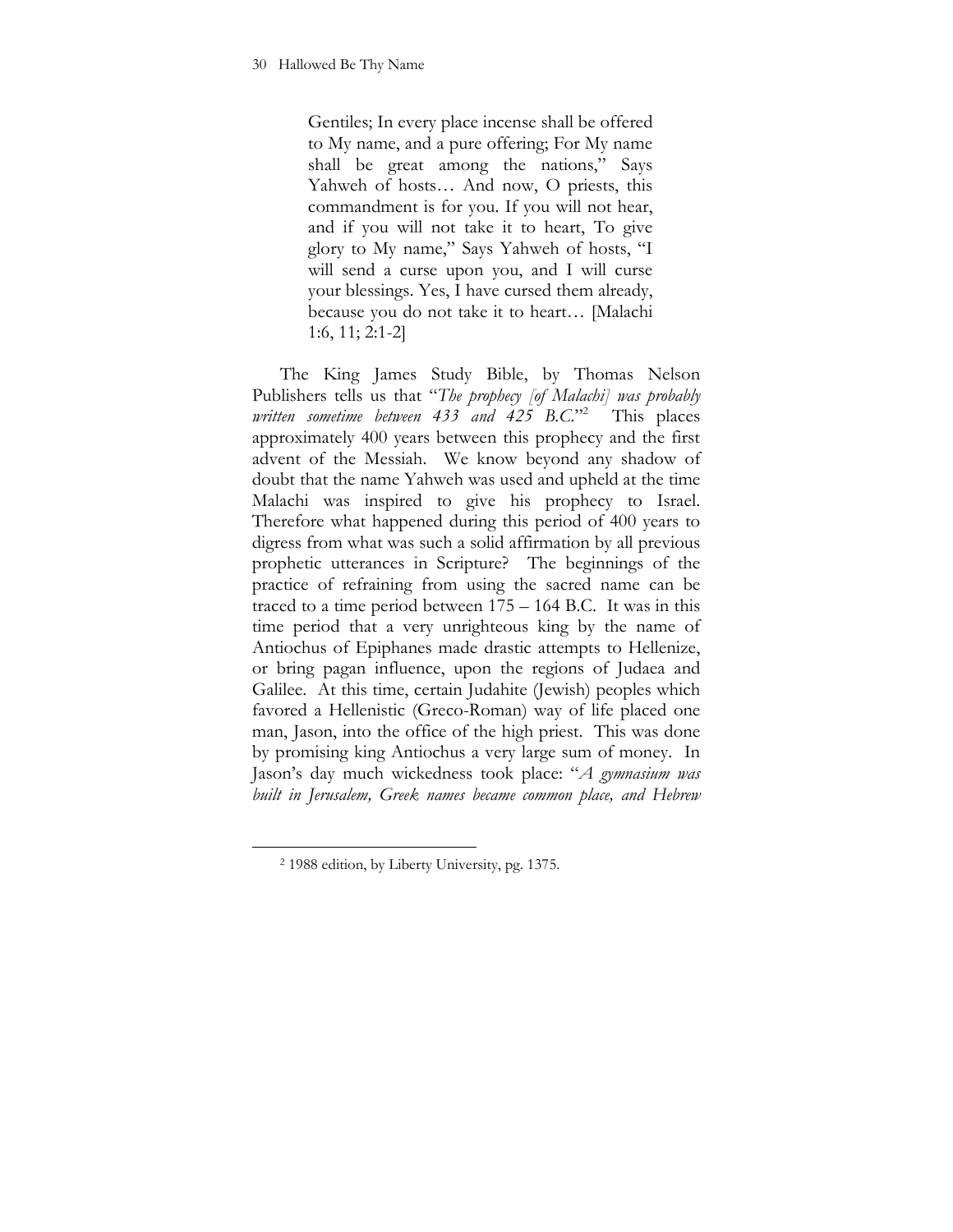#### orthodoxy was considered obscurant and obsolete."<sup>3</sup>

As time progressed, Antiochus had his heart set on wiping out all remains of true worship, and replacing Scriptural customs with total rebellion to the words and commandments of Almighty Yahweh.

> Antiochus was determined to remove all traces of orthodox Jewish faith. Israel's God was identified with Jupiter, and a bearded image of the pagan deity … was erected on the temple altar, where swine were offered in sacrifice. Jews were forbidden, under penalty of death, to practice circumcision, Sabbath observance, or the celebration of the Feasts of the Jewish calendar. Copies of the Scriptures were ordered destroyed. The laws were enforced with the utmost cruelty. An aged scribe name Eleazar was flogged to death because he would not eat swine's flesh.<sup>4</sup>

The Apocryphal book of I Maccabees records for us a few of the cruel happenings of that specific time.

> At which time, according to the commandment, they put to death certaine women that had caused their children to be circumcised. And they hanged the infants about their neckes, and rifled their houses, and slewe them that had circumcised them. Howbeit, many in Israel were fully resolved and confirmed in themselves, not to eate any vncleane thing. Wherefore they chose rather to die, that they might not be defiled with

<sup>3</sup> Ibid, pg. 1383.

<sup>4</sup> Ibid, pg. 1383.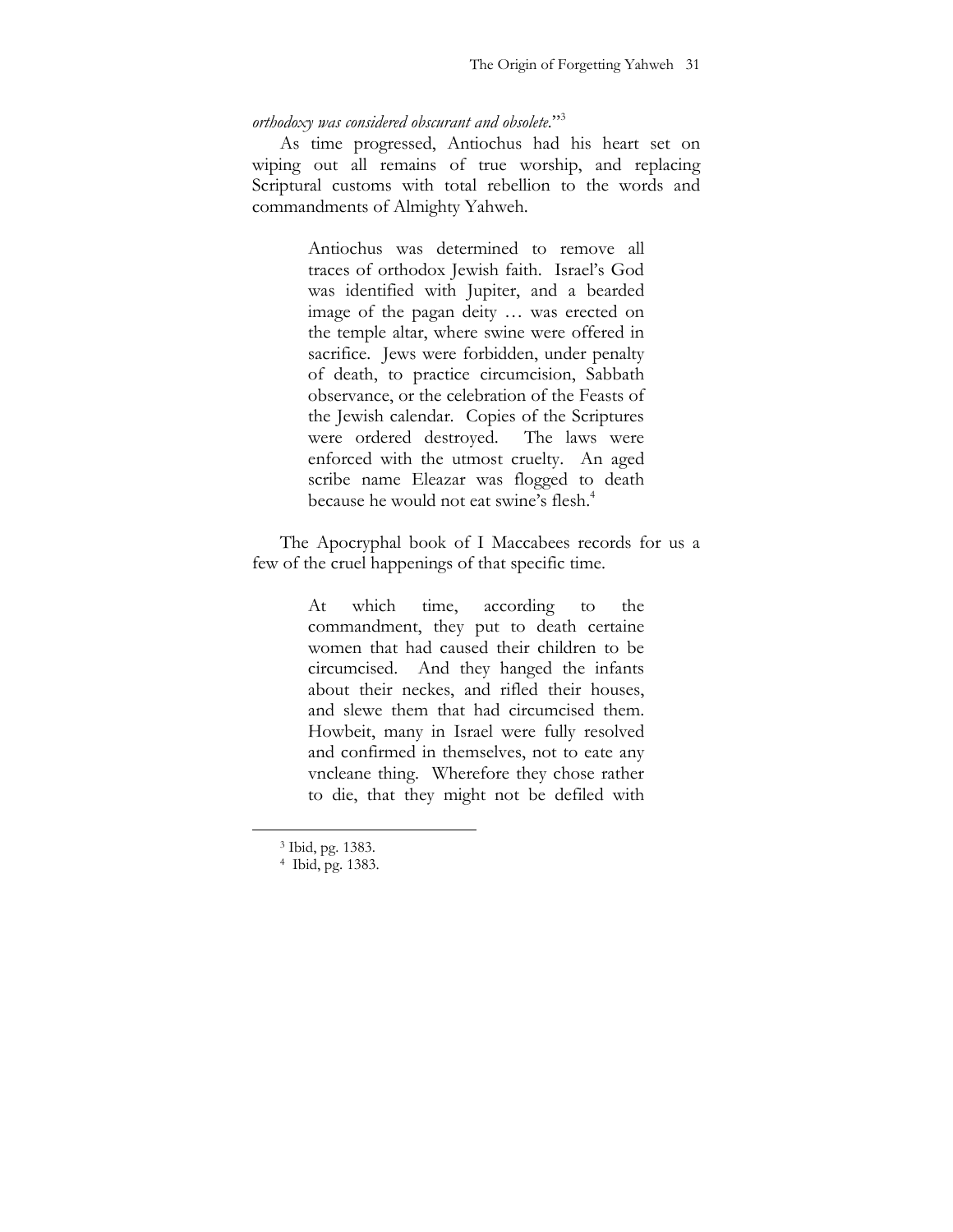$\overline{a}$ 

meats, and that they might not profane the holy Couenant: So then they died. And there was very great wrath upon Israel.<sup>5</sup>

Interestingly enough, King Antiochus also prohibited the use of the sacred name amongst the people of Israel. This is forthrightly confirmed by the Encyclopedia Judaica, as well as The Jewish Encyclopedia.

> Among the decrees of the Syrians during the persecutions of Antiochus Epiphanes was one forbidding the mention of the name of God.<sup>6</sup>

> The Greek Inquisition in Judaea prohibited the utterance of God's name, but when the Hasmoneans became victorious they decreed that God's Name should be mentioned even in notes and documents. The sages, however, opposed this innovation, as they thought the name would be defiled as the notes were canceled and thrown away as useless.<sup>7</sup>

This decree of Antiochus is in direct contradiction to what the Holy Spirit inspired to be written throughout the pages of Scripture. Isaiah 26:13 speaks of those making "...mention of Thy [Yahweh's] name. [KJV]" The great prophet Samuel is numbered among those who have, "...called on His  $[Yabweb's]$  name [NASB]" in Psalms 99:6. Or what about Psalms 105:1 which states, "Oh give thanks to Yahweh, call upon His name... [NASB]"

<sup>&</sup>lt;sup>5</sup> King James Version Bible, 1611 reprint edition, Thomas Nelson Publishers, 1 Maccabees 1:60-64.

<sup>6</sup> Encyclopedia Judaica, the Macmillan Company, Volume 7, 1971, by Keter Publishing House, Ltd. Jerusalem, Israel, pg. 683-684.

<sup>&</sup>lt;sup>7</sup> The Jewish Encyclopedia, at www.jewishencyclopedia.com, taken from the heading "Names of God".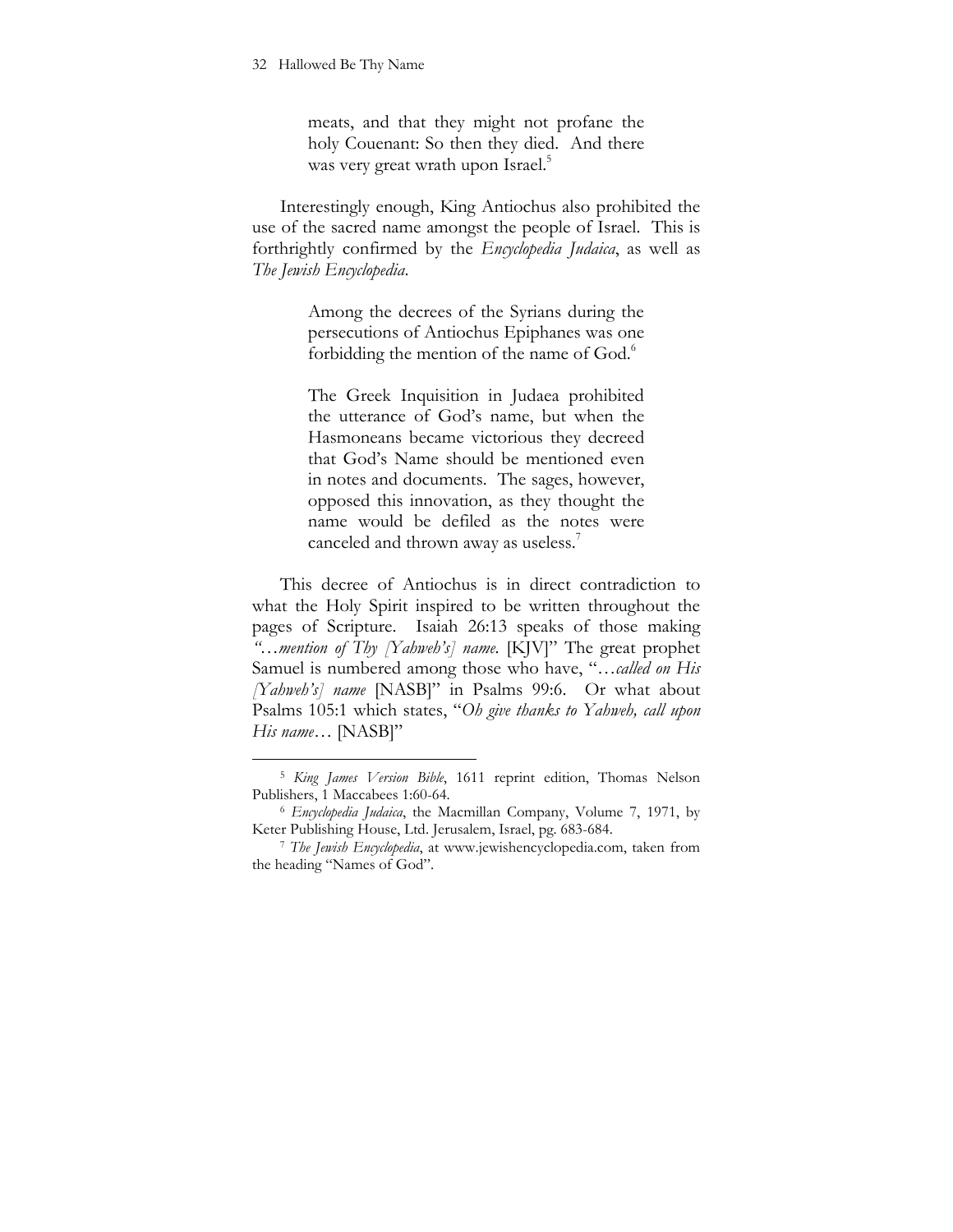We absolutely never find a verse in Scripture urging us to not mention the name Yahweh. Therefore it would make excellent sense that this command/prohibition did in fact stem from a heathen, pagan king, and then in turn was adopted by certain Judahite people of that particular day and time. One author stated the following concerning this adoption.

> The very fact that the Greek rulers of Syria forbade the Jews from using the sacred name in the days of Antiochus Epiphanes demonstrates that the Jews were, in fact, using it at that time. The prohibition against its use by the Jewish religious leaders themselves came about as a reaction to heathen misuse.<sup>8</sup>

The Jewish Encyclopedia seems to favor in part that the prohibition came about as a safeguard to protect the sacred name.

> According to Dalmon (l.c. pp. 66 et. seq.) The Rabbis forbade the utterance of the Tetragrammaton, to guard against desecration of the Sacred Name… Jacob (l.c. pp. 172, 174)… believes that the Divine Name was not pronounced lest it should be desecrated by the heathen.<sup>9</sup>

Please also keep in mind that there were certain Judahite people in this day that favored a Hellenistic lifestyle, in lieu of a lifestyle which represented Yahweh's teachings and

<sup>8</sup> The Sacred Name, by Qadesh la Yahweh Press, www.yahweh.org, pg. 143.

<sup>&</sup>lt;sup>9</sup> The Jewish Encyclopedia, www.jewishencyclopedia.com, taken from the heading "Tetragrammaton".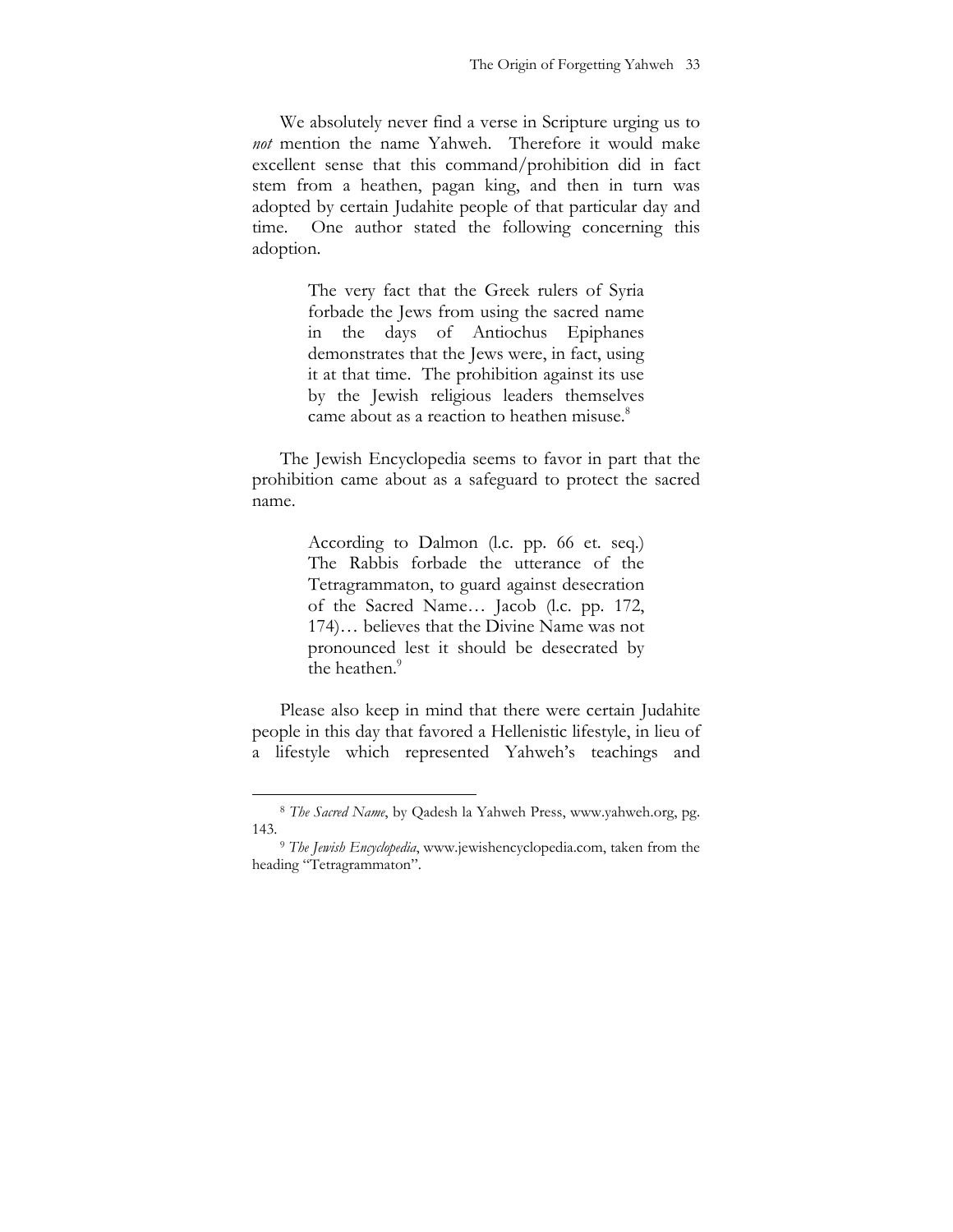instructions as found in the Holy Scriptures. Along with this, it might also be of our best interest to realize the historical evidence that many Edomites (Esau's descendants) became a part of the Judahite peoples during the second century B.C. The same time the non-use of the sacred name began to occur.

It seems that this Edomite lineage of people would have been less cognizant of the importance of retaining Yahweh's name as part of a true worship. John D. Davis makes this observation of the location of the Edomites in the second century B.C.

> The Edomites were driven from Petra westward by the Nabatheans in 312 B.C., and before the middle of the second century B.C. they were occupying, not only southern Judah, but also Hebron, and the country to its north as far as Bethzur (I Mac. 4:29; 5:65).<sup>10</sup>

The Judahite historian, Flavius Josephus, records that during the days of John Hyrcanus, upon his expedition to reverse the decrees of Antiochus of Epiphanes, permitted the Idumeans (Edomites) to stay in the country of Judaea…

> If they would circumcise… and make use of the laws of the Jews; and they were so desirous of living in the country of their forefathers, that they submitted to the use of circumcision, and of the rest of the Jewish ways of living; at which time therefore this befell them, that they were hereafter no other than Jews. $11$

<sup>&</sup>lt;sup>10</sup> *A Dictionary of the Bible*, by John D. Davis, 1934, pg. 332.

<sup>&</sup>lt;sup>11</sup> The New Complete Works of Josephus, translated by William Whiston, Kregel Publications 1999, Antiquities XIII, 9, I. The Jewish Encyclopdia,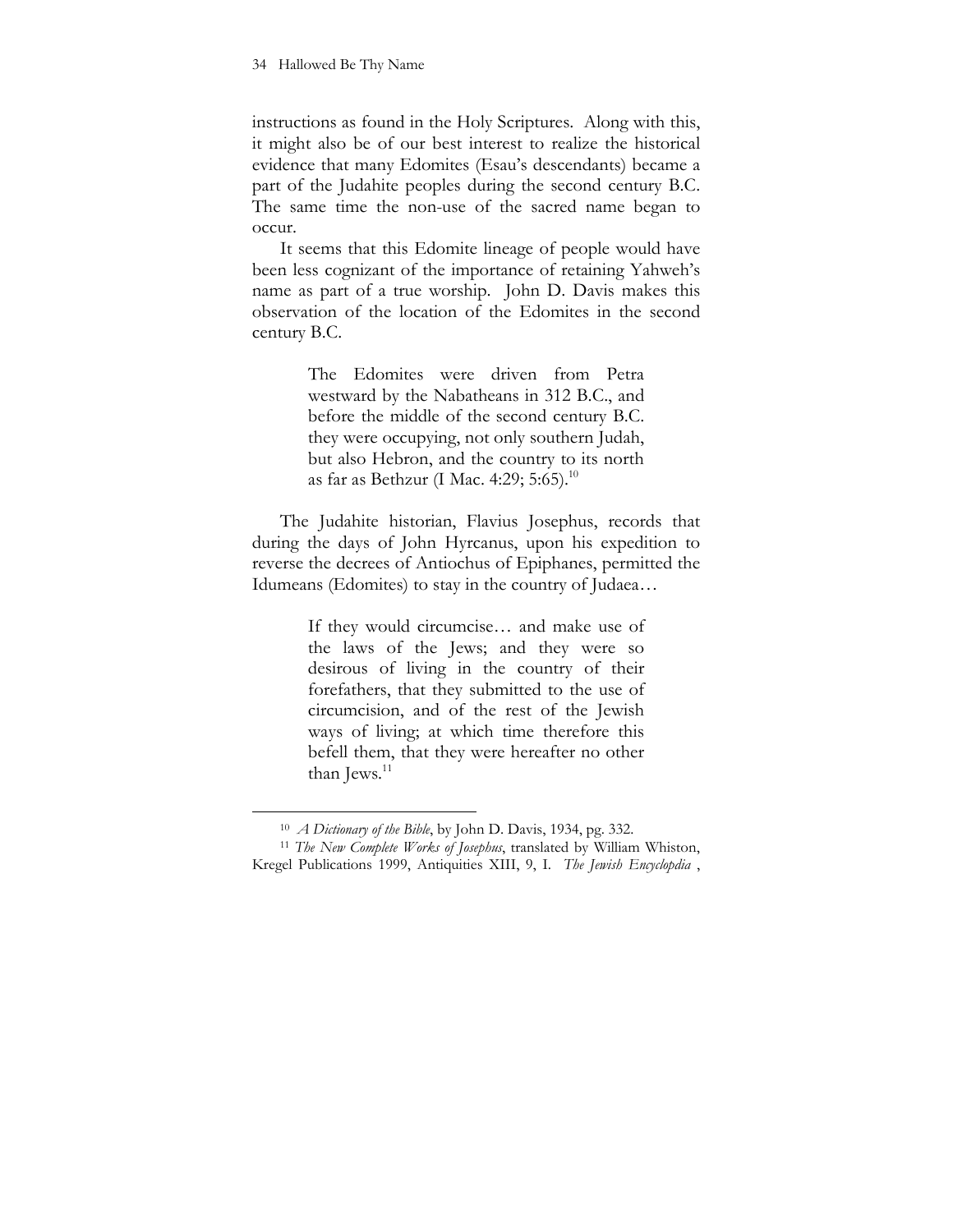This mass conversion should not be minimized in connection with the surge in the second century of the discontinuation of naming the sacred name. One author noted the weight of this evidence when he stated:

> This concurrence [that many Edomites adopted the religion of the Judahites] should not be discounted or minimized in view of the fact that today's Jews are predominantly of Edomite descent, and especially in light of the English translators' admission that they removed Yahweh's name because of Jewish influence. $12$

What was "spearheaded" by Antiochus of Epiphanes was continued by Judahite Israelites, as well as Edomite "Judahites", and has continued down to us in this day and time. Seeing that this all began in the second century B.C. we could safely presume that the prohibition regarding not speaking the sacred name was in full force at the time of the Messiah. Indeed, we do have sufficient evidence to prove this point. For instance, the Judahite historian Philo of Alexandria (20 B.C. – 50 A.D.) acknowledges this prohibition in his record of history.

> ...and a golden leaf was wrought like a crown, having four names engraved on it which may

under the heading EDOX, IDUMEA, states the following as well, "In southern Palestine, they [Edomites] prospered for more than four centuries. Judas Maccabees conquered their territory for a time… They were again subdued by John Hyrcanus… by whom they were forced to observe Jewish rites and law… they were then incorporated with the Jewish nation…"

 $12$  Thou shalt not take the name of Yahweh thy God in vain, by Evangelist Ted R. Weiland, Mission to Israel Ministries, P.O. Box 248, Scottsbluff, Nebraska 69363, pg. 14.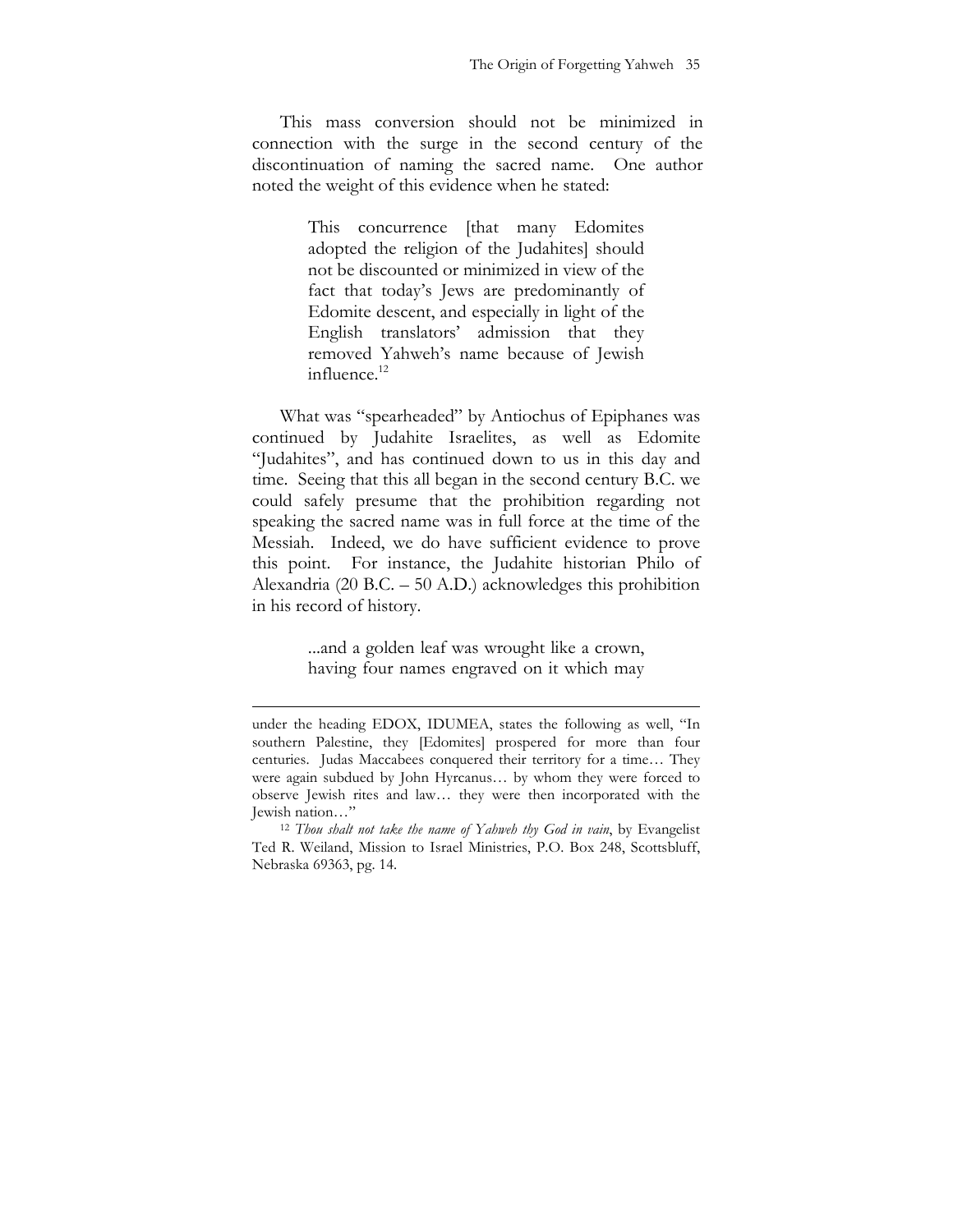only be mentioned or heard by holy men having their ears and their tongues purified by wisdom, and by no one else at all in any place whatever. And this holy prophet Moses calls the name, a name of four letters...<sup>13</sup>

Philo also records that if someone "…were even dare to utter his name unseasonably, he must endure the punishment of death..."<sup>14</sup> and again, "Therefore these men must not be thought worthy of pardon who out of volubility of tongue have spoken unseasonably, and being to free of their words have repeated carelessly the most holy and divine name of God." 15

Josephus also gives us knowledge of how the sacred name was viewed in his day. In recounting the story of Moses' request in Exodus 3:13 for the name of the Mighty One he writes:

> Whereupon God declared to him his holy name, which had never been discovered to men before; concerning which it is not lawful for me to say any more.<sup>16</sup>

I might also add that Josephus would not even so much as declare verbatim the Ten Commandments, most likely because of the fact of the sacred name having eight occurrences within the commands.<sup>17</sup>

l

<sup>&</sup>lt;sup>13</sup> The Works of Philo, translated by C.D. Yonge, Hendrickson Publishers, 2000, Moses 2:23.

<sup>14</sup> Ibid, Moses 2:38.

<sup>15</sup> Ibid.

<sup>&</sup>lt;sup>16</sup> The New Complete Works of Josephus, translated by William Whiston, Kregel Publications 1999, Antiquities II, 12, IV. Notice also in this quotation that it was a belief of Josephus that the sacred name was not known before the time of Moses, a belief we deal with in this booklet in chapter eight.

<sup>17</sup> Ibid, Antiquities III, 5, IV.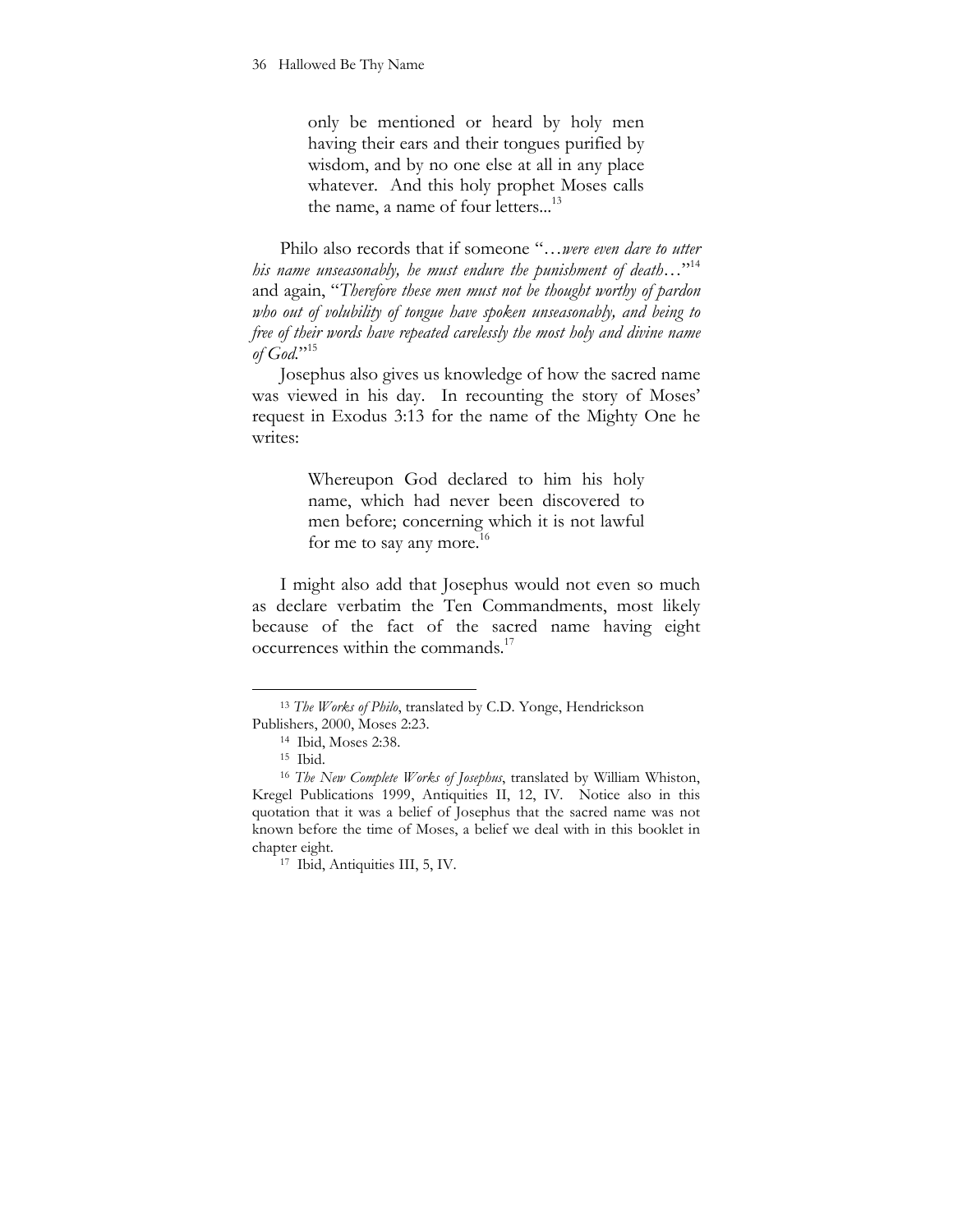This tradition also seems to have occurred, in part, due to an extreme interpretation of a few passages in the Old Testament portion of Holy Scripture.

> At least as early as the third century B.C. the name [Yahweh] seems to have been regarded by the Jews as a "nomen ineffabile," on the basis of a somewhat extreme interpretation of Exodus 20:7 and Leviticus 24:11…<sup>18</sup>

The passages cited by this reference assuredly teach that we are not to degrade, curse, blaspheme, or bring to naught the name of Yahweh, but they definitely cannot and do not teach in any fashion that we should not use the name Yahweh and rather substitute it with an uninspired word. Psalms 79:6 states exactly the opposite of this claim from the Jewish Encyclopedia.

> Pour out Thy wrath upon the nations which do not know Thee, and upon the kingdoms which do not call upon Thy name. [NASB]

Our Master and Savior himself did not support the traditions of the elders or the Pharisaical traditions when He stated in Matthew 15:3, "...why do you yourselves transgress the commandment of [the] Mighty One for the sake of your tradition?" He then summed up Isaiah 29:13 when He stated, "This people honors me with their lips, but their heart is far away from me. But in vain do they worship me, teaching as doctrines the precepts of men." [Matthew 15:8-9 NASB]

Whether this practice stemmed from pious Judahites or impious Judahites and Edomites cannot be completely ascertained by my studies. For one, I do not see the sacredness in deleting the Mighty One's name He gave

 $\overline{a}$ 

<sup>&</sup>lt;sup>18</sup> The Jewish Encyclopedia, Volume IX, pg. 161.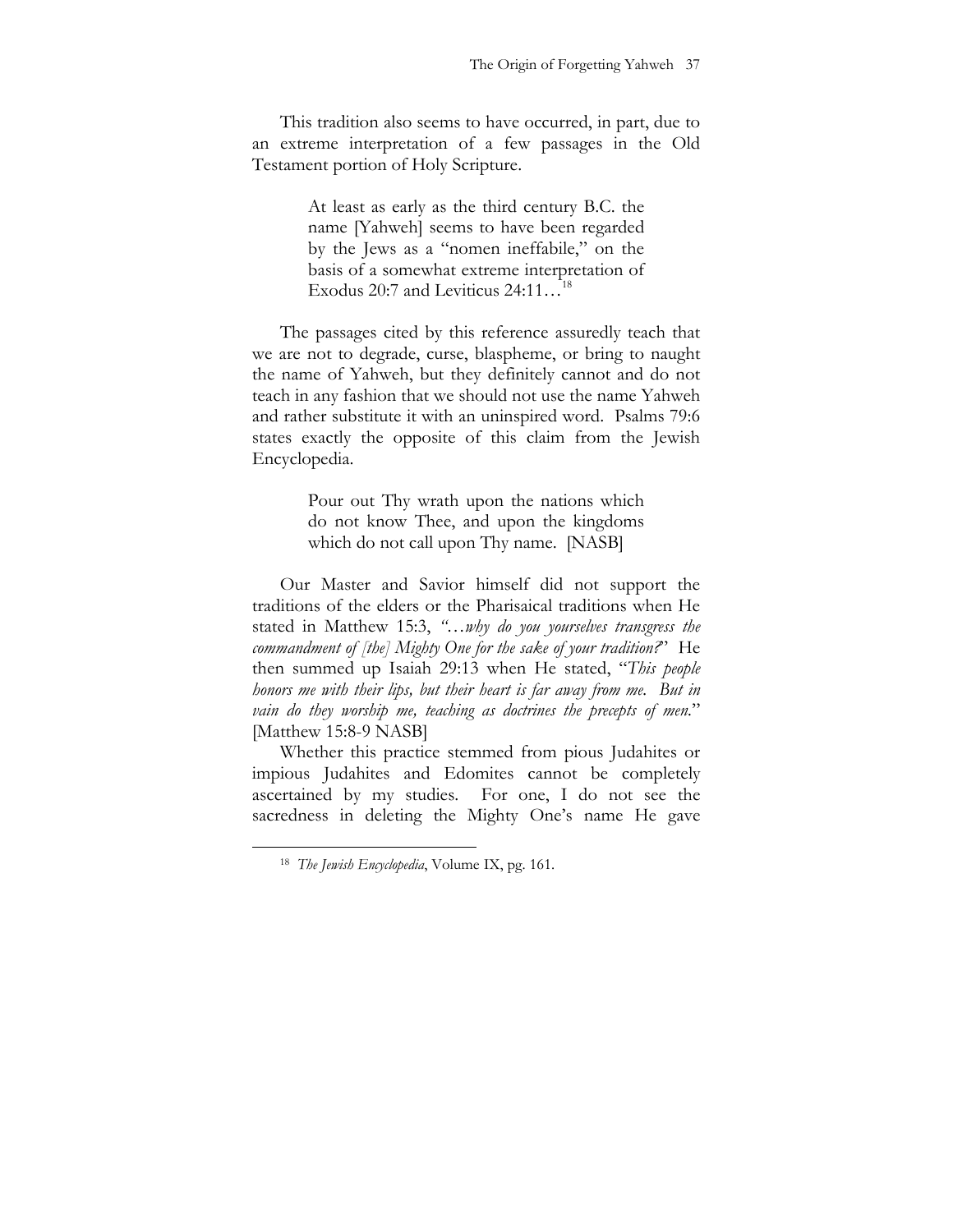Himself from our lips, and in no way do I desire to put a fence around the law by concocting traditions and doctrines of finite men. As we come to a close in this chapter, let us note that the Jewish Encyclopedia expounds further upon the traditions existing between the second century B.C. and the first century A.D.

> The true name of God was uttered only during worship in the Temple, in which the people were alone; and in the course of the services on the Day of Atonement the high priest pronounced the Sacred Name ten times (Tosef., Yoma, ii. 2; Yoma 39b). This was done as late as the last years of the Temple (Yer. Yoma 40a, 67). If such was the purpose, the means were ineffectual, since the pronunciation of the Tetragrammaton was known not only in Jewish, but also in non-Jewish circles centuries after the destruction of the Temple, as is clear from the interdictions against uttering it (Sanh. , 1; Tosef., Sanh. Xii. 9; Sifre Zuta, in Yalk., Gen. 711; 'Ab. Zarah 18a; Midr. The. To Ps. Xci.,  $end$ <sup>19</sup>

The question we must now ask ourselves is this: seeing the suppression of Yahweh's name was an uninspired tradition brought about by an uninspired heathen king, and in turn continued by uninspired men, would the Messiah and His apostles continue such a fallacy? Should we continue such a fallacy? The stern rebukes which came from the Messiah towards the Jewish religious leaders of His day for their traditions should show us the answer. Our worship is in

 $\overline{a}$ 

<sup>&</sup>lt;sup>19</sup> The Jewish Encyclopedia, www.jewishencyclopedia.com, taken from the heading "Tetragrammaton".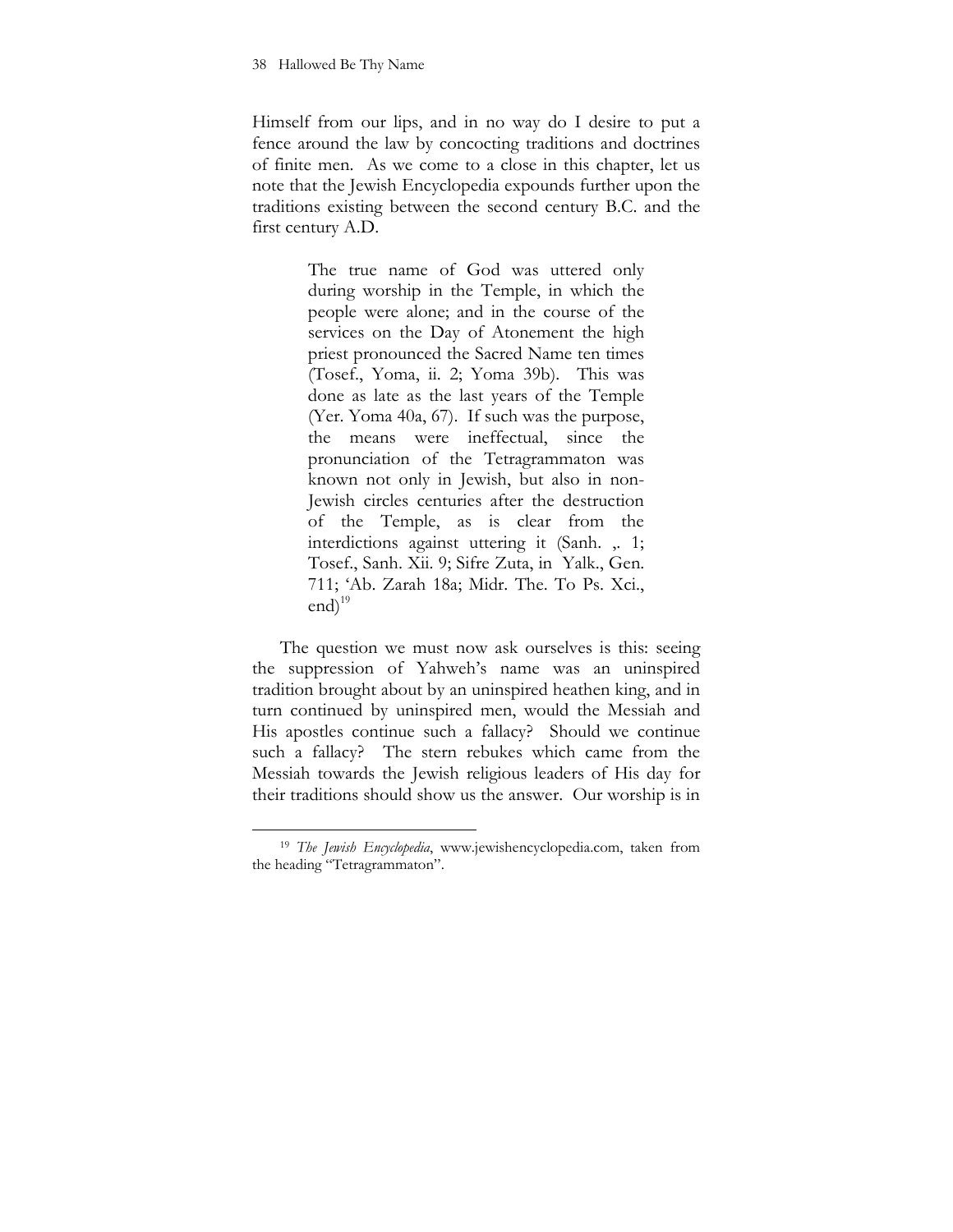vain when we teach for doctrines the commandments of men. Yahweh says to proclaim, declare, say, and praise His name, while traditions of man tell us otherwise. The choice is yours as to whether you will uphold the decrees of Antiochus' and Jewish tradition, or whether you will denounce tradition, and sacrifice it on the altar of truth.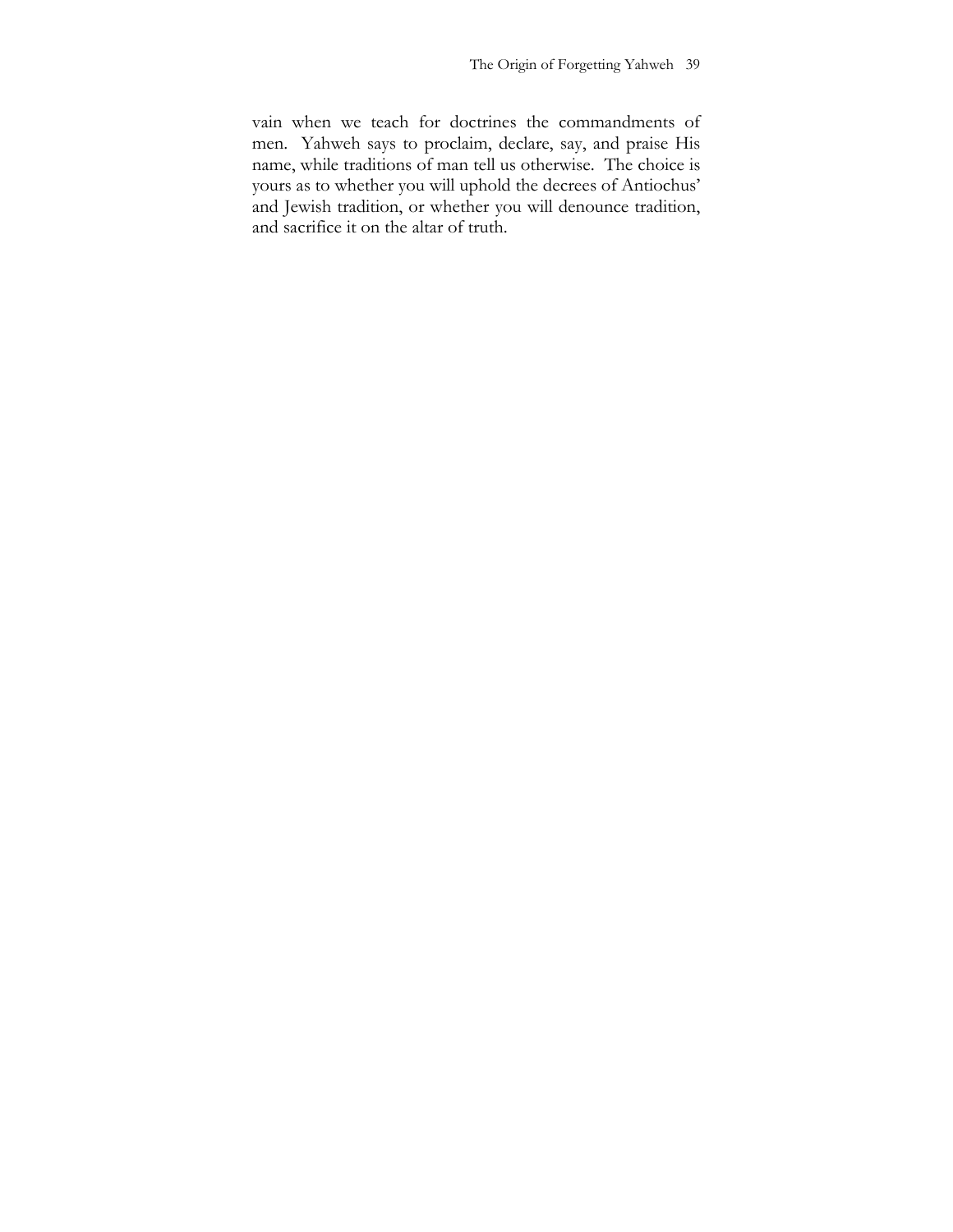40 Hallowed Be Thy Name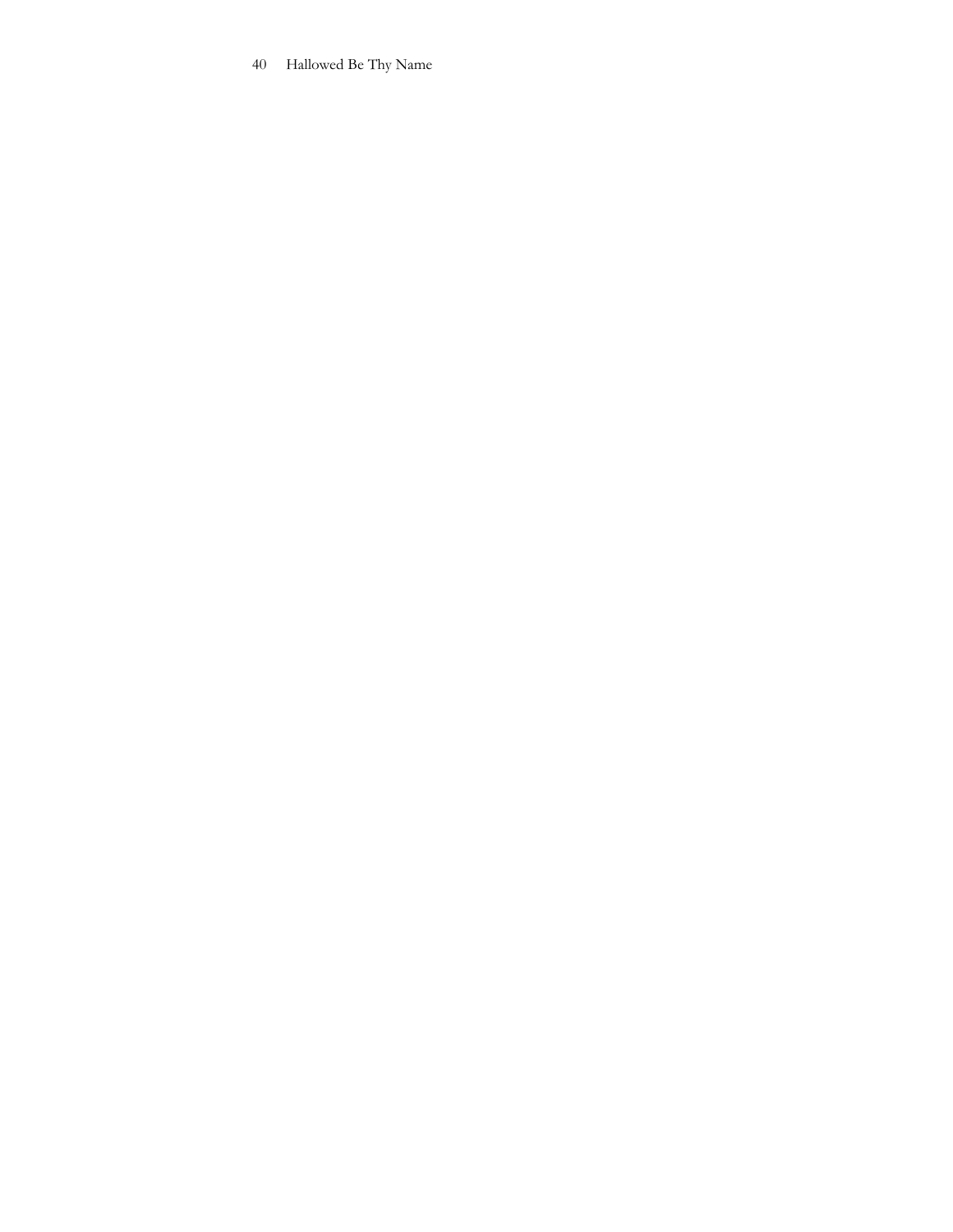# The Tetragrammaton In the Greek New Testament

I will declare Thy name unto my brethren… [Hebrews 2:12]

 was once shown a book at a debate I attended entitled The Tetragrammaton in the Christian Greek  $\Box$  Scriptures. As I was shown the book the gentlemen was once shown a book at a debate I attended<br>entitled *The Tetragrammaton in the Christian Greek*<br>Scriptures. As I was shown the book the gentlemen<br>stated something to the effect of, "This author has done extensive research in disproving the Tetragrammaton in the Christian Scriptures." I jotted down the title of the book, and the publisher, and told the man that I appreciated his efforts to point me to this book for further research. I was then forced to go into this particular author's studies and make completely certain that I was not misrepresenting Scripture, and not fully studying a matter out, before hearing it. Upon reading the book, very early on, I noticed the true intent of the author. His intent was not one that desired to disregard the name Yahweh or degrade it in the least manner. Please observe what this author, at one point, wrote.

> The perspective of this book is a current historical and textual understanding for the use of the Tetragrammaton in the Christian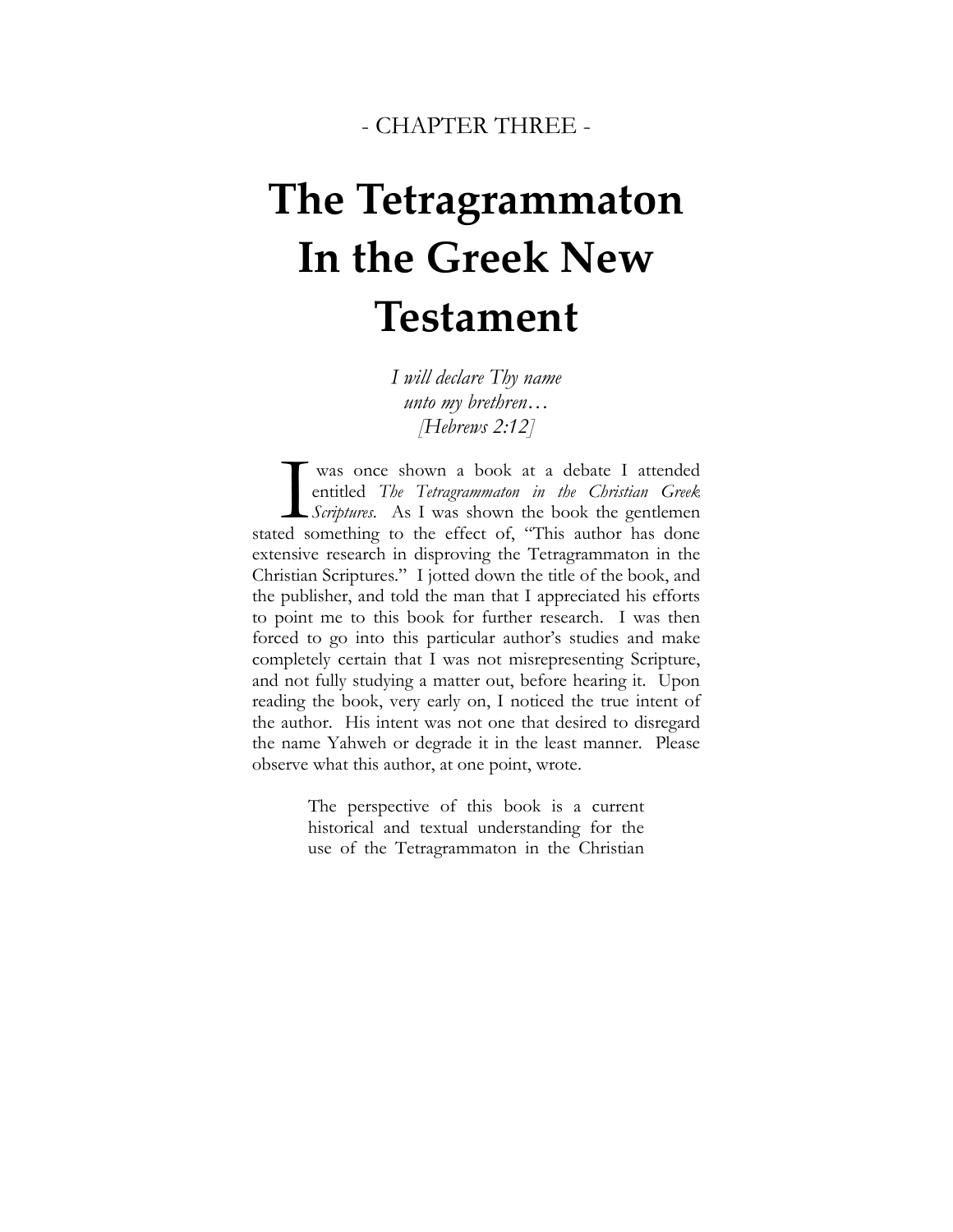Greek Scriptures. As such, we are not emphasizing the place of the Tetragrammaton in the Hebrew Scriptures. However, the reader must remember throughout this book that God's name is used extensively in the Hebrew Scriptures, and that the textual evidence supporting its presence is beyond any doubt. The New World Translation is to be commended for its use of the divine name in the Hebrew Scriptures.<sup>1</sup>

As you can see, the author of this book *does* believe that the name Yahweh is used thousands of times in the section of the Bible known as the Old Testament. Not only does he recognize its usage here, he also believes the name Yahweh should be used by Christians or Messianic individuals in worship.

> …do we feel that it is appropriate to use God's personal name today? Most certainly! It is the author's personal practice to do so… The name of God should be frequently and respectfully used in both corporate and private worship.<sup>2</sup>

The intent of the author of this book rather is to show the absence of the sacred name in the Greek New Testament, as even the title of his book suggests. For someone to make the claim that this author has disproved the authenticity of the sacred name Yahweh is nothing short of misrepresentation, something Christians should not be engaged in. So often I find those who, for the sake of saving face and not losing their pride, seek to involve themselves in

 $\overline{a}$ 

<sup>&</sup>lt;sup>1</sup> The Tetragrammaton and the Christian Greek Scriptures, by Lynn Lundquist, Internet Publication, pg. 4.

<sup>2</sup> Ibid, pg. 9, 10.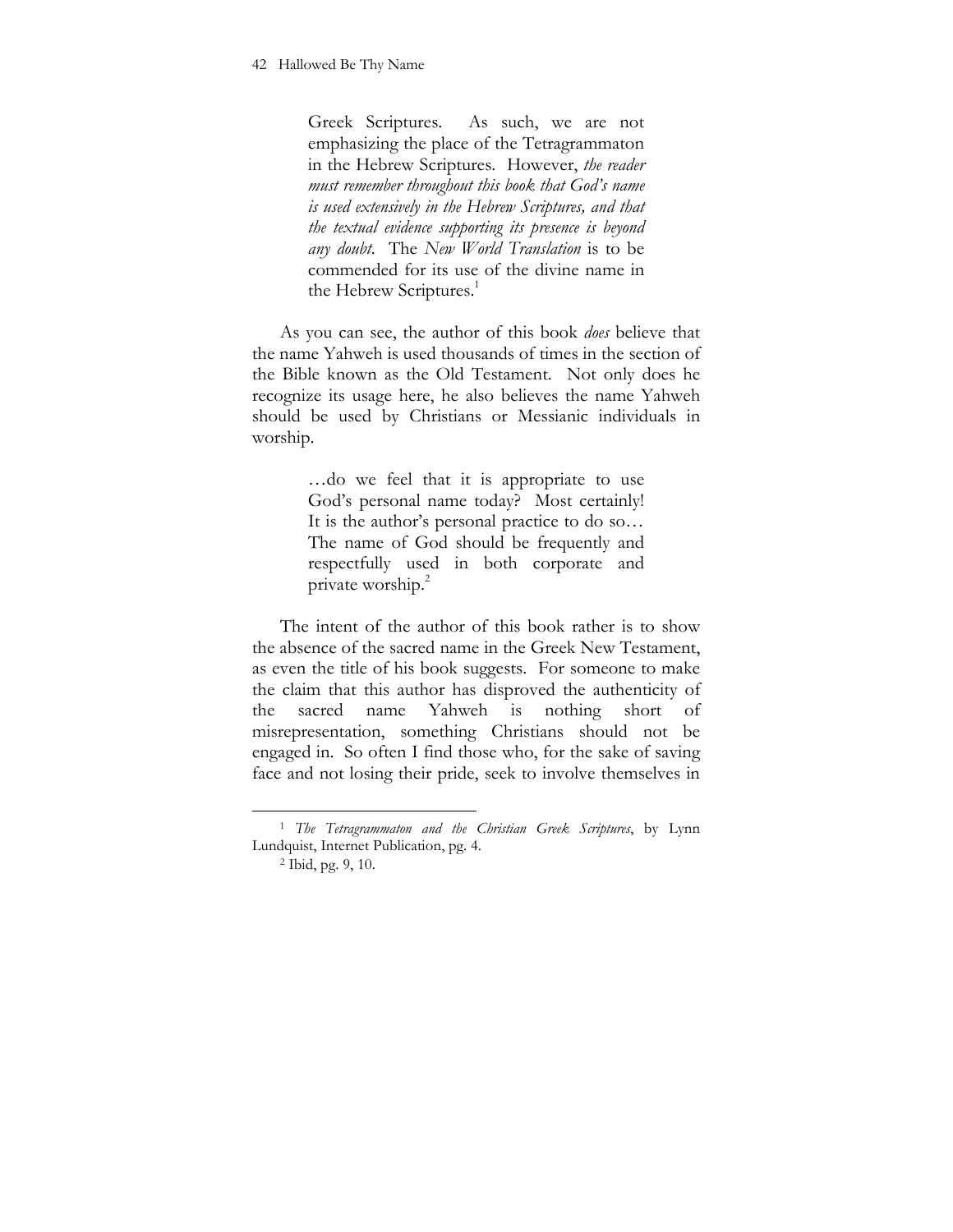misquotation and misrepresentation, as well as prejudice for what they personally want the Bible to say. We should instead always seek to have Yahweh's Word prevail when we come to a place in our relationship with Him that we have been incorrect on in the past. It is at this time when we should submit to His authority and overcome our problem of seeking to make our pet doctrine fit.

One point that does need to be addressed is the absence of the name Yahweh from any Greek New Testament manuscript that is in known existence today. This fact is often unknown to people who believe in the exclusive use of the name Yahweh. However, no matter how unknown this fact may be to these people, it still remains factual, and a fact to be recognized, reckoned with, and examined with an open heart. In this section, we will deal with this objection in dialogue fashion, by giving a mock discussion between proponents of both sides. In the end, you will have the option of which side you feel has presented the better argumentation. We pick up our conversation with two fictitious characters, Robert and Benjamin.

BENJAMIN: So you see, Robert, the Creator really does have a proper name, a name He gave Himself, so as to distinguish Himself from all of the other false mighty ones in Scripture.

ROBERT: I've got no problem with that. My issue is that this name, Yahweh, is not found in any known Greek New Testament manuscript available today. Do you not think that the Lord would have preserved His name in the New Testament if it is of so much importance?

BENJAMIN: Robert, I understand your concern, but I really do not think you're looking at all aspects of this objection. For instance, people of your belief often miss the fact that the short form of the sacred name Yah, like in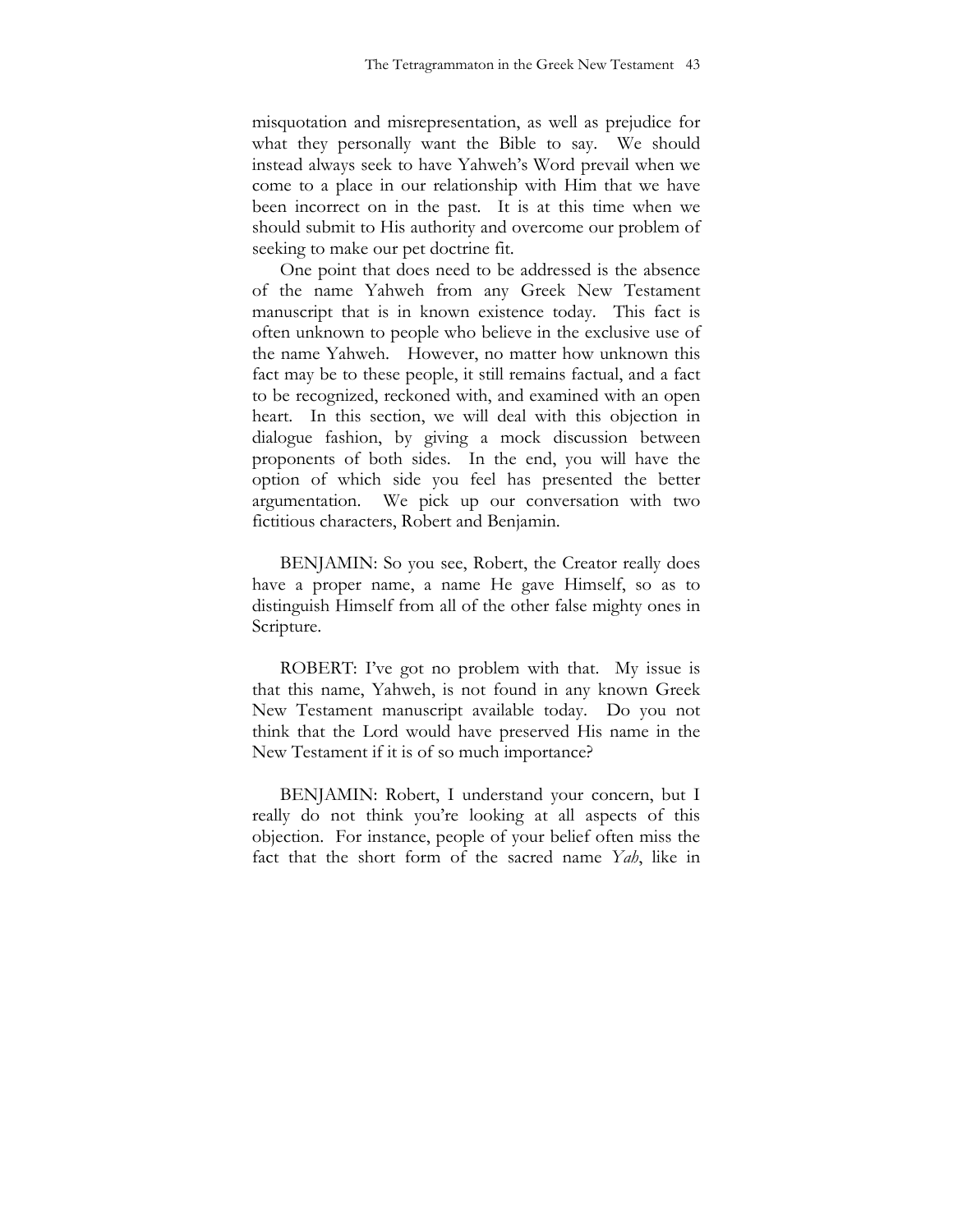Psalms 68:4, is found in the Greek New Testament manuscripts we have. In Revelation 19:1-6 we find four times where the Greek word Alleluia is spoken and Greek lexicons like SEC let us know that this word of praise has the meaning of "Praise ye Yah!" If those in Revelation could praise the heavenly Father by His name Yah (Psalms 68:4) why can't we today? Furthermore, this same short, poetic form is also seen to be in the names of other individuals in the New Testament. Such as, Uriah, Abijah, Uzziah, Hezek*iah*, Josiah, Jechoniah, all of which names are found in Matthew 1:6-11, and there are many more throughout the rest of the New Testament portion of Scripture.

ROBERT: Good point, Benjamin, but my concern is with the full form of the name. While the prophet Joel said that whoever calls on the name Yahweh will be delivered (Joel 2:32), the New Testament, *if you believe it* Benjamin, has Peter stating that whoever calls on the name of the Lord will be delivered. The Greek text uses the term *Kurios*, a word that means Lord, not Yahweh.

BENJAMIN: Yes, I do believe what Peter said, but the question is this: who was the first one to speak the initial prophetic utterance; Joel or Peter? Obviously Joel was the first one to utter the prophecy by direct inspiration of the Holy Spirit, and the Father said through Joel that whoever calls on the name Yahweh shall be delivered. At the time Peter wrote that, he obviously knew of Joel's prophecy. After all, Peter did not have a written New Testament, but only a written Old Testament. Peter mentioned the prophet Joel in Acts 2:16, therefore he certainly knew that Joel wrote the name Yahweh in his prophecy. Peter understood that holy men of old spoke as they were moved upon by the Holy Spirit (1 Peter 1:18-21), thus he viewed Joel's utterance of the name Yahweh as inspired and authentic.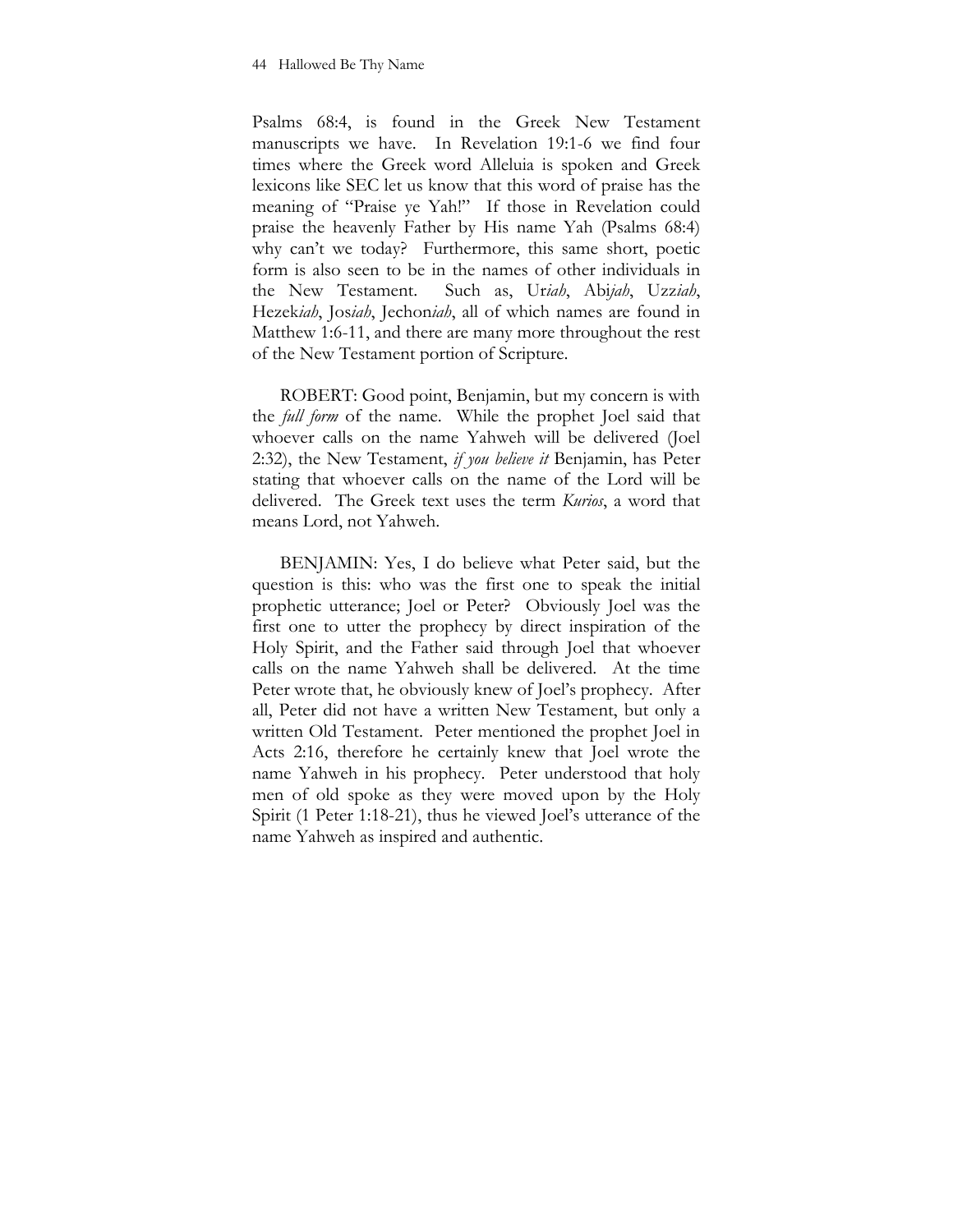ROBERT: But Peter said Kurios... Kurios Benjamin... you cannot get around that.

BENJAMIN: I'm not attempting to get around it. Are you attempting to say that Peter actually told those in Jerusalem in Acts 2 to call on the title / name Kurios? A name which could refer to any one of the false mighty ones of the Bible, like Dagon or Baal?

ROBERT: Well, I'm just saying I believe that the New Testament Scriptures are just as inspired by the Holy Spirit as the Old.

BENJAMIN: Robert… you think I don't? Of course I believe they are inspired, breathed out of the very mouth of the Almighty, but that doesn't do away with what was *written* by inspiration at the time Peter and others made their statements in the New Covenant era.

ROBERT: From what I'm hearing you just cannot believe them, because you deny that *Kurios* is what came out of Peter's mouth.

BENJAMIN: Please try to understand what I'm saying. Peter only had the Old Testament, the Old Testament said Yahweh, Peter knew that was inspired, why would he declare a title in place of the name that Joel was inspired to write, especially when that title can be and is applied to a host of false gods throughout the Bible? There are many kurios' Robert, as 1 Corinthians 8:6 and Deuteronomy 10:17 state, but there is only one who is named Yahweh. This, coupled with the facts of internal evidence presents a weighty case for retaining the Tetragrammaton in the New Testament.

ROBERT: Internal evidence?

BENJAMIN: Yes, internal evidence. We must remember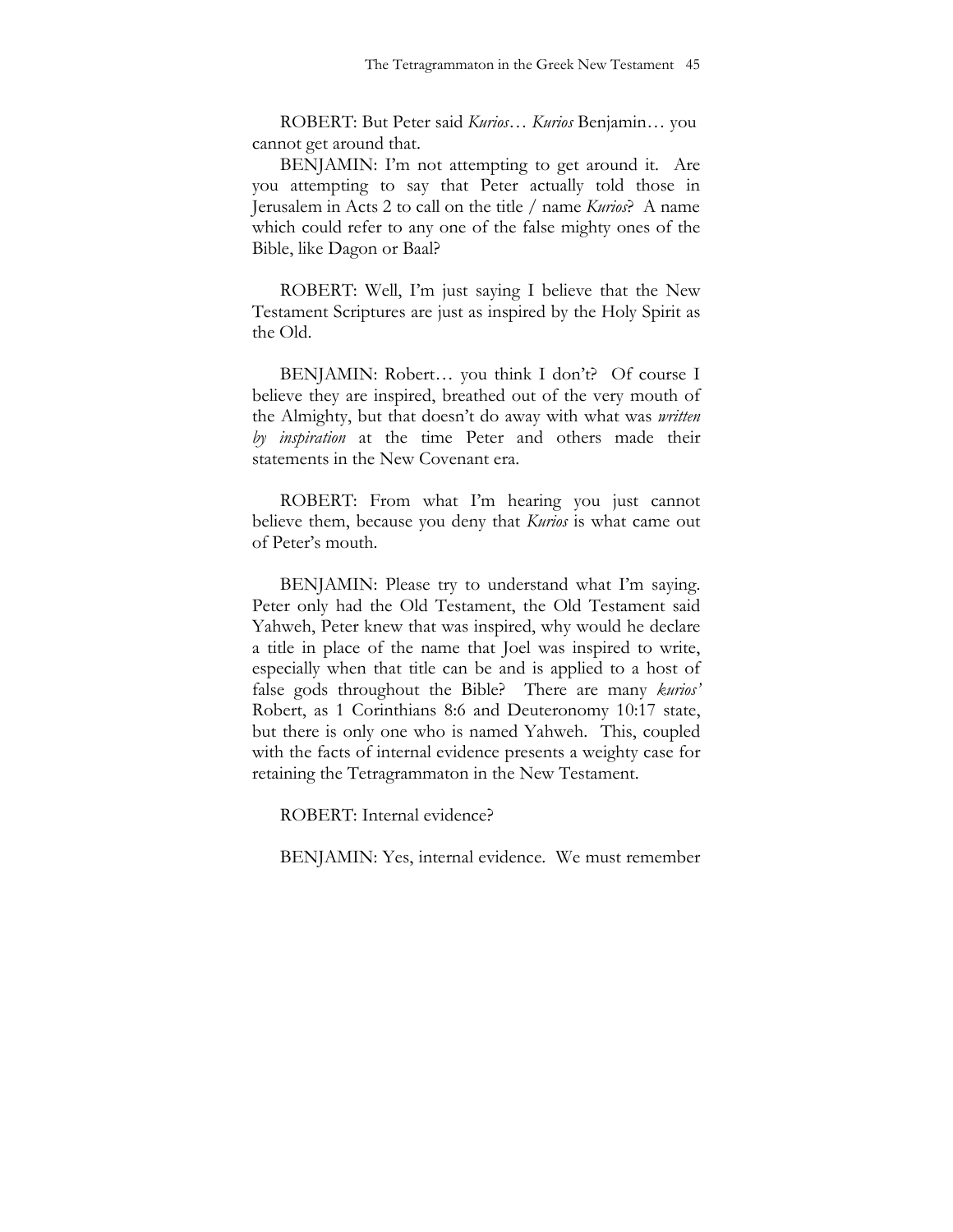that Yeshua said in John 17:26 that he declared His Father's name, the name that was written almost 7,000 times in the Old Testament Scriptures. Do you think the Messiah lied?

ROBERT: Of course I do not believe that Christ lied…

BENJAMIN: Then you believe he did declare His Father's name?

ROBERT: Well, the Greek New Testament does not have Christ using the name Yahweh, so therefore he declared his name as *Kurios* or *Theos* according to the Greek text.

BENJAMIN: You do not give any possibility for the terms Kurios and Theos being metonymies or circumlocutions for the sacred name at any point in the New Testament?

ROBERT: I'm not sure I understand you Benjamin, but I do know that Christ did use Kurios and Theos.

BENJAMIN: Once again, let's remember the life setting of John 17 and the Messiah's high priestly prayer. The Messiah was from the tribe of Judah, a Hebrew man, one which read from the Hebrew Scriptures termed the Tanak, or commonly called the Old Testament. Yeshua did not carry around a New Testament, his Bible was the Tanak. In the Tanak, Yeshua's Father proclaimed His name as Yahweh approximately 7,000 times. Do you actually think that Christ would have substituted this name Yahweh for something entirely different that could be shared by any other false, heathen mighty one? Just around 400 years before Christ's first advent, Yahweh himself rebuked the priests through the prophet Malachi that despised His name. Is he now okaying those that choose to substitute His name? Wouldn't this despise His name?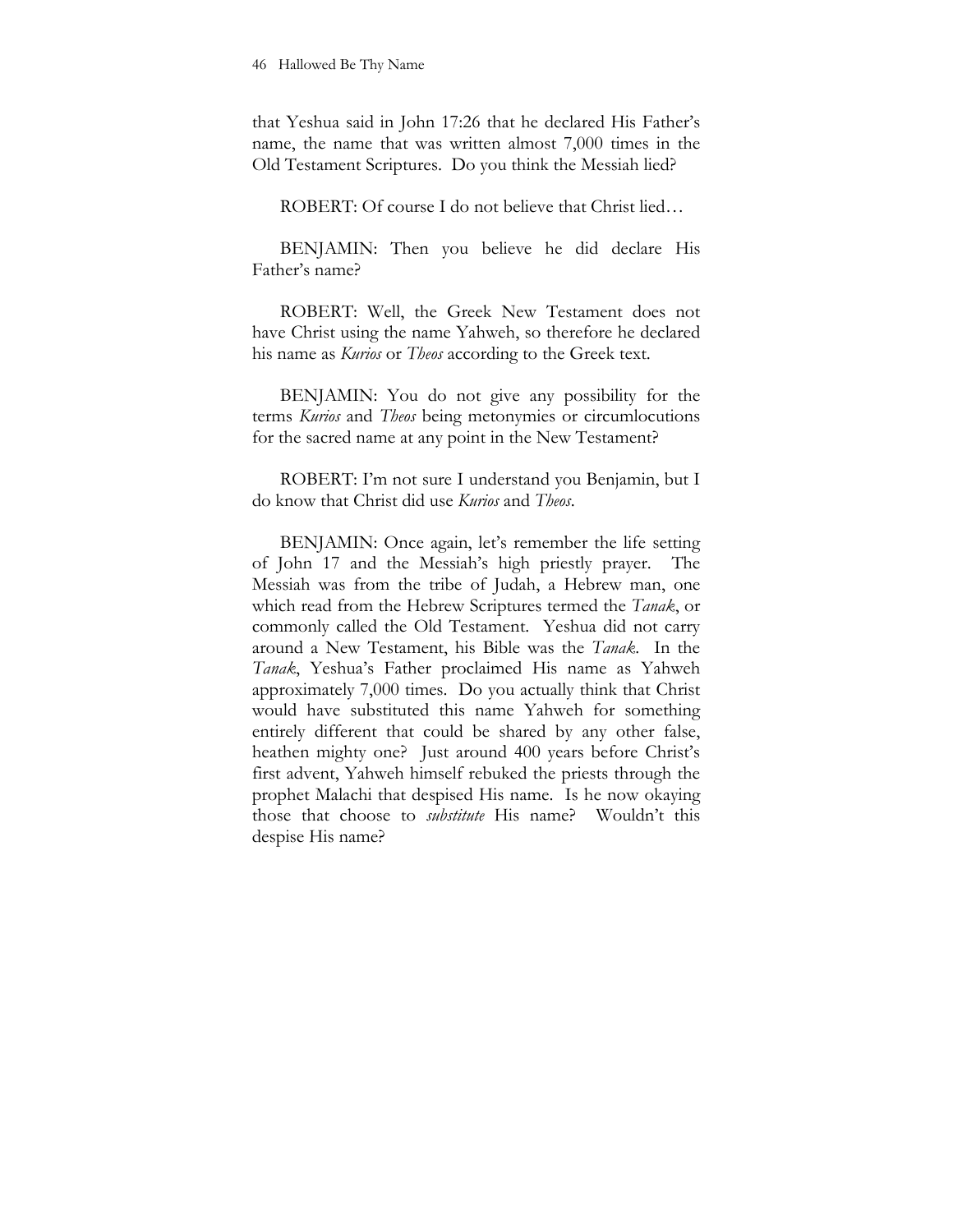ROBERT: I still rest my case on the Greek New Testament.

BENJAMIN: C'mon Robert, you need to take an honest look at the points I'm showing you. All you can do is go back and say, "Well the New Testament says Kurios" and totally ignore the possibility that the name Yahweh originally belonged in certain places which have *Kurios* in the New Testament, especially when the New Testament author quoted an inspired passage from the Old Testament that used the name Yahweh.

ROBERT: Haven't you studied out the issue of the Masoretic text verses the Septuagint? Most quotations by New Testament authors quoting the Old Testament are taken from the Septuagint text which does not contain the name Yahweh, but instead has *Kurios* or *Theos*. I might add that the Septuagint text predates the Masoretic text by 1,000 plus years, and therefore should be considered the superior text.

BENJAMIN: First of all, we need to understand that the Septuagint is a translation of an earlier Hebrew text of the Old Testament. Furthermore, you are incorrect on the absence of the Tetragrammaton in the Septuagint. The oldest copies of the Septuagint contain the name Yahweh written in the Hebrew characters, right in the midst of an otherwise Greek text. This was confirmed by Professor George Howard of the University of Georgia in his article entitled "The Name of God in the New Testament." I'm pretty sure I brought a copy of this article, as I knew we would get into this discussion today. Notice here on page 2 of the article what Mr. Howard writes:

> In 1944, W.G. Waddell discovered the remains of an Egyptian papyrus scroll (Papyrus Fuad 266) dating to the first or second century B.C. which included part of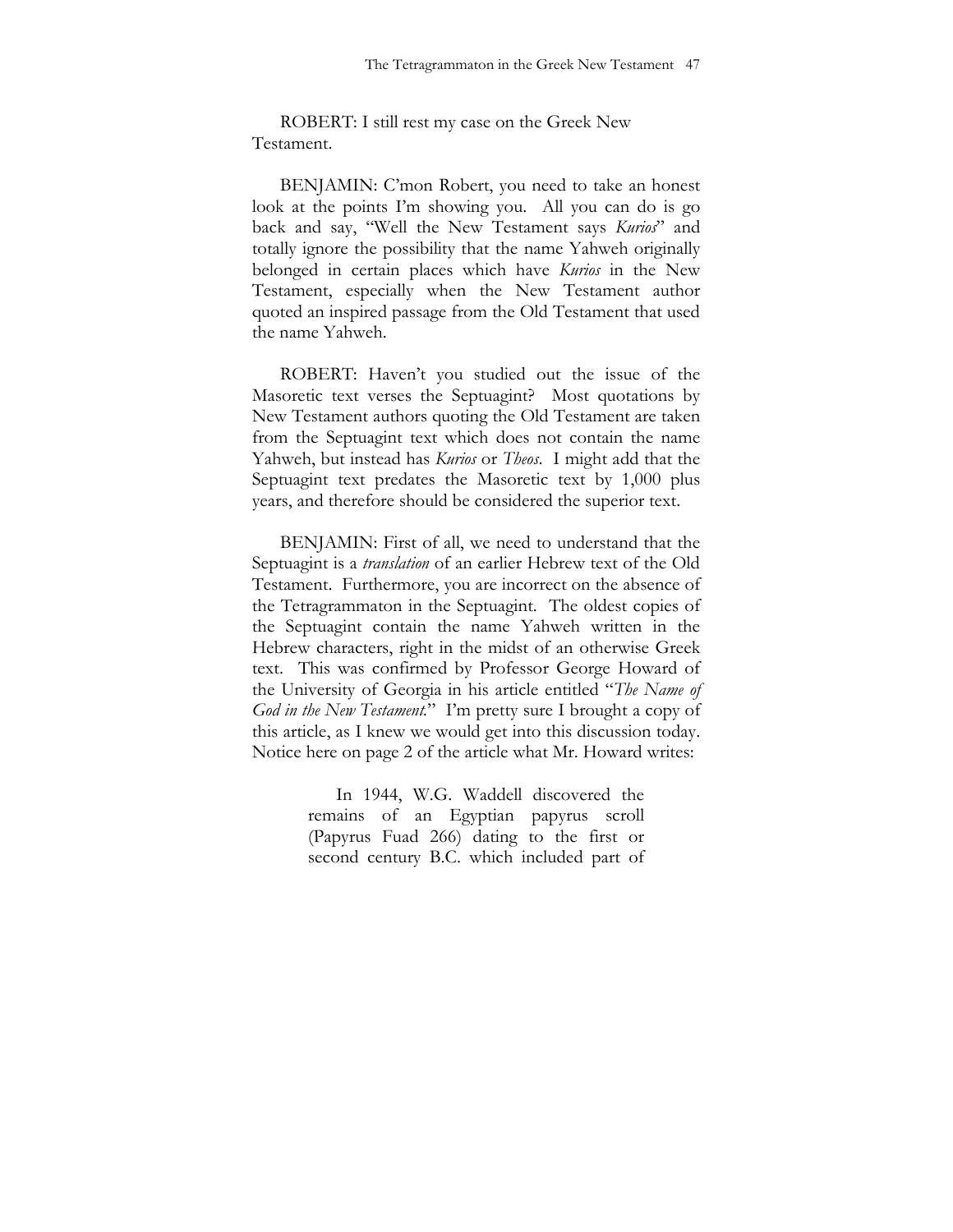the Septuagint. In no instance, however, was YHWH translated kyrios. Instead the Tetragrammaton itself - in square Aramaic letters - was written into the Greek text.

ROBERT: But, Benjamin…

BENJAMIN: Wait a second Robert; look at what else he writes on page 2 concerning his conclusions on the earliest copies of the Septuagint:

> Thus we have three separate pre-Christian copies of the Greek Septuagint Bible and in not a single instance is the Tetragrammaton translated kyrios or for that matter translated at all… This presents a striking comparison with the Christian copies of the Septuagint and the quotations of it in the New Testament which translate the Tetragrammaton as kyrios or theos.

ROBERT: See, Benjamin, the Christian copies of the Septuagint translates YHWH as *Kurios*. I told you that from the beginning.

BENJAMIN: I think you're missing Mr. Howard's point, Robert. The oldest copies of the Septuagint we have contain the sacred name, while later copies of the Septuagint do not. Therefore, back 2,000 years ago when Yeshua walked the earth, He would have had access to these older Septuagint copies, and if he quoted from them he would have retained the sacred name in His quotation. Furthermore, there are times when the Messiah's statements in the gospels align more with the reading of the Masoretic text, and then other times where there is not identical alignment with either the Hebrew or Greek, but the meaning is still retained. Surely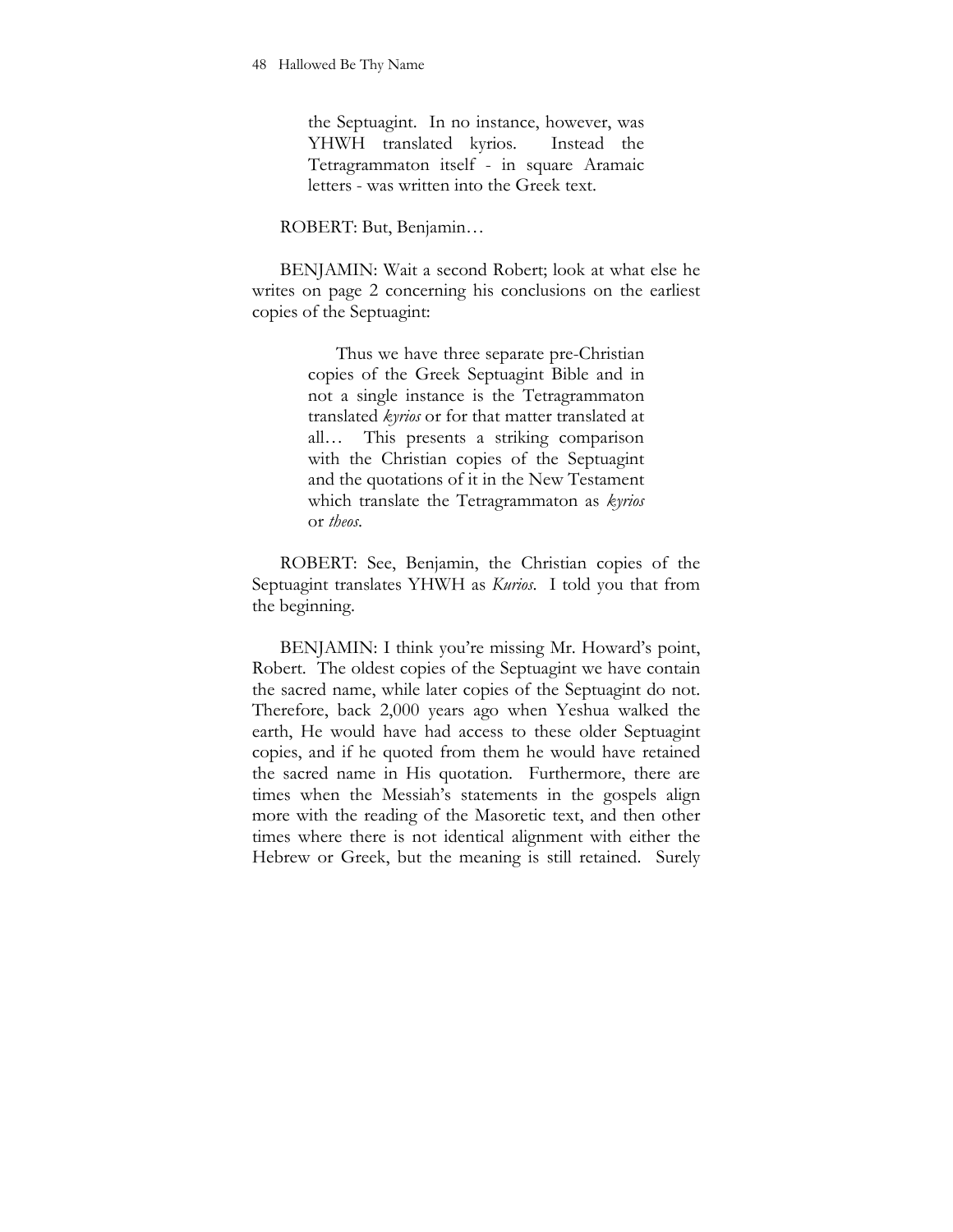you are not trying to convince me that the Messiah transgressed the third commandment by not using the name Yahweh and saying something other than what the text of the Old Testament he was carrying said are you?

ROBERT: Well, I guess I am seeing your point a little more clearly, but I still say the Greek New Testament doesn't contain the name Yahweh.

BENJAMIN: Robert, please understand me. Technically, I agree with you, but when you place together all evidence we have on the issue, especially the weighty evidence we find in the pages of the Old Testament Scriptures, emphasizing the name of the Father, there is no way to shun the possibility, and I would even say the probability, that this name was really declared by the Son, just as the Son said in John 17. He manifested the Father's name, not a title or generic name, if you will.

ROBERT: I just do not want to cast any doubt upon my faith in the Bible, Benjamin. It seems that your belief causes me to deny the pages of New Testament Scripture.

BENJAMIN: Hold on a second Robert, I still do not think you fully comprehend my position. I am not denying the New Testament documents. My point is that when a place in the Greek New Testament uses Kurios, like in Acts 2:21, and the Old Testament Scripture from which it is quoted uses Yahweh, either Yahweh originally belonged in that place because of the certain factors I've mentioned in this discussion of ours, or the word is used as a metonymy for the name Yahweh, with the understanding that Yahweh is the name of the Lord, the name of Kurios. Maybe a good example would be the parable of the rich man and Lazarus in Luke 16. Here the rich man said to tell his brothers not to come to the place he been taken. Abraham responded to this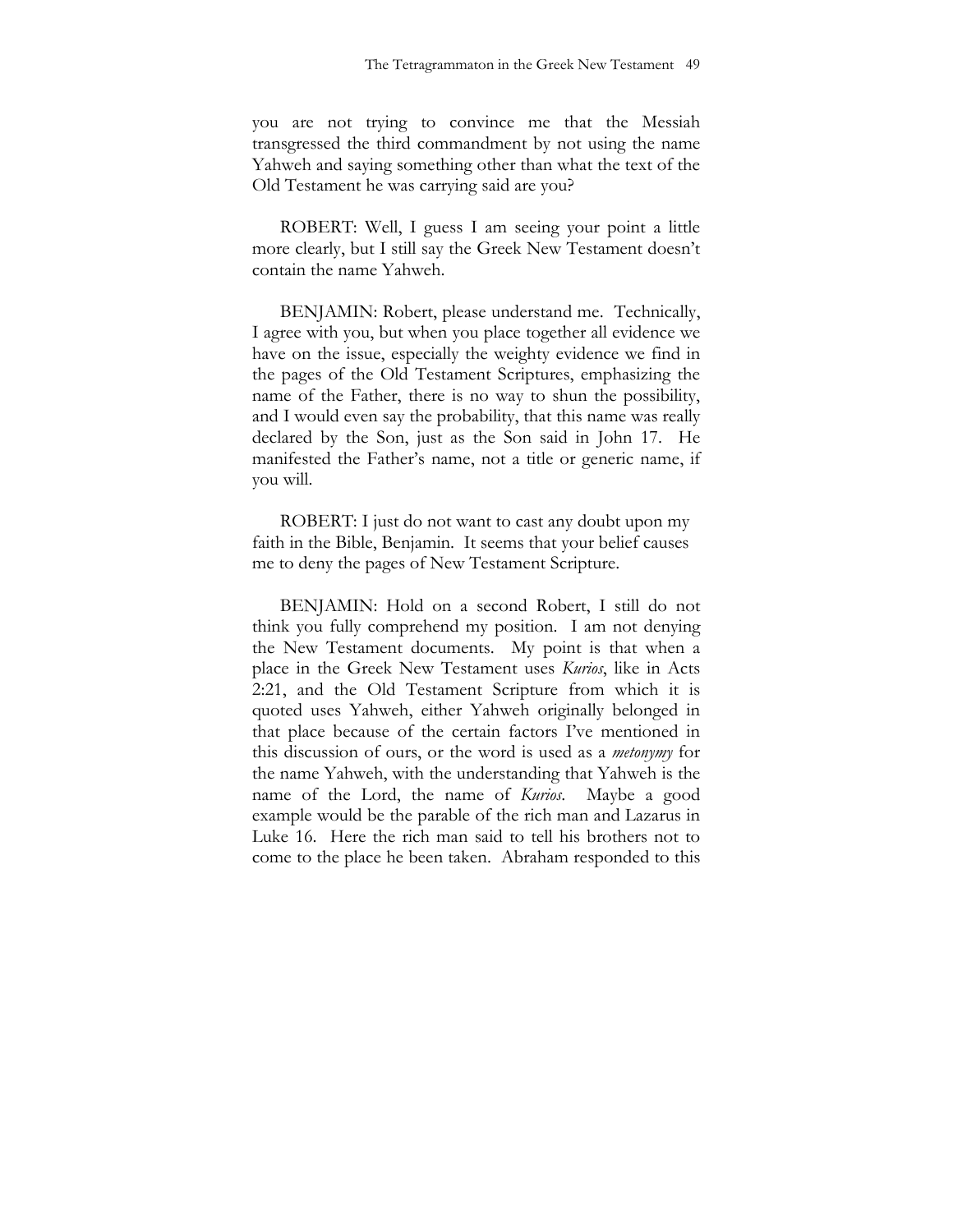man that his brothers had Moses and the prophets to hear. Now, do you believe Moses and the prophets of the Old Testament were still alive speaking for the rich man's brothers to hear?

ROBERT: Don't be silly Benjamin; of course I know that Moses and the prophets had died before this time. What's your point?

BENJAMIN: My point is that even though the rich man's brothers could not literally hear Moses or the prophets speaking, the text said that is what the brothers had. In reality all they had was their writings. Thus the *literal text* said they could hear Moses and the prophets, but *in reality* they could only read or listen to someone else read Moses' writings. This is what is called metonymy Robert. When Peter said to call on the name of *Kurios*, if he actually said that, which is what you're contending for, it is to be understood that the name of Kurios is Yahweh as proclaimed quite undeniably throughout the Old Testament.

ROBERT: I've never looked at it that way.

BENJAMIN: All I'm asking is that you consider the possibility as of now. Also consider that if the prophecies of Joel and others would not have come to pass, they would be false prophets. Remember what Yahweh said in Deuteronomy 18:21-22... I've got my New Living Translation with me:

> You may wonder, 'How will we know whether the prophecy is from the Yahweh or not?' If the prophet predicts something in Yahweh's name and it does not happen, Yahweh did not give the message. That prophet has spoken on his own and need not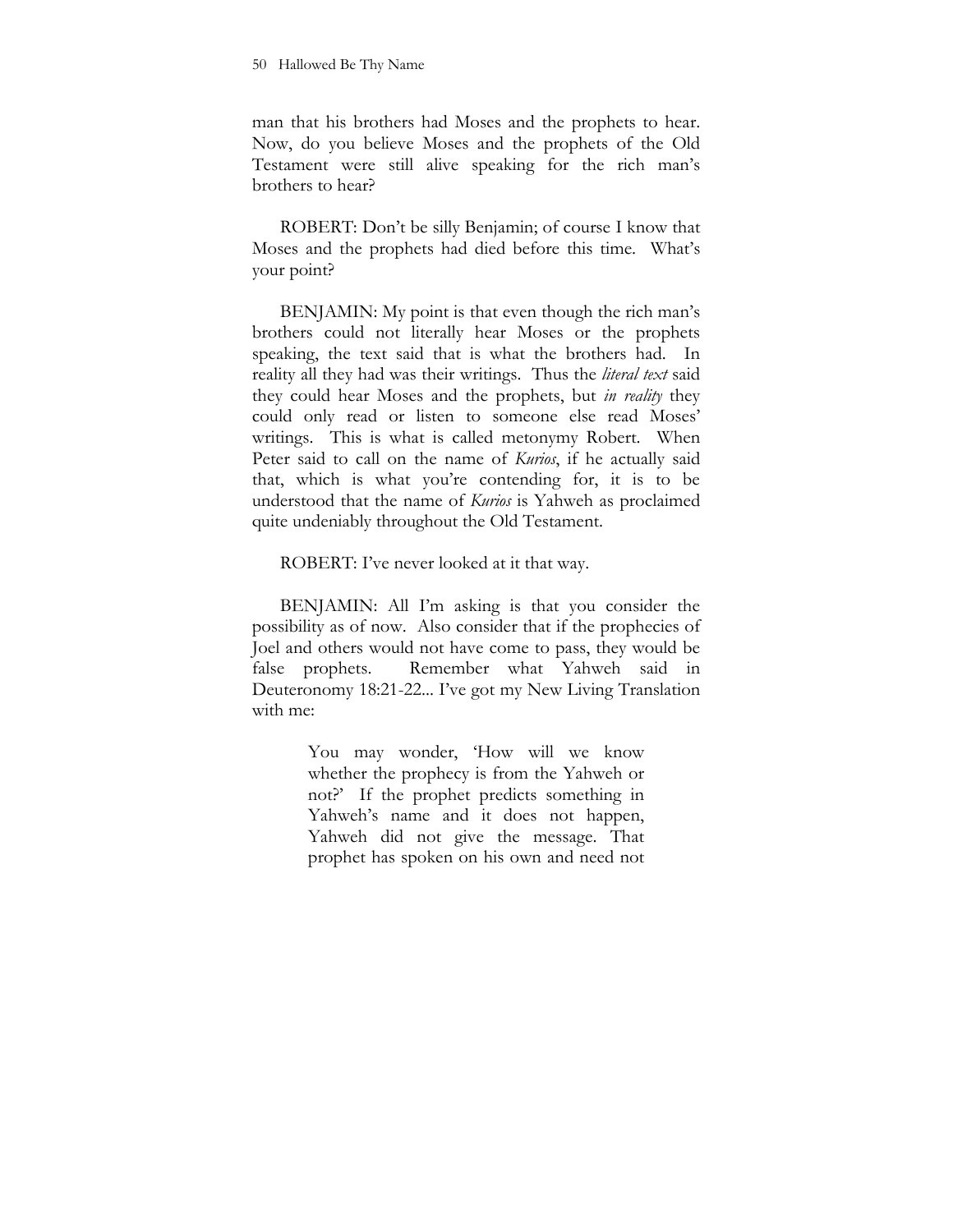be feared.

See, Robert, Joel predicted that those who call on the name of Yahweh would be delivered. If that prophecy was "fulfilled" with people calling on a title, a title that you could apply to Baal or Dagon, the prophecy didn't come to pass, and Joel is a false prophet.

#### ROBERT: Well, was Peter a false prophet?

BENJAMIN: No, Robert, Peter was inspired, but Joel came first. Please do not forget the understanding and harmonization I've shown you up till now in regards to this. Also note that there are several other prophecies in the Old Testament that have had their fulfillment already under the New Covenant or are yet to be fulfilled at a later date. These are prophetic references involving the name Yahweh quite strongly in their context.

#### ROBERT: Oh yeah, could you point me to some.

BENJAMIN: Yes, I've got them written down. There's Jeremiah 16:19-21 that talks about the Gentiles knowing Yahweh's name in the future, then you've got Jeremiah 23:5-6 as well as Jeremiah 31:31-34 referring to the New Covenant. References in Ezekiel can be found in Ezekiel 36:23-27; 39:7, and 43:7, and then there's Micah 4:1-5 and 5:1-4. Zephaniah 3:9-13 speaks of Yahweh restoring a pure language to His people so all may call upon His name and trust in His name Yahweh. You also have Zechariah 13:7-9 and then in Zechariah 14:9 where it speaks of His name being Yahweh at a future time. I'm not willing to ignore all the explicit references to the name Yahweh that is involved in prophecies dealing with the times in which we live. These prophecies make it plain that Yahweh did not decide that His name was not to be used by His New Covenant Assembly. Yahweh still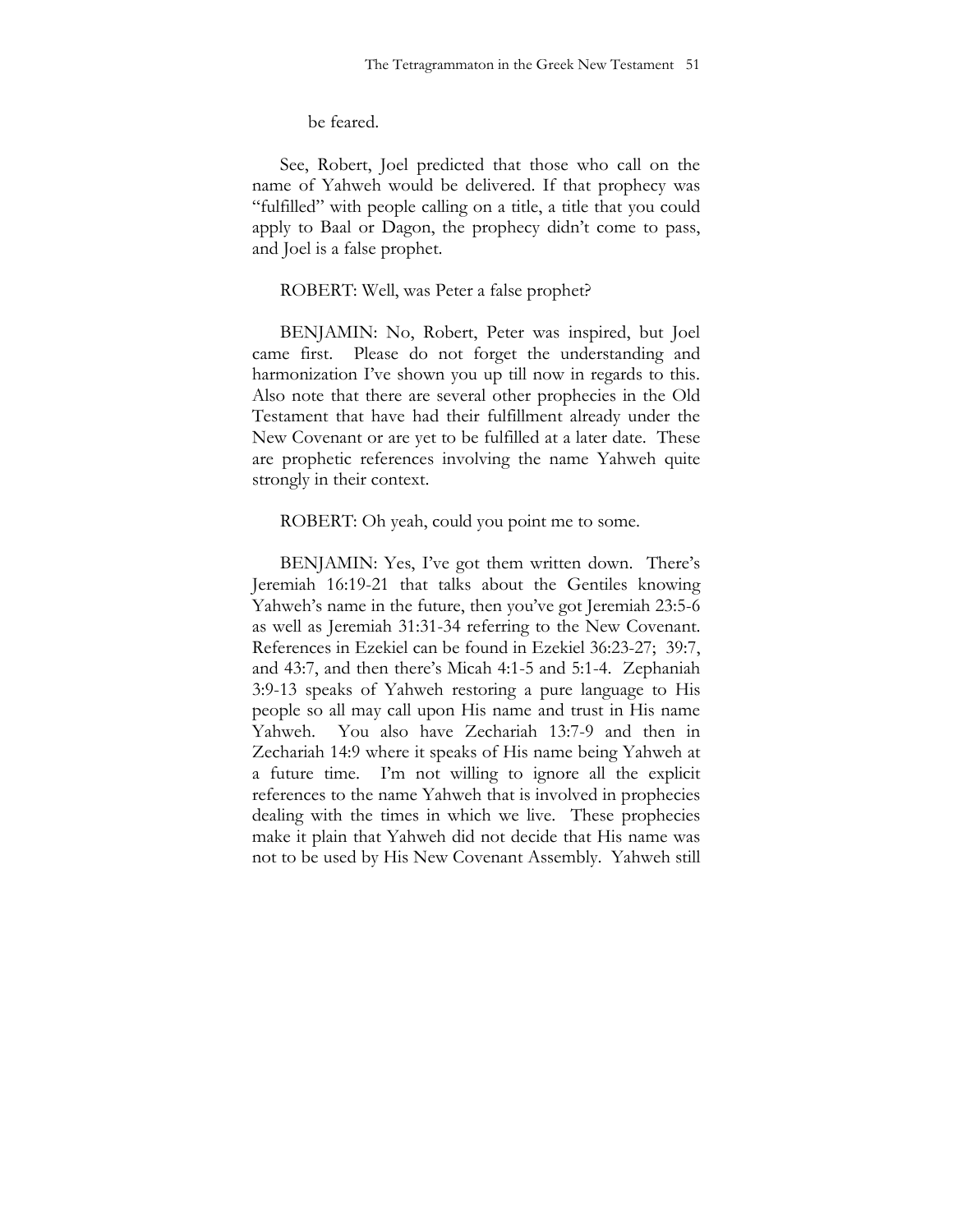desires for us to proclaim His name even under the New Covenant in which we live.

ROBERT: Well, Benjamin, you've given me something to look at. I would like to leave you a book I've got by the author Lynn Lundquist dealing with this subject though. Please keep an open mind and read it to see what you think.

BENJAMIN: Oh, I'm familiar with the book, but I've only read about half of it off of the internet publication. I'd be more than glad to take the book. From what I've read so far, Mr. Lundquist upholds the name Yahweh, but just doesn't like the Jehovah's Witnesses reasons for placing it in the New Testament. Have you read Mr. Gregg Stafford's responses to Mr. Lundquist on the internet?

#### ROBERT: No, who is Gregg Stafford?

BENJAMIN: He is a Jehovah's Witness apologist. While I do not agree with him on a few certain things, he presents good arguments for the use of the Tetragrammaton in the New Testament. Mr. Lundquist's rebuttals are also available for anyone wanting to read both sides of argumentation, such as you. My point is that there are other people out there, more scholarly than myself, who argue for the use of the Tetragrammaton in the New Testament Scriptures.

ROBERT: At least I now understand why you feel the way you do.

BENJAMIN: And believe me, I understand your position too. Thanks for taking the time to discuss this with me.

#### Did the Messiah Declare The Sacred Name?

Do we really *have* any evidence that Yeshua, the Son of the Father, used the name Yahweh, and in turn taught His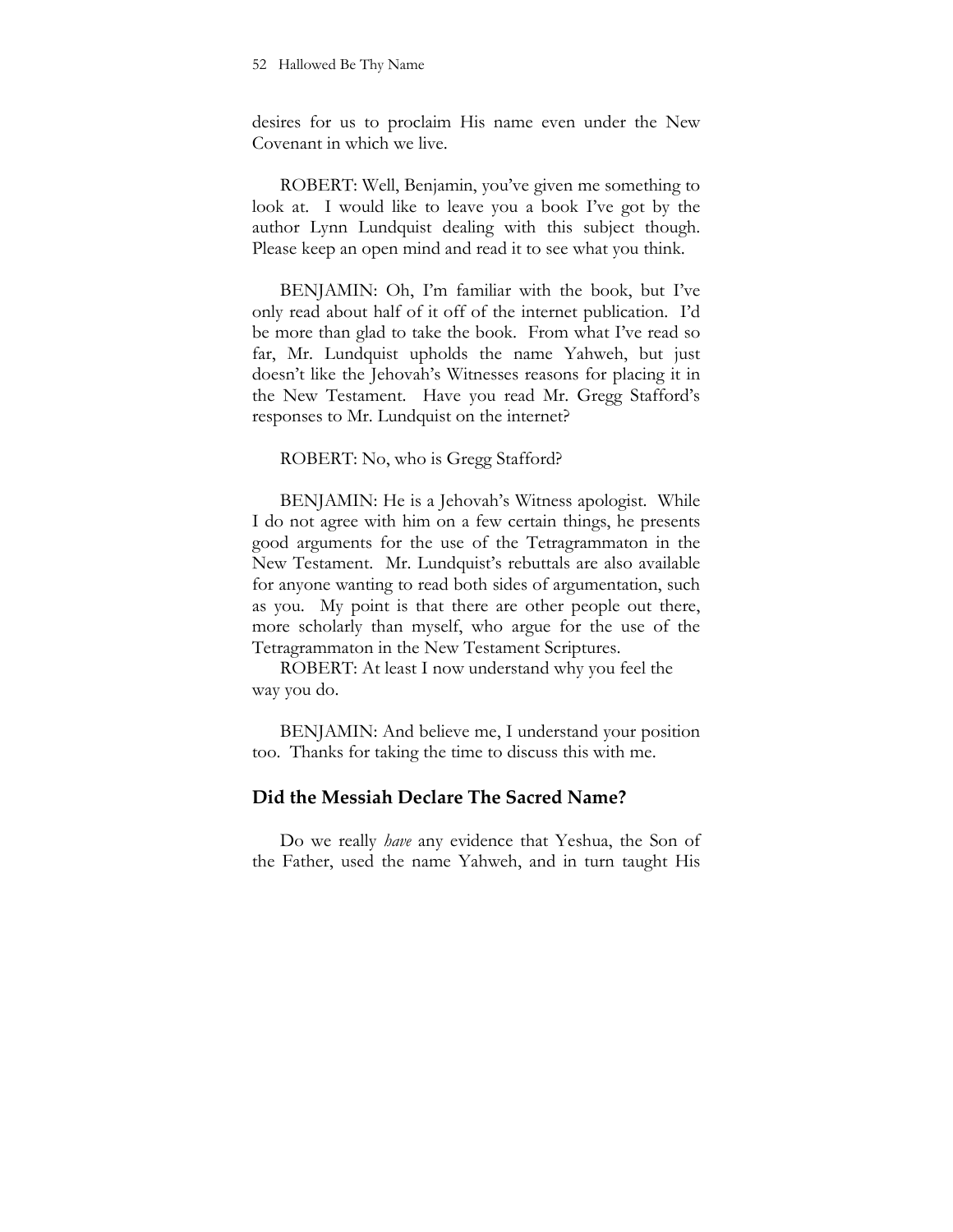apostles to use it? At this point you should be reminded to not allow the findings in chapter two to be forgotten. The practice of substituting the sacred name was simply a circumvention of Yahweh's law. The Scriptures are very clear in showing that Yahweh's name is of paramount importance. One of the most famous passages in the gospel accounts, given by those who have dealt with this question is found in the book of Saint John 5:43.

> I am come in my Father's name, and ye receive me not, if another shall come in his own name him ye will receive.

Those believing in the sacred name have used this passage as evidence that the Messiah's name must be the name of the Father, or either that His name must contain the short form of the Fathers name, Yah (Psalms 68:4). Many in opposition to this belief have correctly pointed out that just because one comes in the name of the Father, does not mean that their name is also Yahweh. The passage of Scripture usually given to prove this point is found in David's battle with Goliath, the giant from Gath. Goliath came to David with sword, spear, and javelin, while David came in something quite different, the name Yahweh. The fact is that David's name was not Yahweh, but he did come in the name Yahweh. This does not nullify the fact that David did use the name Yahweh in his encounter with Goliath. When one person comes in the name of another individual or being the first person uses the name of the individual he is coming in to show the proper authority behind his mission. This is further seen in the case of 1 Samuel 25:5-6.

> David sent ten young men; and David said to the young men, "Go up to Carmel, go to Nabal, and greet him in my name. And thus you shall say to him who lives in prosperity: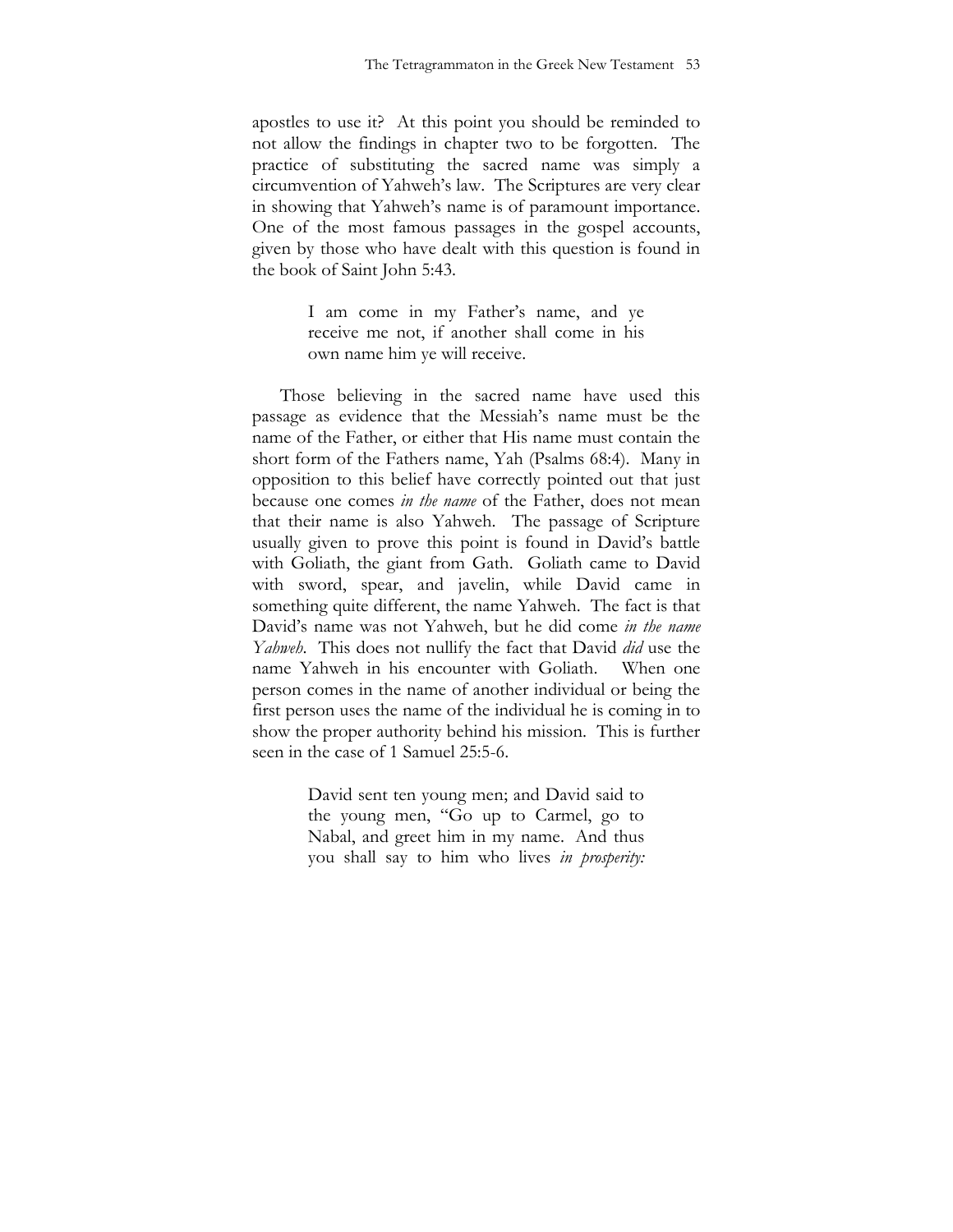'Peace be to you, peace to your house, and peace to all that you have!

David's command to the ten young men was to greet Nabal in his name. Did this mean they were to show up at Nabal's doorstep and say, "Hey Nabal, we've come in the authority!" Of course not. It rather means that the men would proclaim to Nabal that they had come in the name of David. This is exactly what happened if we read on.

> So when David's young men came, they spoke to Nabal according to all these words in the name of David, and waited. [1 Samuel 25:9]

Just as David's men came proclaiming the name David, so did the Messiah come proclaiming the name of His Father Yahweh. To come in the name of a being, means not only that you are coming in their power or authority, but in the actual name from which the power originates. Many men have made an attempt to get around the clear Scriptures on this point whether it be in using a hypothesis, theory, or some other form of argumentation. I could take the time to elaborate and rebuttal each of their points at this present time, but instead, I ask you the reader to read these passages below for yourself, and determine if the Messiah proclaimed the name Yahweh.

- Then the multitudes who went before and those who followed cried out, saying: "Hosanna to the Son of David! 'Blessed is He who comes in the name Yahweh!' Hosanna in the highest!" [Matthew 21:9]
- "Now My soul is troubled, and what shall I say? 'Father, save Me from this hour'? But for this purpose I came to this hour. Father,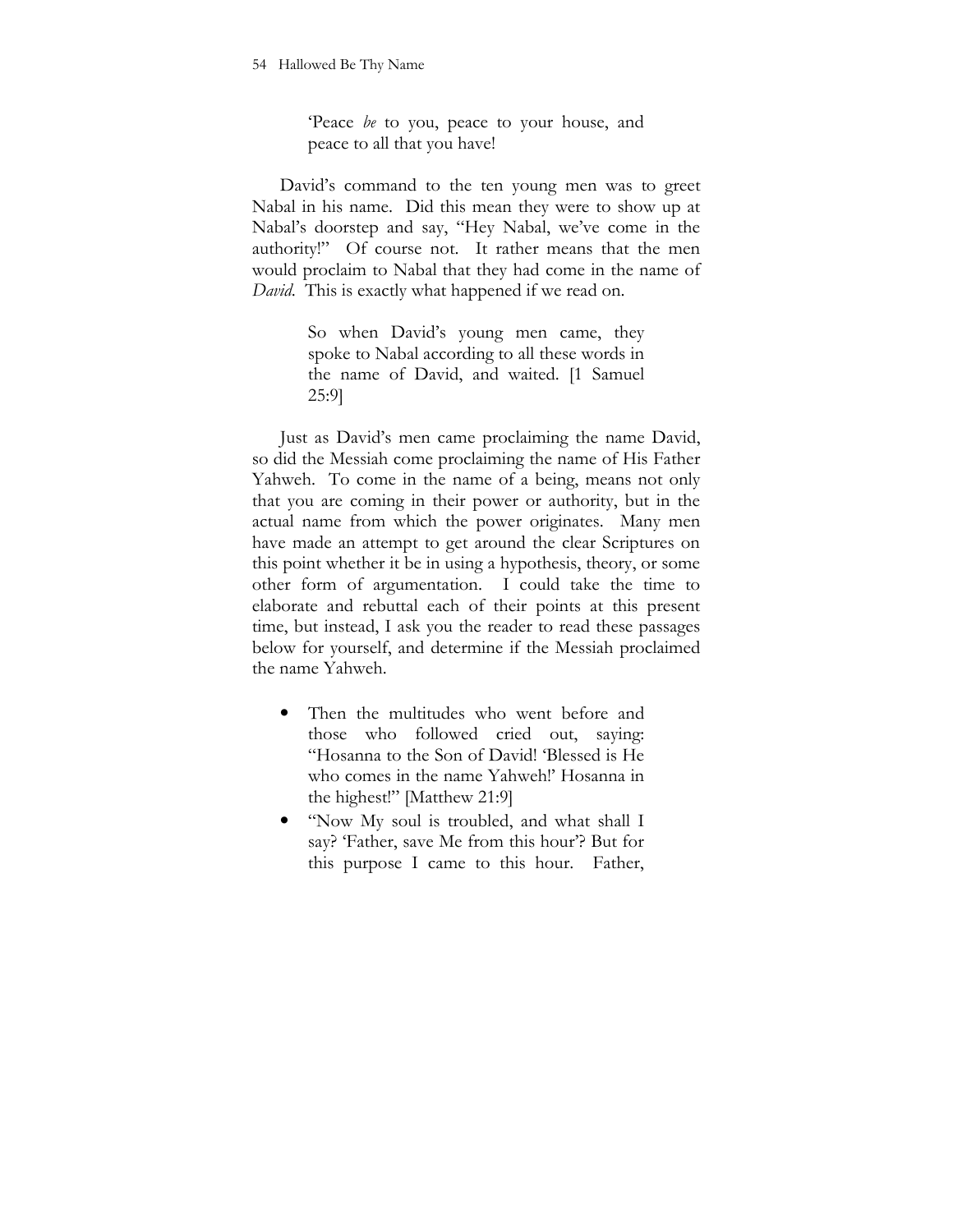glorify Your name." Then a voice came from heaven, saying, "I have both glorified it and will glorify it again." [John 12:27-28]

- And now, O Father, glorify Me together with Yourself, with the glory which I had with You before the world was. "I have manifested Your name to the men whom You have given Me out of the world. They were Yours, You gave them to Me, and they have kept Your word. [John 17:5-6]
- Now I am no longer in the world, but these are in the world, and I come to You. Holy Father, keep through Your name those whom You have given Me, that they may be one as We are. While I was with them in the world, I kept them in Your name. [John 17:11-12]
- righteous Father! The world has not known You, but I have known You; and these have known that You sent Me. And I have declared to them Your name, and will declare it, that the love with which You loved Me may be in them, and I in them. [John 17:25-26]

Please do not simply brush off the clear implication of these passages. Also take note that when these statements were spoken, a New Testament Bible did not exist. The only Scriptures at the time were the Old Testament Scriptures. Thus the Messiah reached back into the Holy Scriptures to find the name He would declare to His disciples and to the world. Ask yourself, "What name do the Old Testament Scriptures give witness to?"

We should also look at the book of Psalms 22, and deal with a few prophecies concerning the Messiah. There are times in which the Psalmist, though sometimes sounding as if he is talking only about himself, is actually giving a prophecy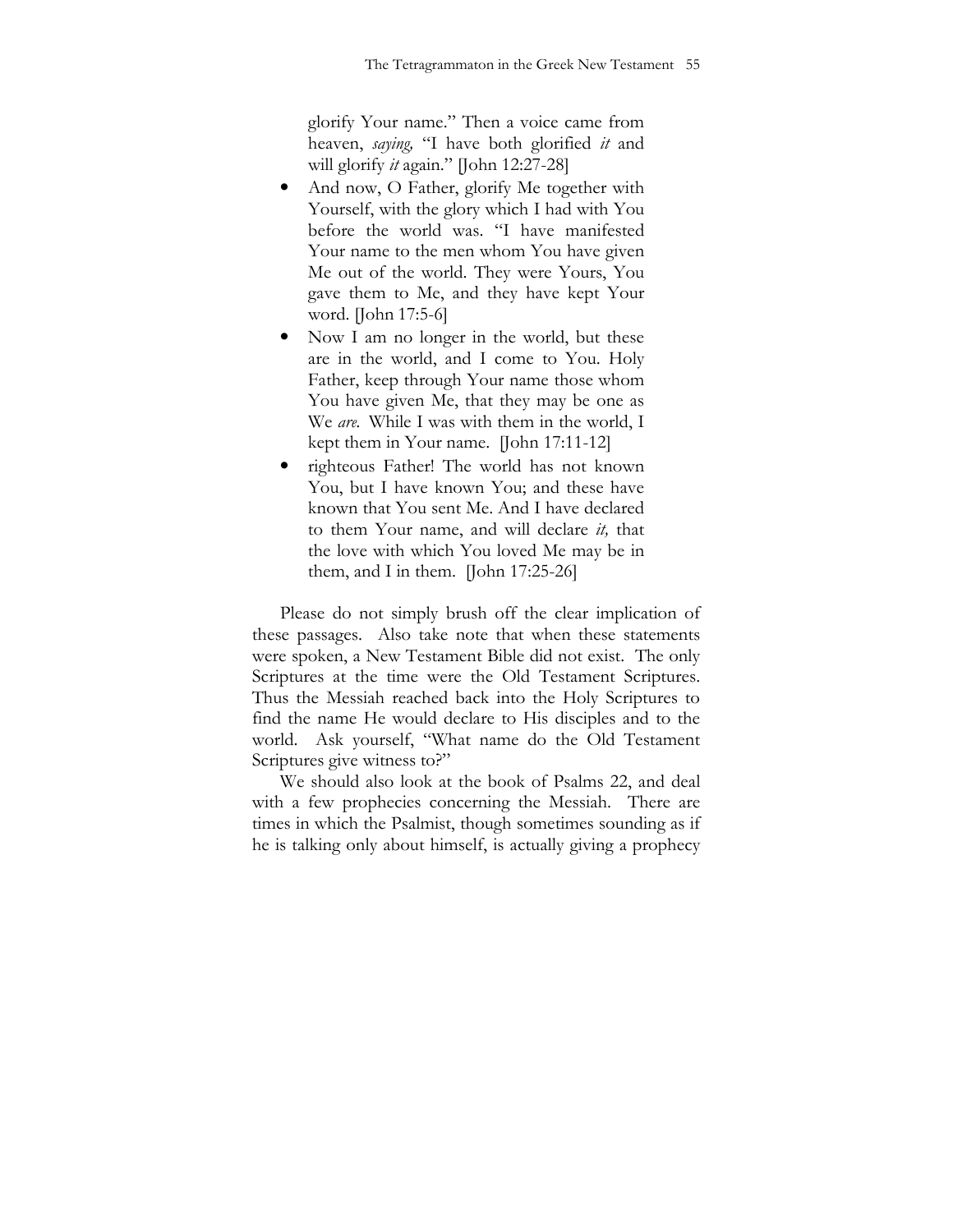that would be fulfilled in the lifetime of the Messiah. One example will now be given.

> Men *and* brethren, let *me* speak freely to you of the patriarch David, that he is both dead and buried, and his tomb is with us to this day. Therefore, being a prophet, and knowing that (the) Mighty One had sworn with an oath to him that of the fruit of his body, according to the flesh, He would raise up the Messiah to sit on his throne. [Acts 2:29-30]

This is Peter's response to his own quotation of Psalms 16:8-11. Peter here tells us these things were pertaining to Yeshua. Although the immediate context of Psalms 16:8-11 refers to the Psalmist David, the inspiration of Yahweh shows that another fulfillment exists in reference to Yeshua. With this in mind let us return to Psalms 22 and notice the prophecies that are fulfilled in the Messiah.

> Psalms  $22:1 =$  Mark  $15:34$ Psalms 22:6-8 = Matthew 27:39-44, Luke 23:35 Psalms 22:15 = John 19:28 Psalms  $22:16 = \text{Matthew } 27:35$ Psalms  $22:18 = \text{Matthew } 27:35$

All of the above Psalms passages, in their immediate context refer to the Psalmist David, but they are also clear references to the Messiah. There are other New Testament passages to support this but the above references should be sufficient.

When we continue to read the remaining portion of the Psalm, there is another prophecy that we can see to be fulfilled in the Messiah.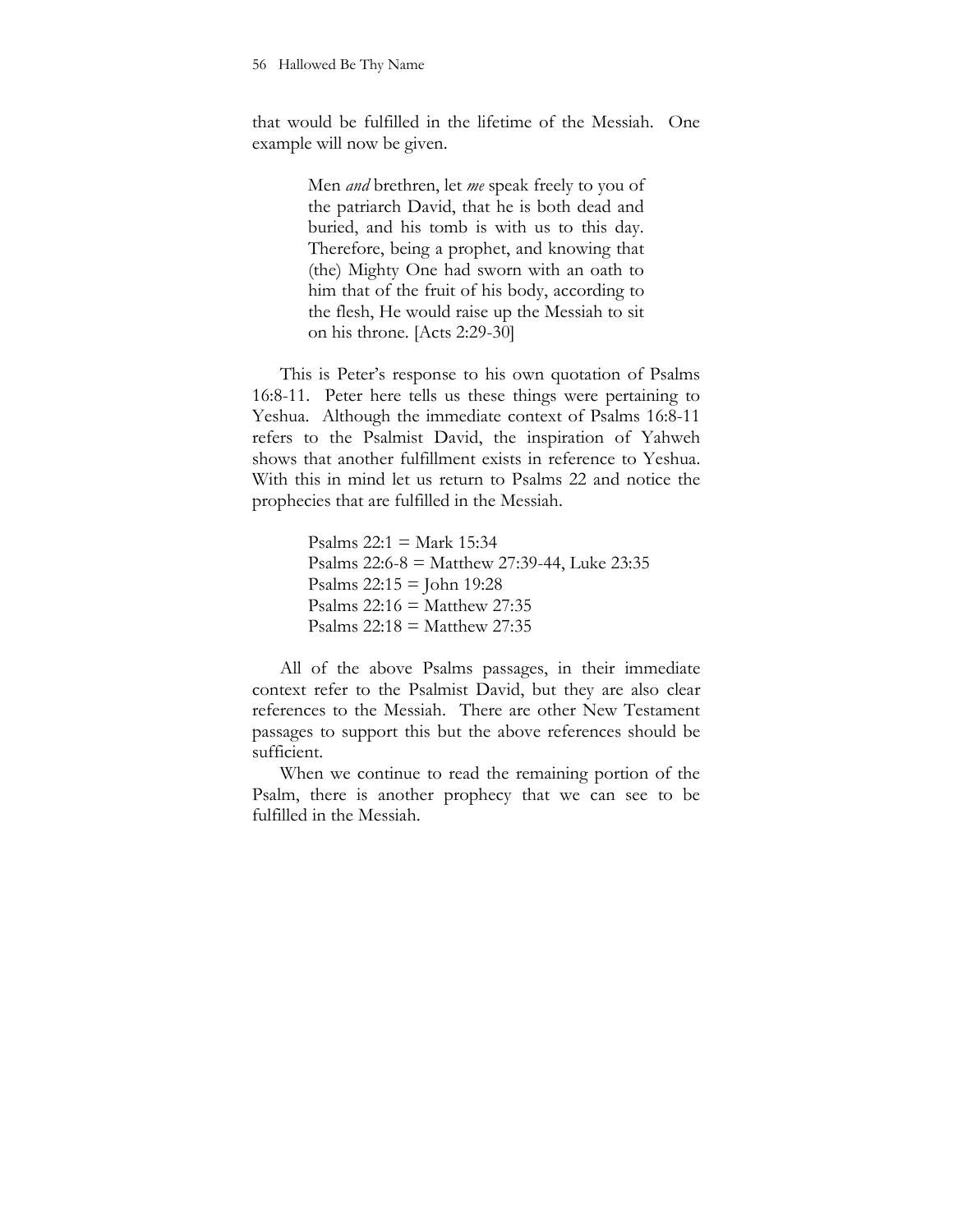I will declare Your name to My brethren; In the midst of the assembly I will praise You. [Psalms 22:22]

This is clearly seen to be fulfilled by Yeshua in the previously cited passage of John 17:26, but Hebrews 2:10-12 is the passage directly related to the Scripture in Psalms.

> For it was fitting for Him, for whom are all things and by whom are all things, in bringing many sons to glory, to make the captain of their salvation perfect through sufferings. For both He who sanctifies and those who are being sanctified are all of one, for which reason He is not ashamed to call them brethren, saying: "I will declare Your name to My brethren; In the midst of the assembly I will sing praise to You."

The Scripture cannot be broken (John 10:35) so the prophecies must be fulfilled. This proves beyond any doubt that the Messiah indeed came proclaiming the name Yahweh, the name the prophets of the Old Testament Scriptures gave clear witness to.

#### Conclusion

It cannot be denied that the name Yahweh, in its full form, does not appear in any of the Greek New Testament manuscripts we have in existence. My reason for using the name Yahweh in the New Testament is because of the internal evidence found time and time again throughout the pages of Scripture. If the Messiah did not declare His Father's name as Yahweh, what did He declare it as… the LORD? Why declare such when every other false mighty one in Scripture can be referred to by the same appellation? Did the Messiah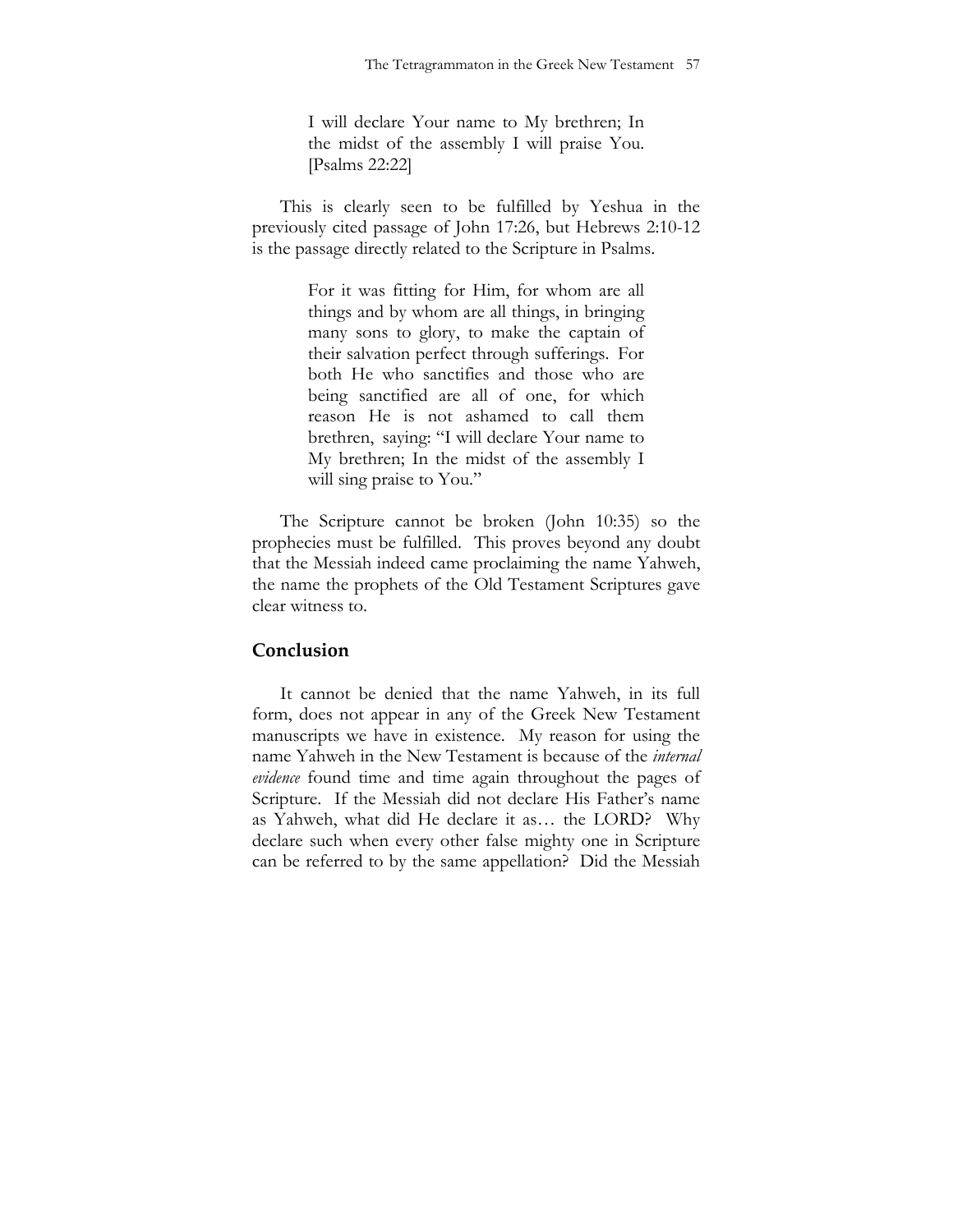declare His Father's name as being GOD? A name which sounds identical to the name of a false mighty one worshipped by those who forsake Yahweh (Isaiah 65:11)?

 If the name Yahweh was simply removed from the scene, so to speak, then the third commandment likewise must be abolished; seeing that it is intrinsically involved with the name Yahweh. According to this commandment we are told not to bring Yahweh's name to naught (vain), which does mean that we should not cause it to be forgotten. Realizing that the books of Matthew, Mark, Luke, and John took place (at least for the majority) under the Old Covenant, and that the third commandment would be applicable at this time, are we willing to conclude that no one at this time proclaimed the name Yahweh? Are we willing to say that the only begotten Son of the heavenly Father did not use the name Yahweh, and in His ministry transgressed the third commandment? These things should be considered by those not willing to accept the internal evidence found within the pages of Scripture.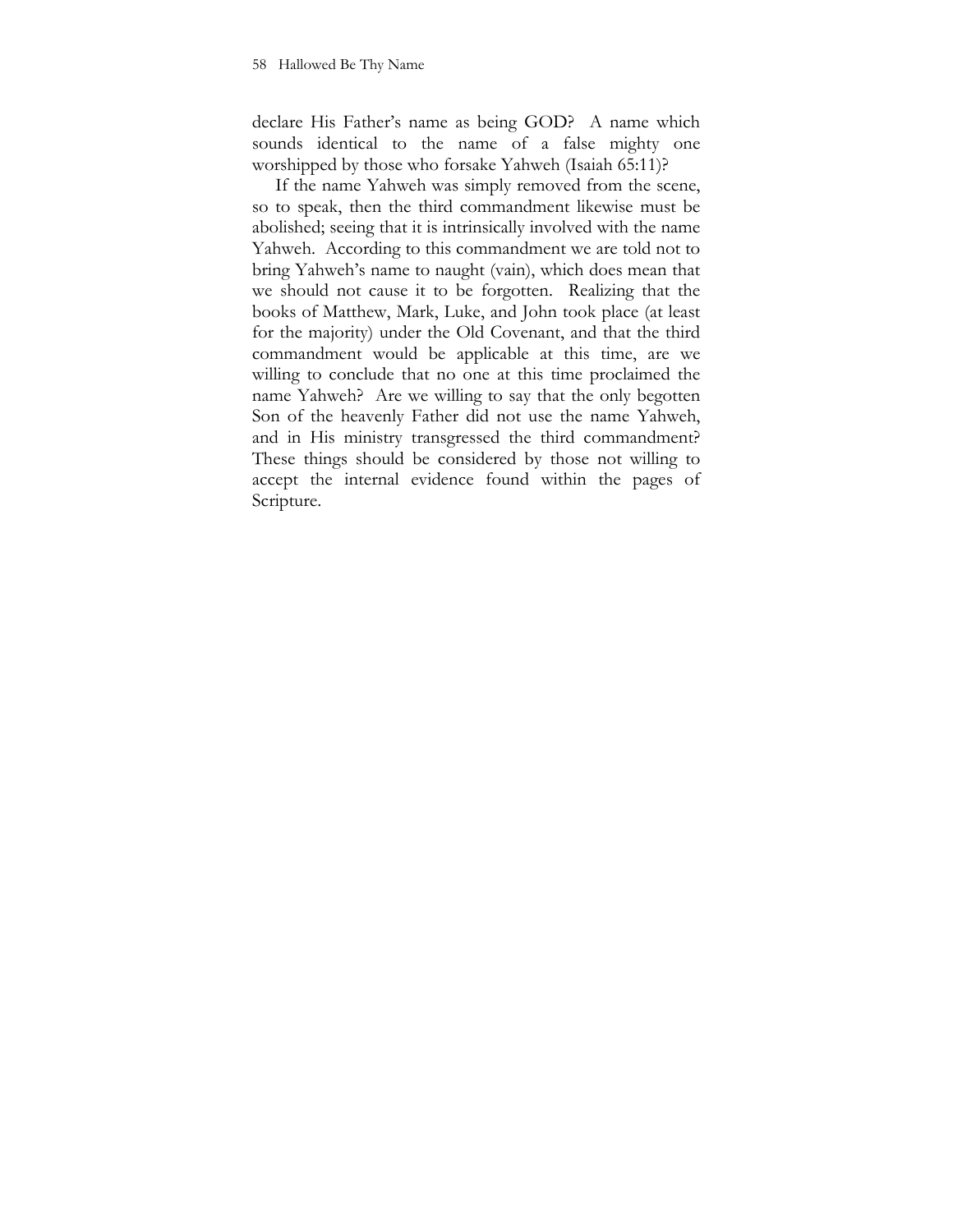# - CHAPTER FOUR -

# Answering Objections

The first to plead his case seems right, until another comes and examines him. [Proverbs 18:17, NASB]

**V** ven with the weighty evidence presented thus far, there are still those who will deny that what has been written has any truth in it whatsoever. I find it immeasurably difficult to believe that people could deny the Father's name as being Yahweh, but some do. There are people who believe that the Father's name never was Yahweh, but that Yahweh is a corruption of paganism in the Hebrew text. For starters, the people who believe this do not have one shred of manuscript evidence, or even a good, plausible theory claiming Yahweh as an interpolation. They just, for some reason, do not like the idea presented in the Bible that our Father's name is Yahweh. Some of them insist rather, that his name is I AM THAT I AM. E<br>it imm

#### I Am

 In Exodus 3:13 Moses asks the Mighty One what to tell the children of Israel when he approaches them to begin the process of deliverance out of Egyptian bondage.

> Then Moses said to (the) Mighty One, "Indeed, when I come to the children of Israel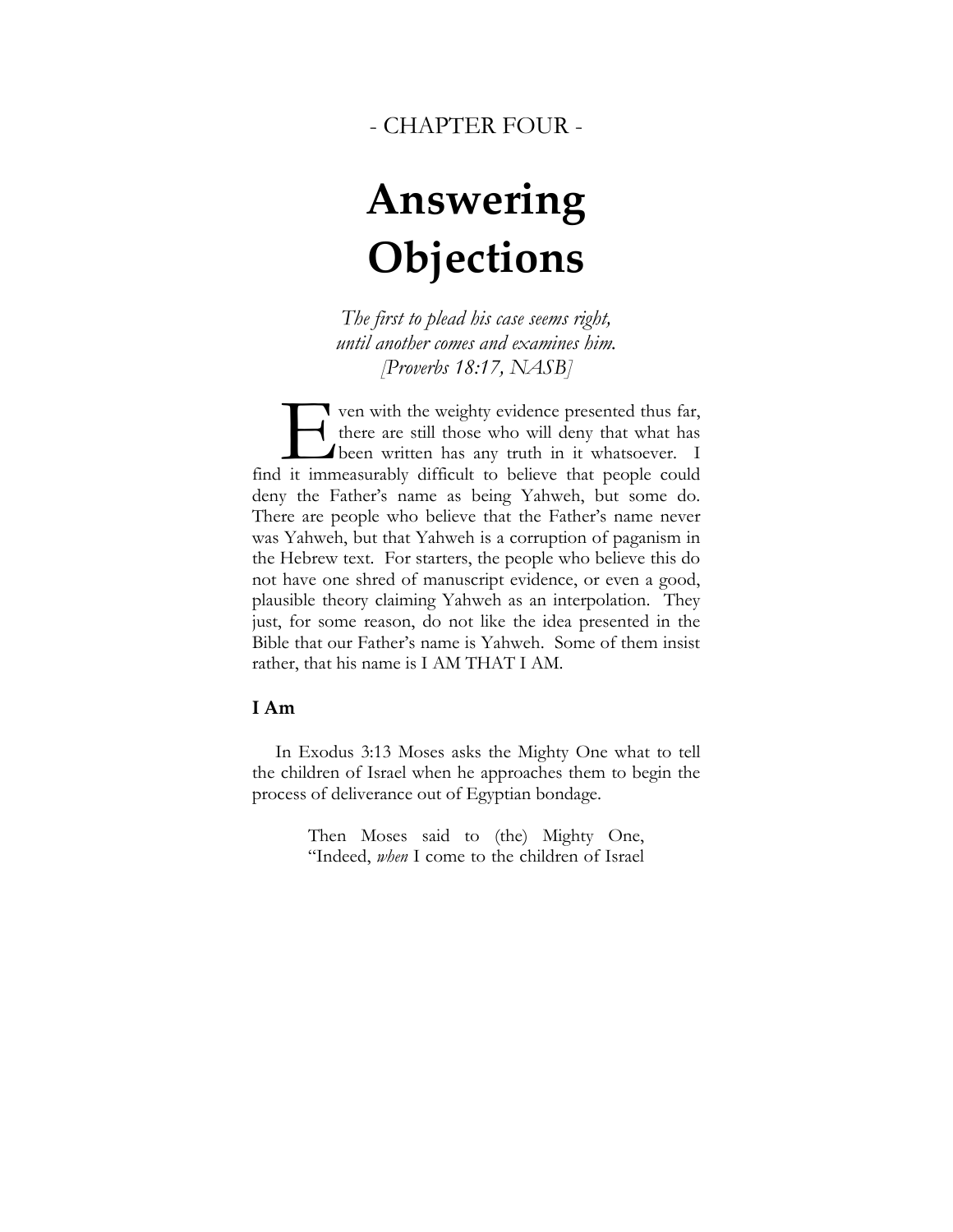and say to them, 'The Mighty One of your fathers has sent me to you,' and they say to me, 'What is His name?' what shall I say to them?" [Exodus 3:13]

Upon hearing this question the Mighty One speaks and says,

> And (the) Mighty One said to Moses, "I AM WHO I AM." And He said, "Thus you shall say to the children of Israel, 'I AM has sent me to you.'" [Exodus 3:14]

The New King James Version capitalizes the phrase as I AM WHO I AM, and the second time I AM. There is simply no reason to use capitalization here. The phrase is a group of commonly used words that are not here utilized as a proper noun. Rather, Yahweh is emphasizing that He is what He chooses to be, and that He will undoubtedly be with Moses and the children of Israel. This is seen to some extent in a preceding verse, where the exact same phrase is used.

> But Moses said to (the) Mighty One, "Who am I that I should go to Pharaoh, and that I should bring the children of Israel out of Egypt?" So He said, "I will certainly be with you. And this *shall be* a sign to you that I have sent you: When you have brought the people out of Egypt, you shall serve (the) Mighty One on this mountain." [Exodus 3:11-12]

The words, I will be, are the exact same Hebrew phrase mentioned by Yahweh in verse 14, where they are translated into English as I am; one Hebrew phrase, two English translations. The Father was simply repeating to Moses what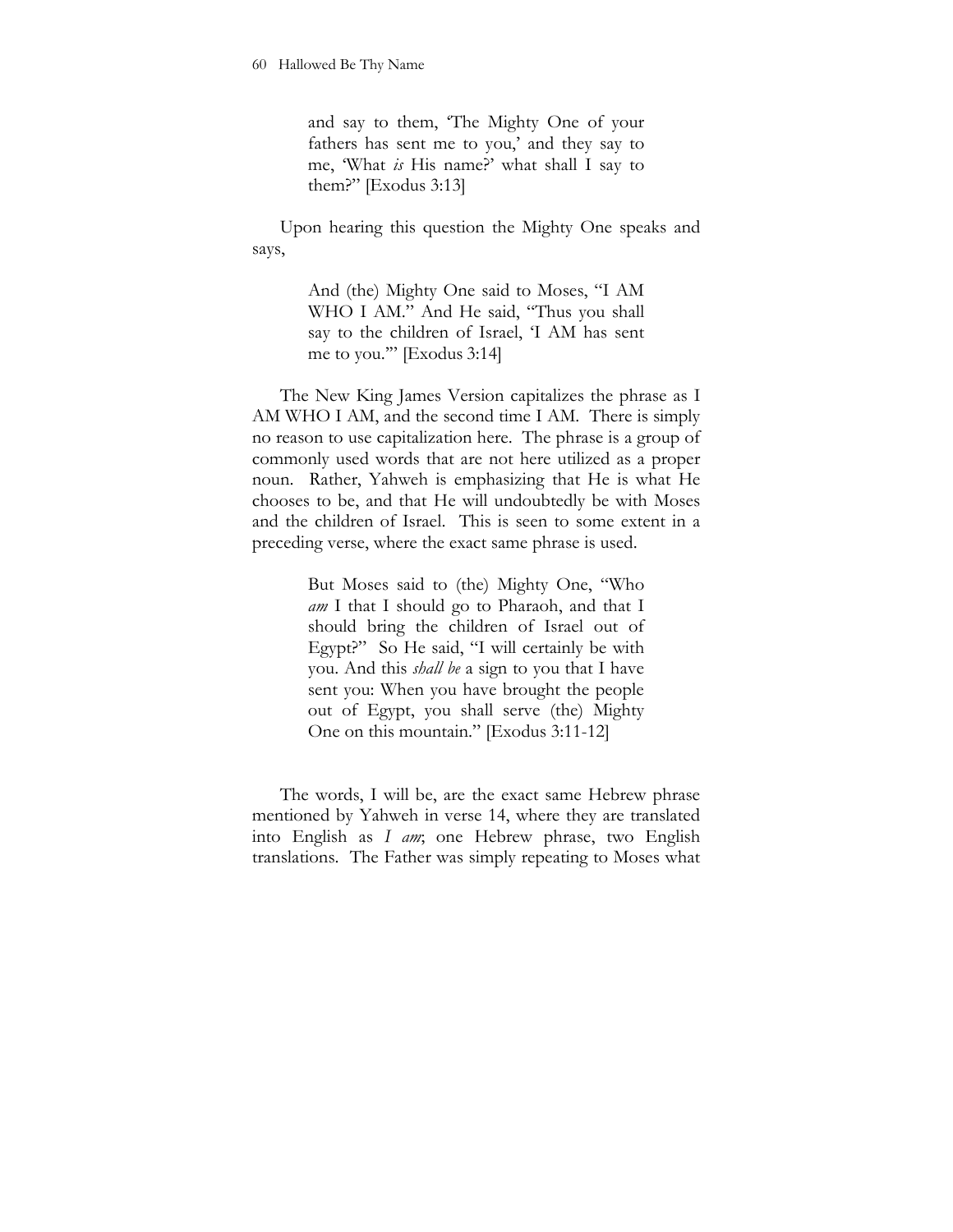He had already promised, possibly out of anger, seeing Moses did not seem to believe Him, as shown by the many excuses he attempts to make. The words I am in Hebrew are defined by SEC as follows:

> H1961 hayah... to exist, i.e. be or become, come to pass...

This word is used in various scriptures. Some of which we will now quote from the King James Version of the Bible.

- And Yahweh (the) Mighty One said, Behold, the man is become as one of us, to know good and evil… [Genesis 3:22]
- I will not drive them out from before thee in one year; lest the land become desolate and the beast of the field multiply against thee. [Exodus 23:29]
- The desire accomplished is sweet to the soul: but it is an abomination to fools to depart from evil. [Proverbs 13:19]
- And if a man has committed a sin worthy of death, and he be to be put to death... [Deuteronomy 21:22]
- And it came to pass in process of time, that the king of Egypt died: [Exodus 2:21]
- If men strive, and hurt a woman with child, so that her fruit depart from her, and yet no mischief follow: [Exodus 21:22]
- ...but if not, then we shall know that it is not his hand that smote us; it was a chance that happened to us.  $\left[$ I Samuel 6:9]

The above underlined words in these verses are English translations of the Hebrew hayah. These verses show us that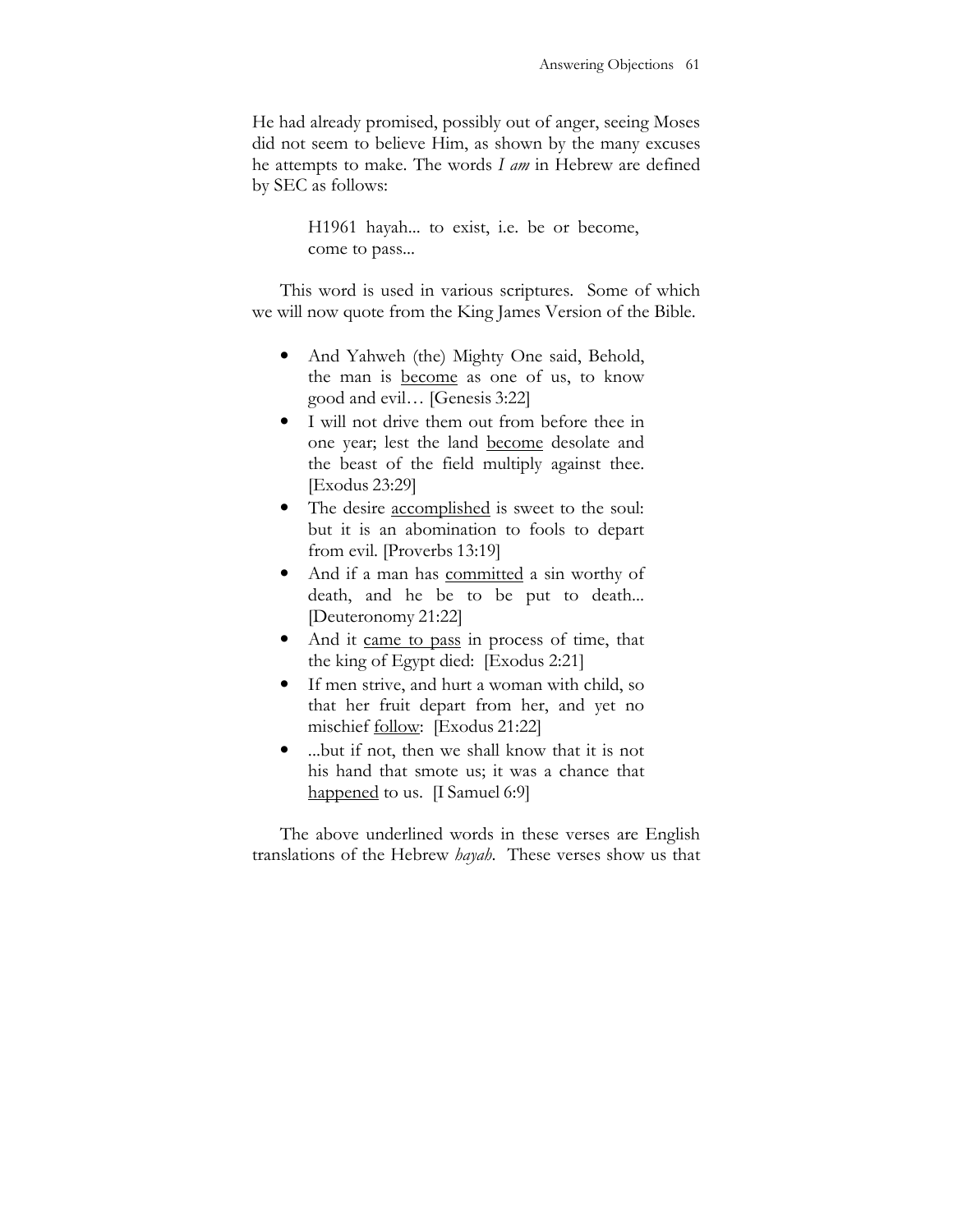it is a common word that is translated in a variety of different ways. Something so sacred as the name of the Heavenly Father would not have such a variety of different uses in the Bible. While this is not His name, I believe we can conclude that it is the translation, or meaning of His name. The name Yahweh means He exists, and can cause things to become, and bring things to pass. In Exodus 3:14 Yahweh proclaims to Moses what He is, while in Exodus 3:15 He proclaims to Moses who He is.

> Moreover (the) Mighty One said to Moses, "Thus you shall say to the children of Israel: 'Yahweh (the) Mighty One of your fathers, the Mighty One of Abraham, the Mighty One of Isaac, and the Mighty One of Jacob, has sent me to you. This is My name forever, and this is My memorial to all generations.' [Exodus 3:15]

Here, in verse 15, when proclaiming Himself as Yahweh, he refers to Yahweh as being His name. In verse 14 when telling Moses what He is, the word name does not appear. However, was Yahweh's name first proclaimed to Moses? Why did Moses ask for a name if he already knew it?

## Was Yahweh Known Before Moses?

Some of the ministers who contend for the Father's name being I am, have also claimed that no one knew the name Yahweh prior to Moses. This is concluded from Exodus 3:13, and Exodus 6:3 (a verse we will discuss in a few moments). Why did Moses ask for a name if he already had one? Did the children of Israel know about Yahweh prior to Moses' proclamation to them when he came to Egypt?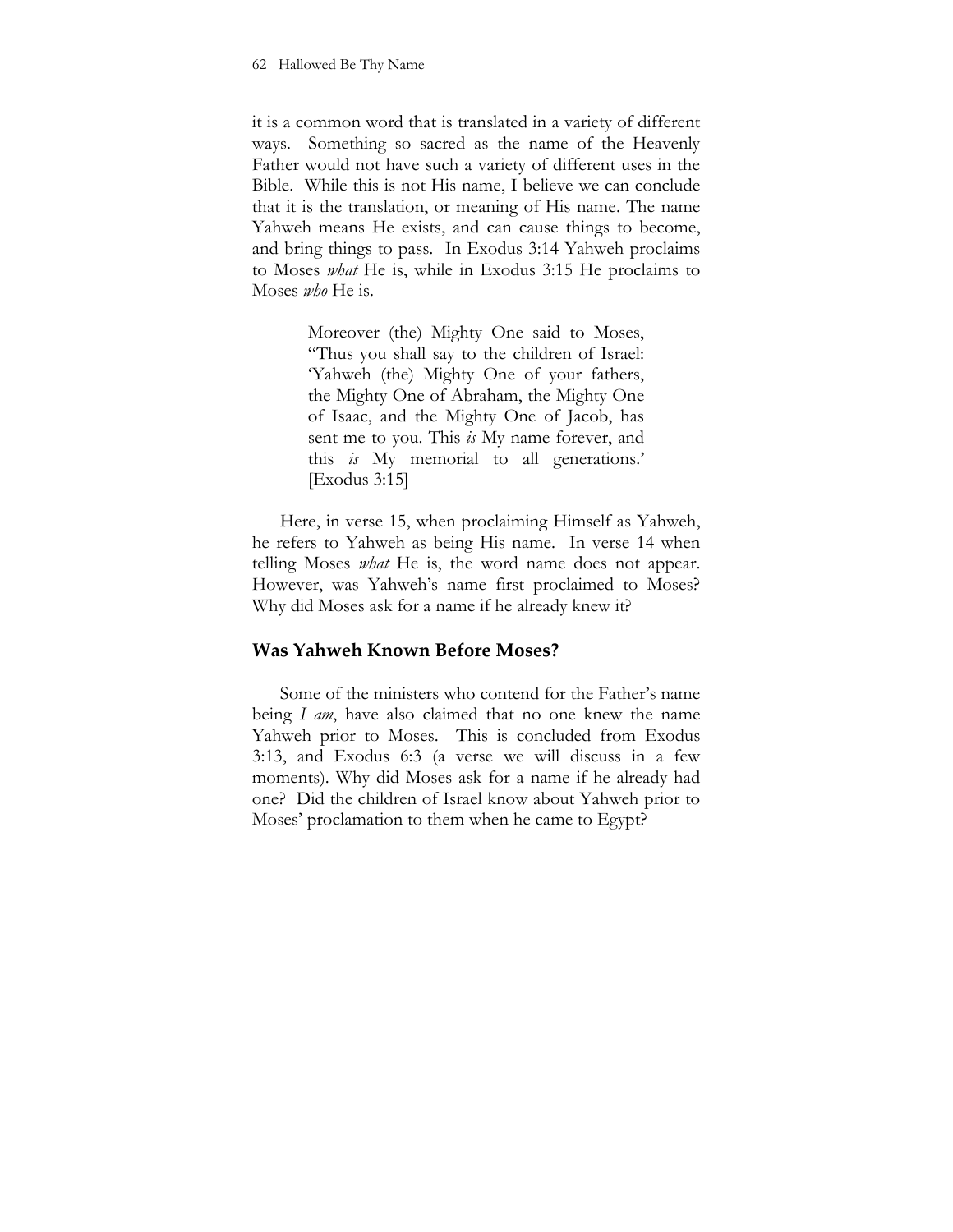Now Moses sent messengers from Kadesh to the king of Edom. "Thus says your brother Israel: 'You know all the hardship that has befallen us, how our fathers went down to Egypt, and we dwelt in Egypt a long time, and the Egyptians afflicted us and our fathers. When we cried out to Yahweh, He heard our voice and sent the Angel and brought us up out of Egypt; now here we are in Kadesh, a city on the edge of your border. [Numbers 20:14-16]

This passage shows us that the children of Israel had cried to Yahweh before Moses ever came to Egypt. Yahweh was not some strange name to the people of Israel. Moses simply knew that the children of Israel would need conformation that Moses had really been visited by Yahweh. We can further know that Moses knew Yahweh's name before it was spoken to him, because in Exodus 3:6 Yahweh identifies himself as the Mighty One of Abraham, Isaac, and Jacob, all of which called upon the name Yahweh.

Shortly thereafter Yahweh tells Moses His name and gives him a short dissertation (Exodus 3:15-22), Moses' response is not that Israelites will not believe him because of this strange new name, but simply that they will have a difficult time believing that Yahweh really did appear to Moses (Exodus 4:1). All of this leads up to a discussion of a text that deals with this same issue of previous Mosaic knowledge of Yahweh.

#### "Was I not" or "I was not"?

Some people insist upon interpreting Exodus 6:3 as meaning that no one had knowledge of the name Yahweh before Moses, but does this interpretation harmonize with Scripture? In the 1988 King James Study Bible (page 109), put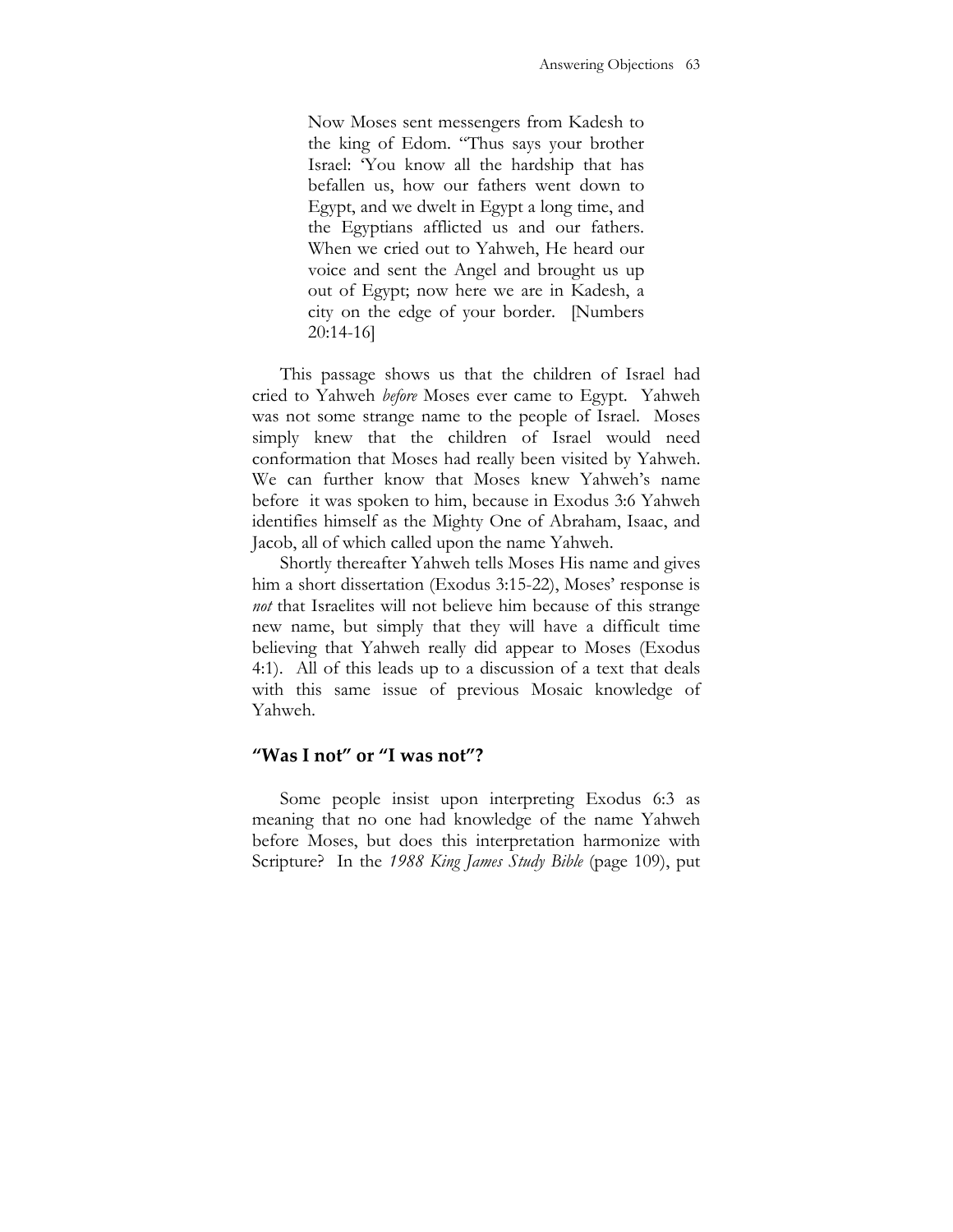out by Thomas Nelson publishers, there is a study note on this particular verse, which is of interest to us, in this endeavor for a correct understanding of the text.

> ...There are three basic views: (1) In the early patriarchal period the tribal name of God was El Shaddai, but Moses was now about to reveal for the first time the name Yahweh as the God of Israel (yet note Genesis 4:26; 12:1,4; 13:4). (2) The phrase should be expressed as a question: "And I appeared unto Abraham, unto Isaac, and unto Jacob, as God Mighty One (El Shaddai); but by my name Yahweh, was I not known to them?" (3) There is a special revelation of the name Yahweh, not its first introduction...

It should be noted that while this argument is presented by some people who deny that the name Yahweh is authentic, the argument itself is an acceptance of the name Yahweh, but just a rejection of when it originated in scripture. To hang onto both sides is contradictory.

The question is this: can we prove that the name Yahweh was known before the time of Moses? If the answer is yes, then it annuls the first of the three major interpretations, and nullifies the whole "no knowledge of Yahweh before Moses" concept. It can be very easily proven that the name Yahweh was known and used well before the time of Moses. Genesis 2:4 is the first time the name appears in the Bible. This passage tells us that it indeed is Yahweh who created all things. Please notice others who used the name.

- ...Eve... conceived... and said; I have gotten a man from Yahweh. [Genesis 4:1 KJV]
- And he (Lamech) called his name Noah, saying, This same shall comfort us concerning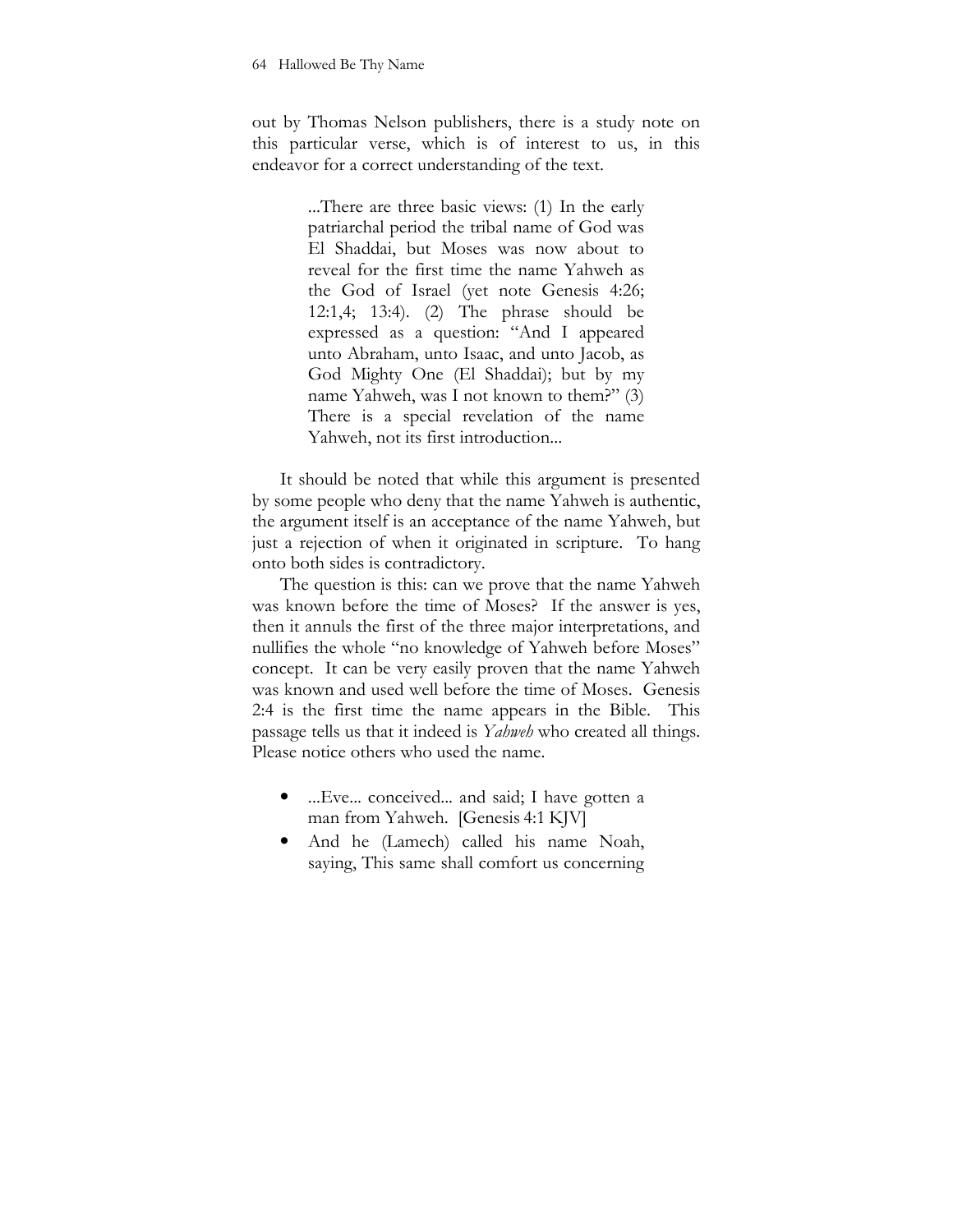our work and toil of our hands, because of the ground which Yahweh hath cursed. [Genesis 5:29 KJV]

• And Noah builded an altar to Yahweh... [Genesis 8:20 KJV]

It would stand to reason that if these people knew the name Yahweh, that Abraham, Isaac, and Jacob (the men spoken of in Exodus 6:3) would also know the name. Can this be proven?

- And Abraham called the name of that place Yahweh-yireh: as it is said to this day, In the mount of Yahweh it shall be seen. [Genesis 22:14 KJV]
- And he (Isaac) builded an altar there, and called upon the name Yahweh, and pitched his tent there: and there Isaac's servants digged a well. [Genesis 26:25 KJV]
- So that I (Jacob) come again to my father's house in peace; then shall I say Yahweh be my Mighty One. [Genesis 28:21 KJV]

I do not think it could be any clearer. They did know and use the name Yahweh, so we can rule out the number one interpretation. It seems the writers of the note on Exodus 6:3 of that particular Bible thought it was a faulty interpretation as well, seeing they cited verses in Genesis using Yahweh's name.

Which of the remaining two interpretations should we choose? I believe it is safe to say that the number two interpretation fits like a glove when reading this scripture in its proper context. Exodus 6:1-3 must be read in light of Exodus 5:20-23.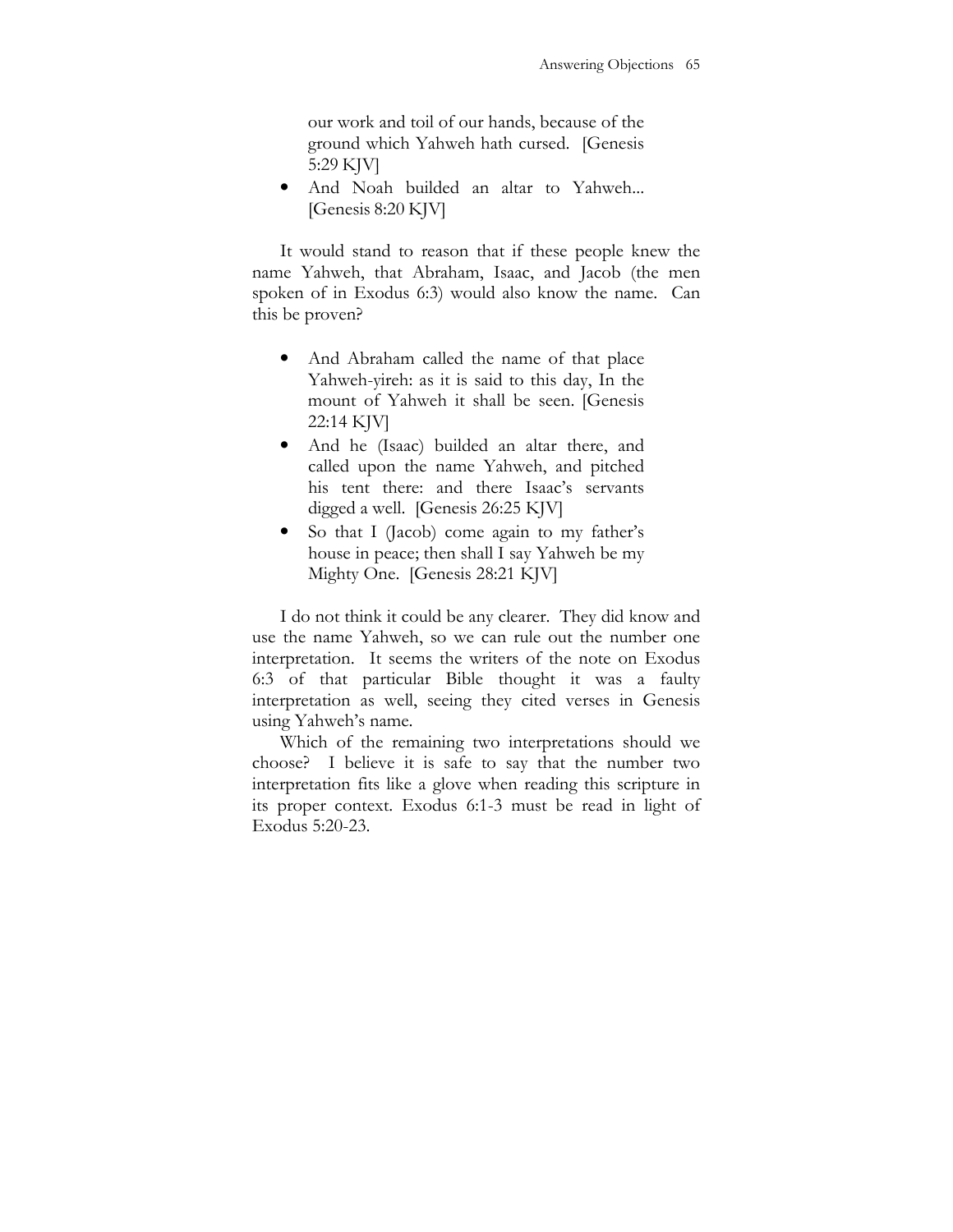Then, as they came out from Pharaoh, they met Moses and Aaron who stood there to meet them. And they said to them, "Let Yahweh look on you and judge, because you have made us abhorrent in the sight of Pharaoh and in the sight of his servants, to put a sword in their hand to kill us." So Moses returned to Yahweh and said, "Master, why have You brought trouble on this people? Why is it You have sent me? For since I came to Pharaoh to speak in Your name, he has done evil to this people; neither have You delivered Your people at all." [Exodus 5:20- 23]

Moses complains to Yahweh because the Israelites are "on his back" about Pharaoh's orders concerning them having to accumulate their own straw. Yahweh then answers Moses' complaints and groaning in His next breath.

> Then Yahweh said to Moses, "Now you shall see what I will do to Pharaoh. For with a strong hand he will let them go, and with a strong hand he will drive them out of his land." And (the) Mighty One spoke to Moses and said to him: "I *am* Yahweh. I appeared to Abraham, to Isaac, and to Jacob, as El Shaddai, but by My name Yahweh was I not known to them. [?] I have also established My covenant with them, to give them the land of Canaan, the land of their pilgrimage, in which they were strangers. [Exodus 6:1-4]

Yahweh here reaffirms His promise to Moses by letting him know that He was known by the name Yahweh to the patriarchs, as we have already proven. He then mentions that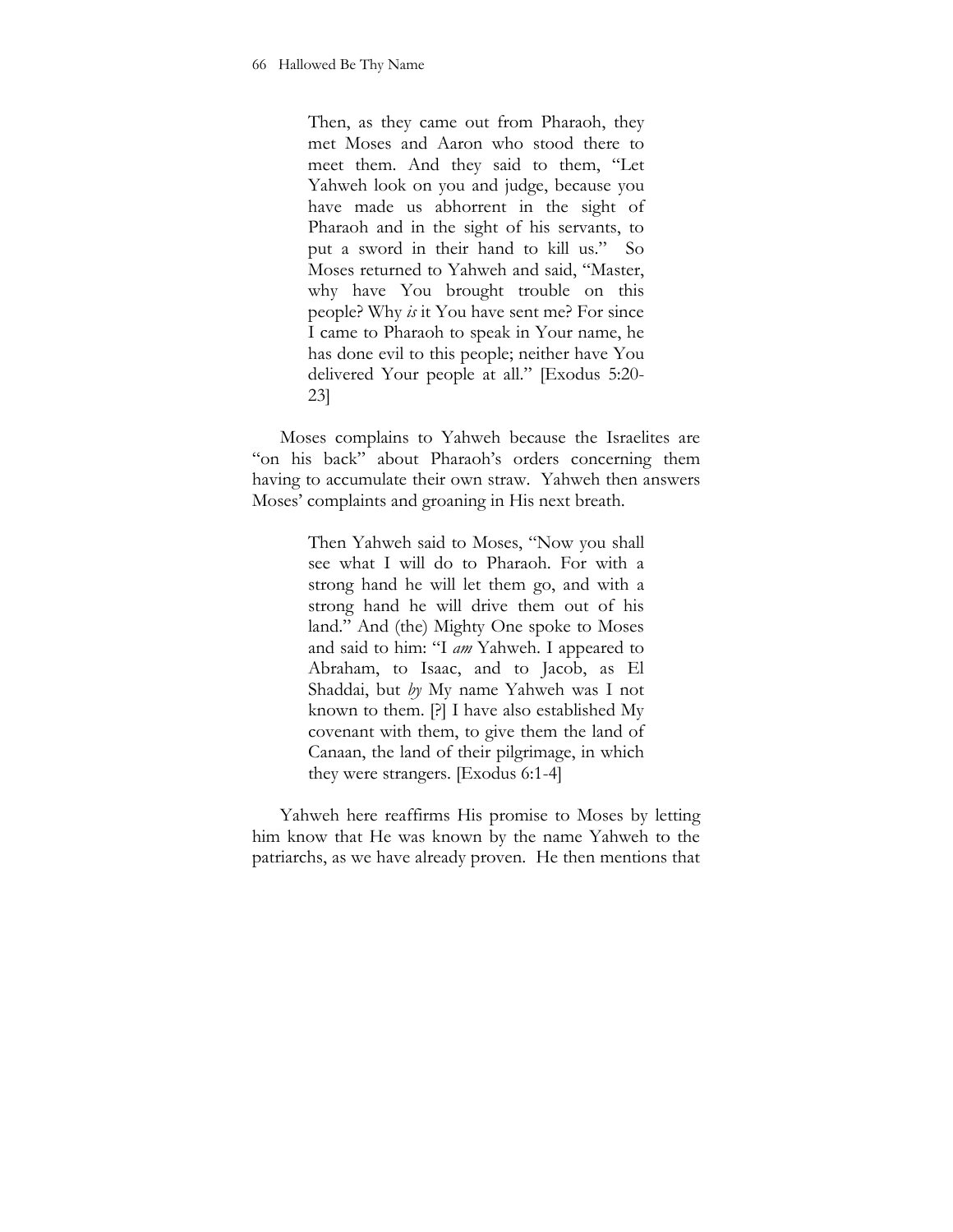He was not only known by name to them, but has also established His covenant with them, to give them the land of Canaan. He reassures Moses by using His name Yahweh, the name which He swore by to keep His covenant. Thus Exodus 6:3 in part should be rendered thusly,

> ...but by my name Yahweh, was I not known to them?

By using the name, Moses knew that Yahweh really meant business.

#### The Lost Pronunciation

This argument is also used by some that consider the name Yahweh as an interpolation in scripture. Once again they have contradicted their self. If Yahweh was not originally in the Bible then why use the argument that it cannot be pronounced?

This argument, to say the least, really misses the whole point. The point is that the Father does have a name, it is not God, Lord, or Jehovah, but is rather YHWH, or Yahweh. While we should strive to pronounce the name properly, the importance lies in realizing the true name, not the absolute correct vocalization of it.

 To get really technical, how do we know anything we say is accurate in pronunciation? There are English speaking people who argue over the correct pronunciation of English words, much less Hebrew words. Are we really speaking properly, or just continuing traditional pronunciations as they were handed down from our family tree? Do not get me wrong, I do believe it is important, and I do believe we strive to say the Father's name properly, but just because someone may have a deficiency in speech or lack a certain sound in their inherent language does not mean they cannot be saved. Some people, upon hearing me talk like this have said, "Well,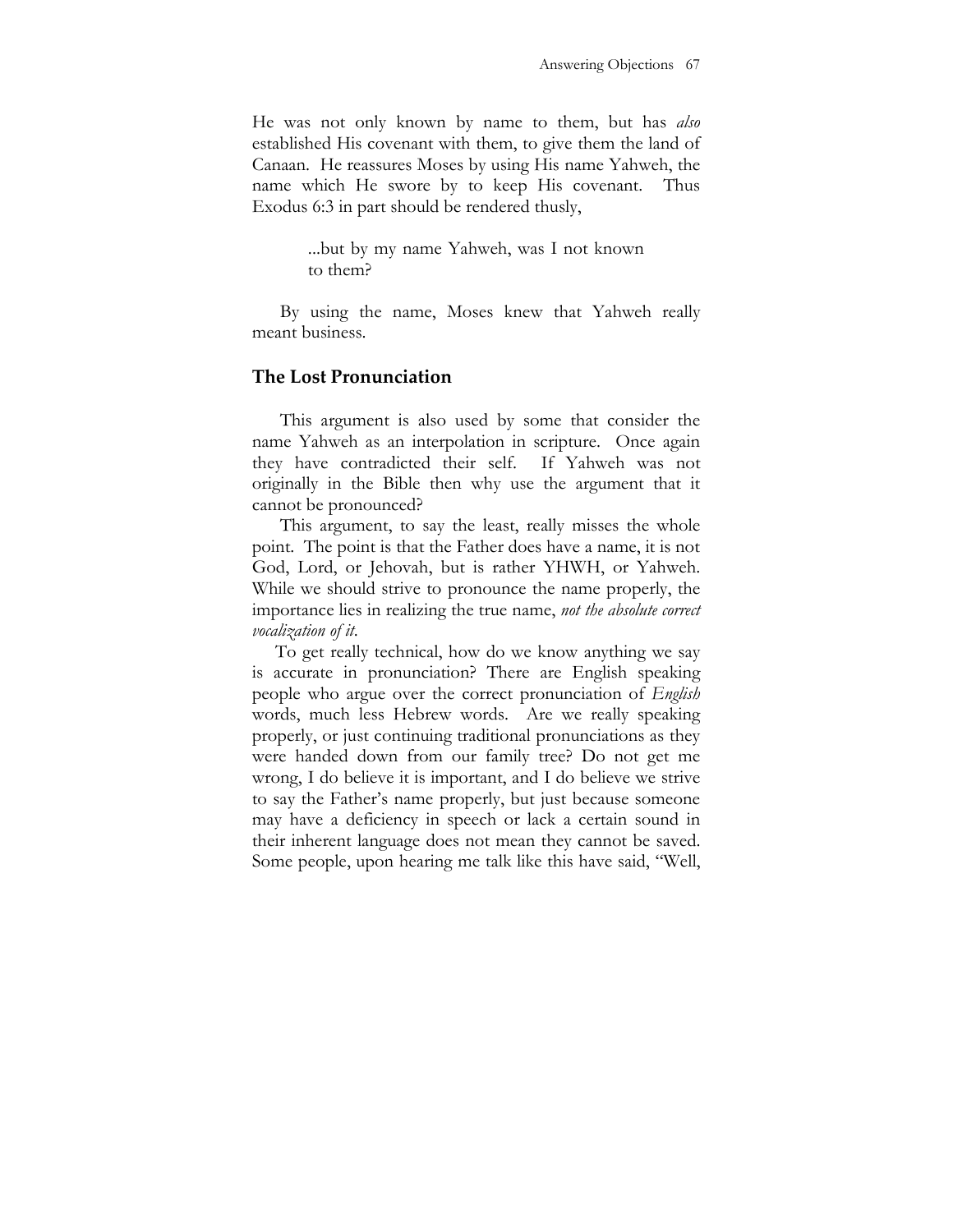why not just use Jehovah then?" The answer to that question is that I know Jehovah is incorrect, and so do several other scholars much more knowledgeable than myself. To call upon Jehovah as the Father's name would be cheating my self of clear facts. Without going into to much detail, which has been done by other works in a scholarly fashion, I will simply quote some authorities on the issue.

> The controversy as to the correct pronunciation of the Tetragrammaton, whether as Yahwe... Yahawe... Yahwa... Yahawa, a controversy in which, as in Ex. 3:14, the derivation of YHWH from an imperfect form of hayah was always assumed, has been gradually brought to an end... The abbreviated form, Yahu,... can be explained only by the form, Yahw,... and the seghol (e) of the second syllable is attested, to mention nothing else, by the fact that in Samaritan poetry, YHWH rhymes with words ending in that way.<sup>1</sup>

...the original pronunciation must have been Yahweh or Yahaweh...<sup>2</sup>

It should be noted that there are many strong linguistic and epigraphic arguments in favor of Yahweh as the correct form. There are Greek transcriptions from religious papyri in Egypt; there are personal names in Biblical Hebrew ending in yahu, which is the typical "short form" (jussive, i.e. commands, and past

 $\overline{a}$ 

<sup>1</sup> Encyclopedia Biblica, Volume VIII pg. 3321.

<sup>&</sup>lt;sup>2</sup> The Jewish Encyclopedia, Volume IX, pg. 161, Funk & Wagnalls Company.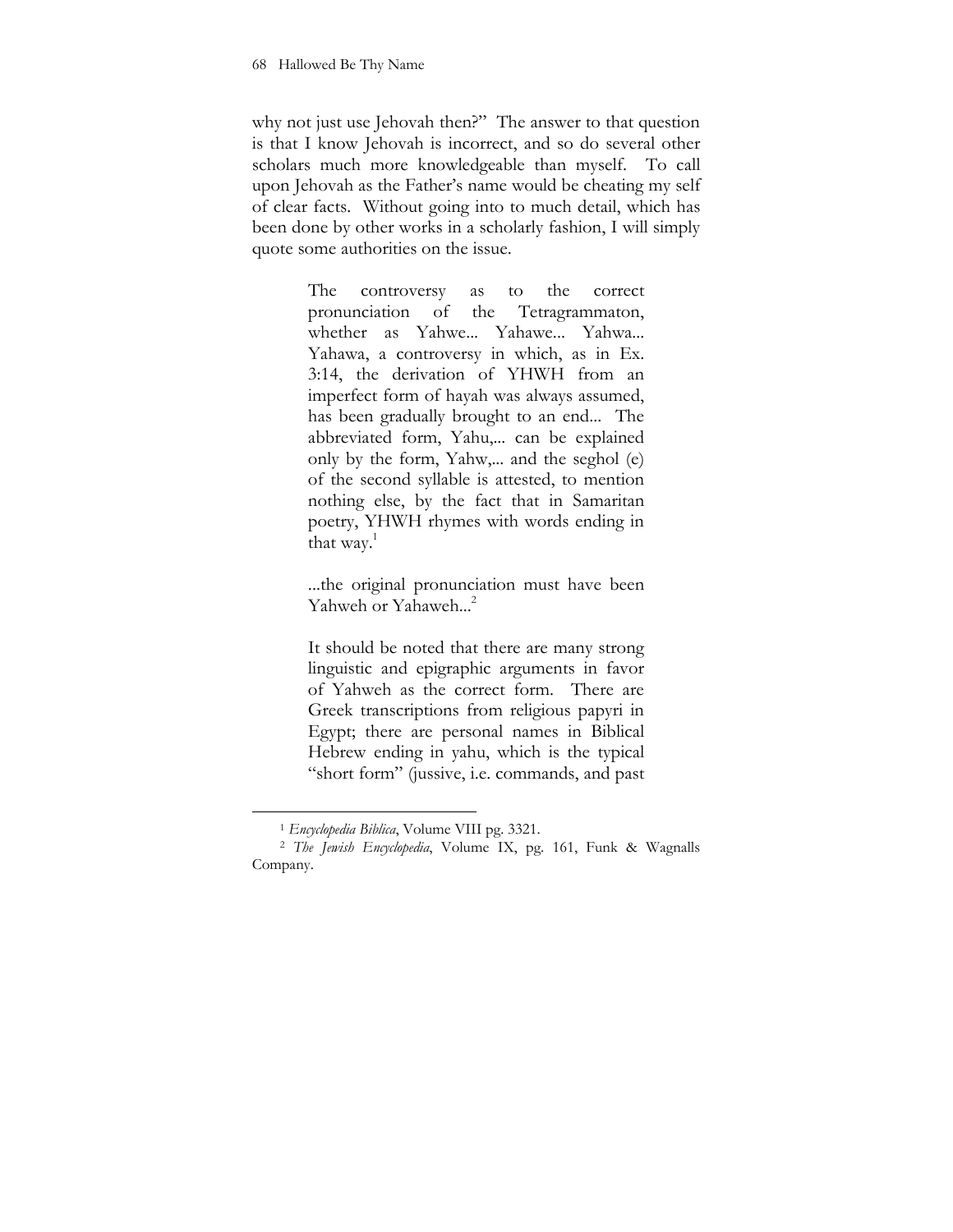tense) for verb forms of the particular type in which the last two consonants were originally waw (w) and yod (y). The long form of those same verbs ends in -eh... So Yahweh is not just some sort of "scholarly invention.<sup>3</sup>

The pronunciation, Yahweh, is indicated by the transliteration of the name into Greek in early Christian literature... by Clement of Alexandria, and by Theodoret...<sup>4</sup>

The true pronunciation was never lost. Several early Greek writers of the Christian Church testify that the name was pronounced Yahweh.<sup>5</sup>

There are others I could quote but this will be sufficient. I will however share with you a brief observation of mine concerning this issue.

A practice arose, in the B.C. era, of abstaining from pronouncing the four Hebrew letters, YHWH. From this practice stemmed another one which involved placing vowel points under the letters YHWH which would lead many Israelite readers of the Scriptures to not accidentally blurt out the correct pronunciation. The vowel points which were most commonly placed on the four letters, were from a Hebrew word *adonai*, and secondly from a Hebrew word elohim; adonai being equivalent to our English word master, and elohim being equivalent to our English word god. When many Israelite readers came across the vowels of *adonai*, they would read YHWH as *adonai*, and the same would go for

 $\overline{a}$ 

<sup>&</sup>lt;sup>3</sup> How the Tetragrammaton was Pronounced, Biblical Archeology Review, July – August 1985, pg. 78, by Anson F. Rainey.

<sup>4</sup> The New Bible Dictionary, 1973, pg. 478.

<sup>&</sup>lt;sup>5</sup> Encyclopedia Judaica, the Macmillan Company, Volume VII, 1971, by Keter Publishing House, Ltd. Jerusalem, Israe, pg. 680.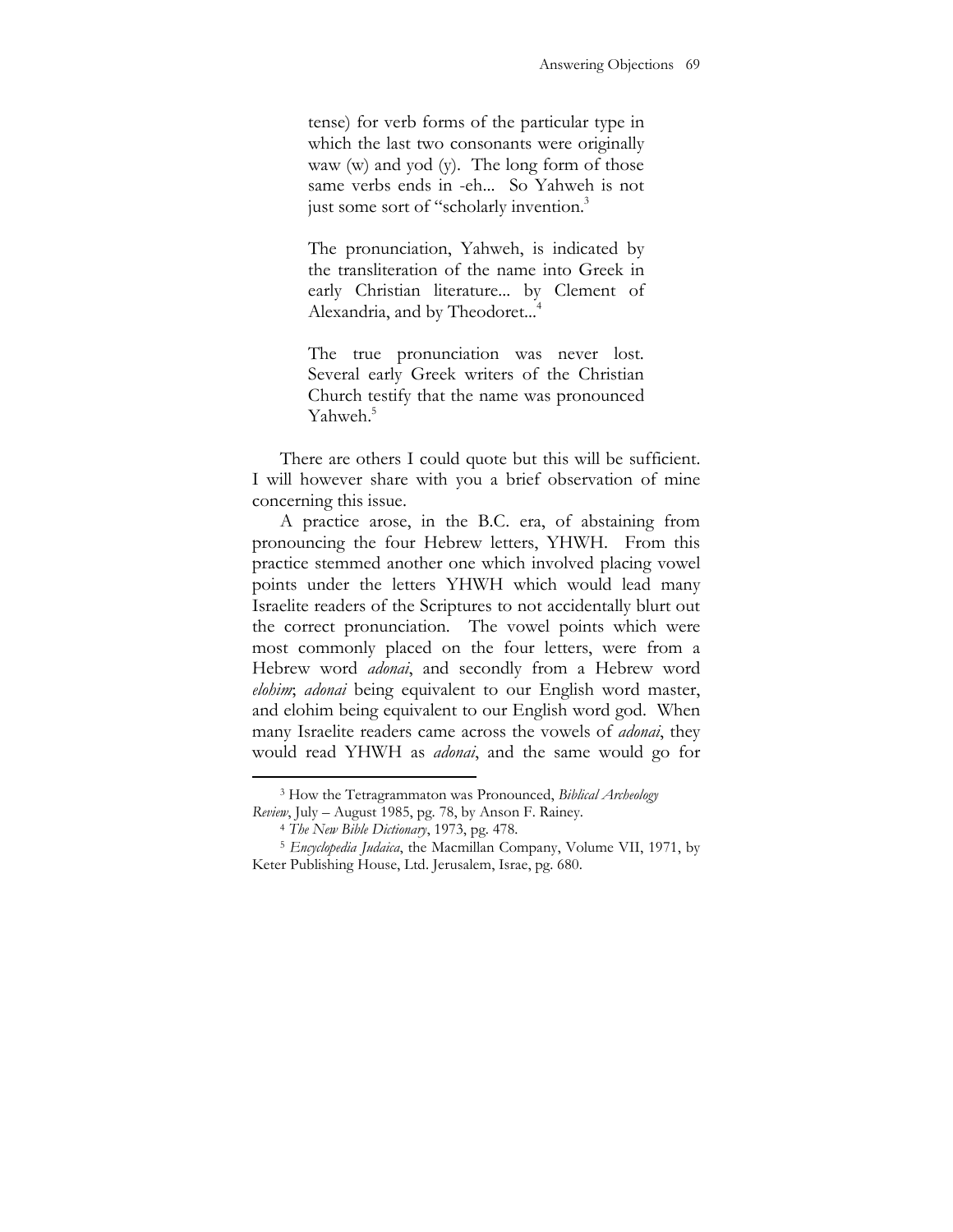elohim. The letters and the vowels together looked like this:

Adonai = Yehowah  $E\text{lohim} = Yehowih$ 

If the Jews of that day would have taken any of the correct vowel points, and placed them upon the Tetragrammaton, it would have defeated their purpose in attempting to blot out the correct pronunciation. The second syllable pronunciation is what I am primarily dealing with, for in the first syllable a *pattach* ("ah" sound) was not brought over from *adonai*, and a segol ("eh" sound) was not brought over from *elohim*. Why, I have no clue. In both, however, there is a sheva, which tells us that at least the first syllable could not be sounded as YUH (as in yuck). In the second syllable the pronunciation would be WAH for the vowel pointing from adonai, and WIH from the vowel pointing of elohim. Thus, if my theory is accurate, WAH or WIH (we) cannot be the correct sound for the second syllable. With all of the evidence we have concerning the correct second syllable pronunciation, we would be led to conclude that WEH ("eh") or WAY was the proper ending.

I might add, to close this section, that there have been other scholarly works proposing such pronunciations as Yehowah or Yahuwah as the correct vocalization of the sacred name. I do not part fellowship with anyone who chooses to lean towards these particular pronunciations. I feel that the emphasis should lie in the fact that the author of the Bible does have a proper, personal name, and it should be used both frequently and reverently.

#### Is His Word Above His Name?

This argument is sometimes used by people who for some reason, once again, do not see the importance in the name Yahweh.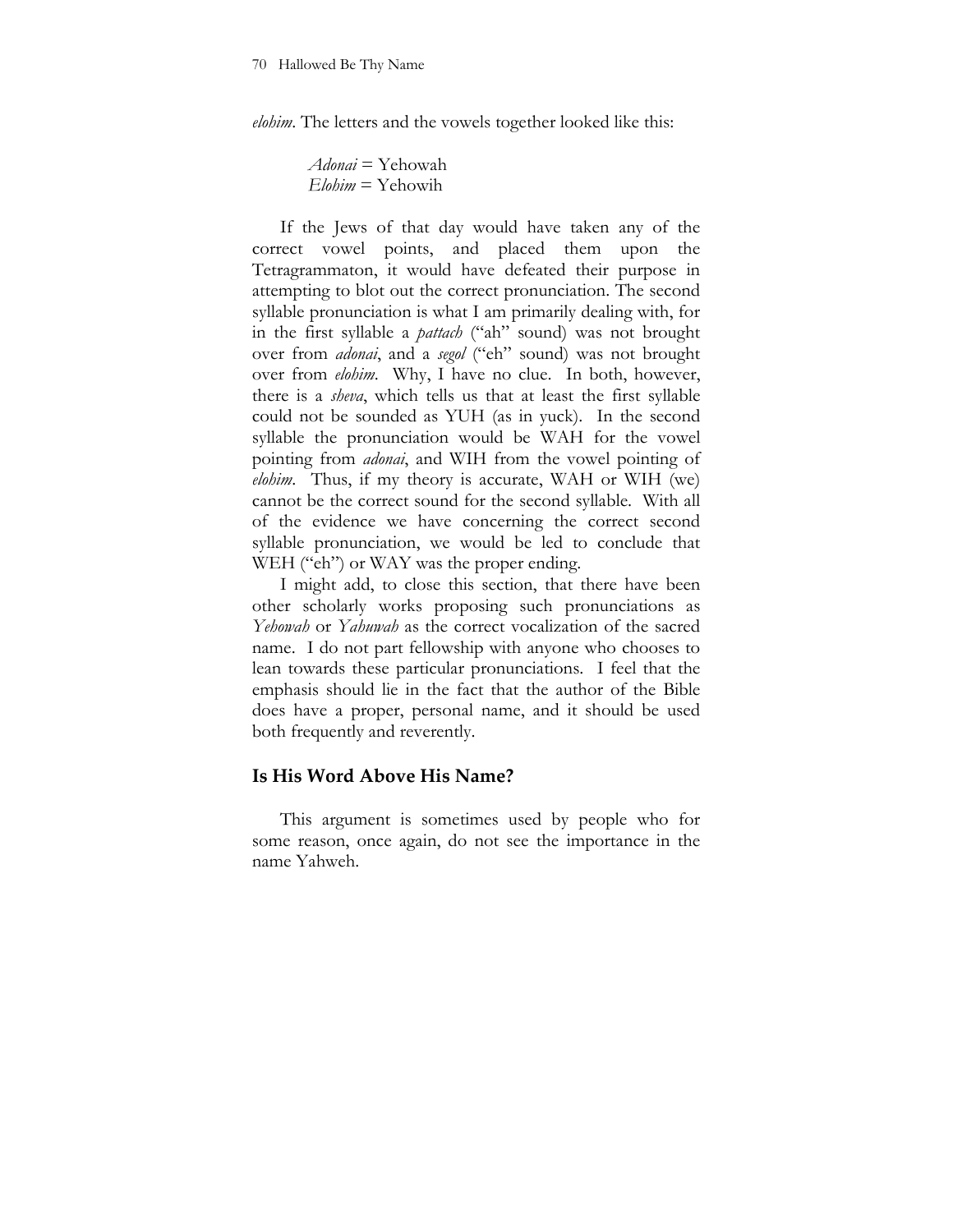The argument is found in an interpretation of Psalm 138:2.

> I will worship toward thy holy temple, and praise thy name for thy loving-kindness and for thy truth: for thou hast magnified thy word above all thy name. [KJV]

It is claimed that Yahweh's word is above His name, and I say that if it is, what is really the point? It would not teach that Yahweh's name is not important or magnified, just that His word is more important. But this is not what the passage is saying at all. In fact the King James rendering here is a little choppy and hard to understand in the last sentence. It is not a use of proper grammar to translate this way. Notice a few other versions.

- ...for you have exalted above all things your name and your word. [NIV]
- ...For Thou has magnified thy word according to all thy name... [NASB]
- ...For thou hast magnified thy holy name above all. [Douay Rheims]
- ...for thou hast exalted above everything thy name and thy word... [RSV]
- ...for thou hast magnified thy holy name above every thing... [Septuagint translation]

I think the proper punctuation for the KJV would be as follows:

> ...for thou hast magnified thy word; above all, thy name.